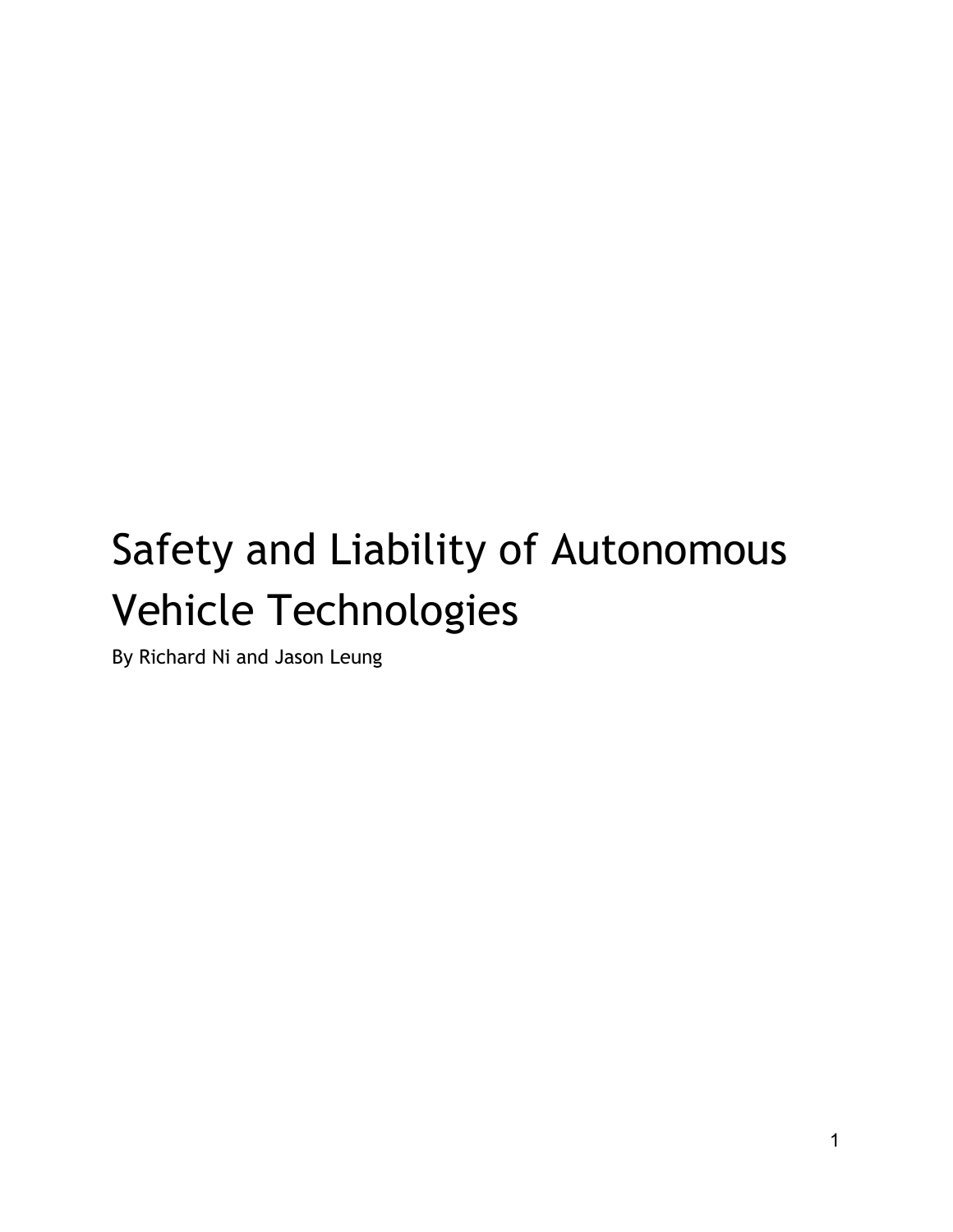Executive Summary 1 Introduction 1.1 Objectives 1.2 Background 1.3 Potential Benefits 1.4 Potential Costs and Challenges 1.5 Recommendations 1.6 Methods 2 Current Status Quo 2.1 Autonomous technology 2.2 Legislative Activity 3 Safety 3.1 Safety Regulation 3.1.2 Overview 3.1.3 Current Autonomous Vehicle Technology Regulation 3.2 Case Studies 3.2.1 Airbags 3.2.2 Manned and Unmanned Aerial Vehicles Case Study 3.3 Analysis 3.3.1 Level 2 3.3.1.a Recommendation 3.3.1.b Analysis 3.3.2 Level 3 3.3.2.a Recommendation 3.3.2.b Analysis 3.3.3 Level 4 3.3.3.a Recommendation 3.3.3.b Analysis 4 Liability 4.1 Types of Liability 4.1.1 Tort Liability 4.1.2 Manufacturer Liability 4.2 Level 2 4.3 Levels 3 and 4

5 Conclusion

6 Bibliography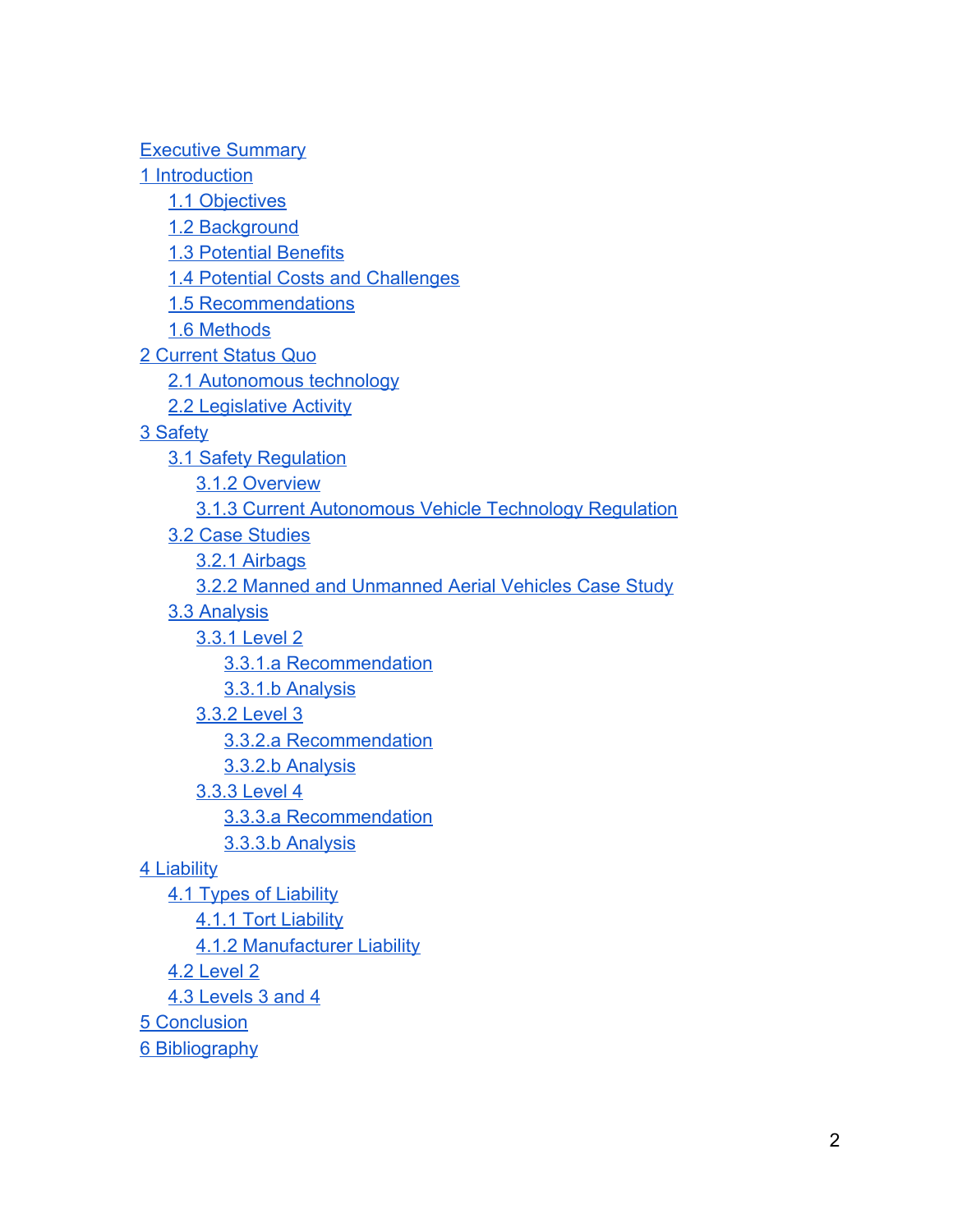## Executive Summary

Autonomous vehicle (AV) technologies have the potential to significantly improve transportation safety and offer immense social, economic and environmental benefits. As driving functions become increasingly automated, not only do technical specifications and safety regulations become increasingly outdated, but there is also a shift in responsibility from the human driver to the vehicle itself. This motivates a new look at both the safety and liability regimes so that maximum benefit may be derived from AVs. Our goal is to provide recommendations for California's Department of Motor Vehicles (DMV) to assist autonomous vehicle integration in the California legal system, which may become the groundwork for safety and liability regulations of AVs at the federal level.

In the first half of this work, we present an overview of AV technology. After specifying the definitions of the various levels of AVs and outlining the scope of the paper, limiting our research to the safety and liability of AVs, we present the objectives and a high-level view of our recommendations. Then, we delve into the historical development of this technology and the potential benefits and costs that it could bring. This inspires an elaboration on the methods that were adopted to carry out our research and analysis in the pursuit of recommendations for safety and liability regulations for AVs. Next, we examine the existing AV technology and the current legislative activity governing their safe operation. We find that the current AV technology has severely outpaced regulations, that there is currently little legislation in place, and that legislators may not be entirely qualified to enact policies.

In the second half of this paper, we engage in discussions on the safety and liability regulations of level 2 (in which some driving functions are automated), 3 (in which most driving functions are automated), and 4 (in which all driving functions are automated) AV technologies. In the safety subsection, our case studies on airbags and autonomous aerial technology provide a framework that we use to develop our recommendations from possible alternative recommendations. In the liability subsection, we distinguish tort liability from manufacturer liability and use a case study on the 2001 Firestone and Ford tire controversy and interviews with representatives of car companies and technology experts to justify our recommendations for liability regulations.

Our research will explore both the safety requirements and performance standards that should be in place for the safe operation of AVs, and how liability should be appropriated in light of AVs.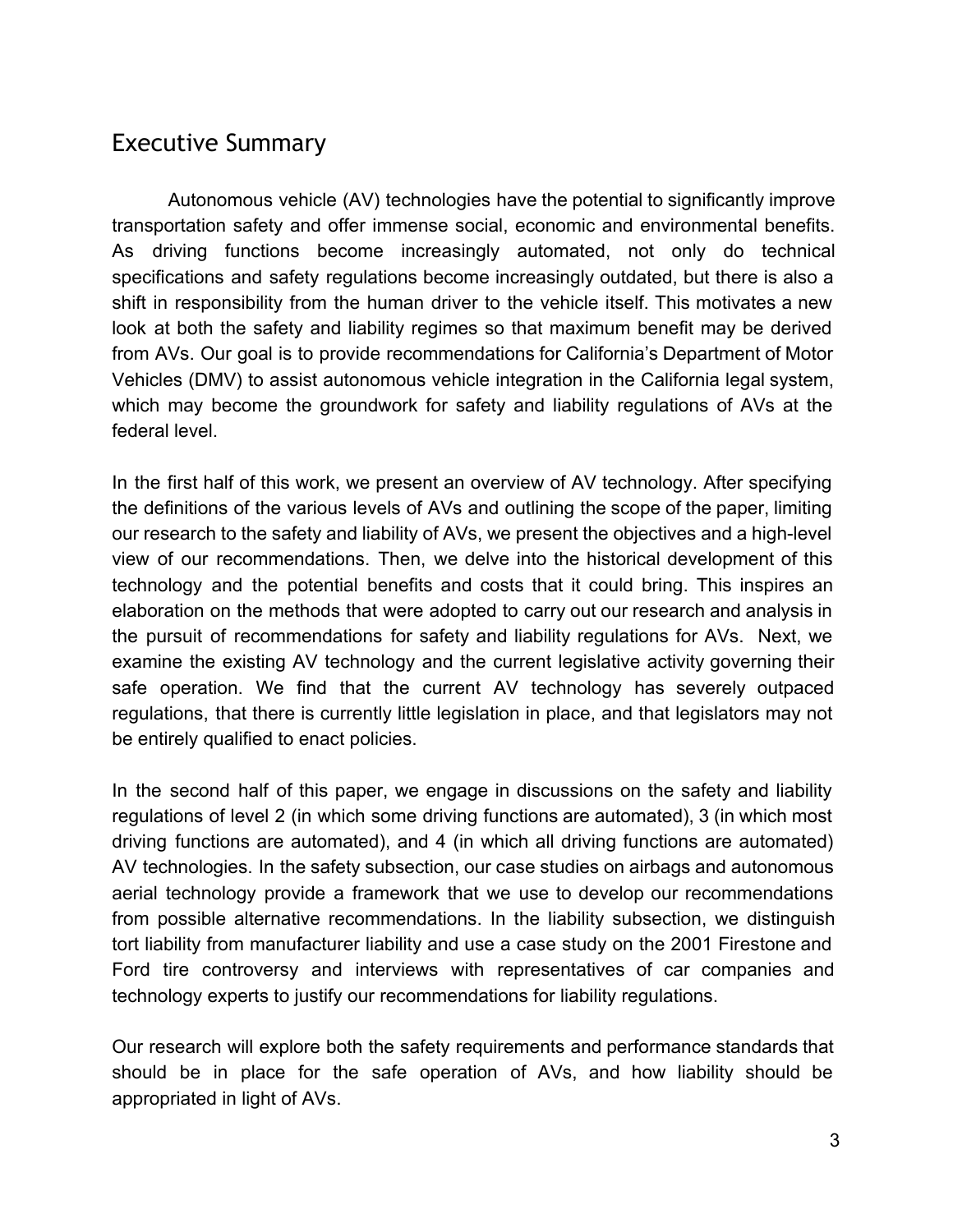# 1 Introduction

Autonomous vehicle (AV) technologies have the potential to revolutionize transportation. As these technologies increasingly become competent in taking over driving functions and transition from the testing to commercial phase, safety regulations become increasingly important. Furthermore, the anticipated shift in responsibility for driving from the driver to the vehicle itself motivates an analysis of the liability concerns.

The continuum of this technology can be best summarized by the National Highway Traffic and Safety Association (NHTSA) in five levels of automation.<sup>1</sup> We will use this five-level hierarchy throughout this paper:

- **Level 0:** The human driver is in complete control of all functions of the car.
- **Level 1:** One function is automated.
- **Level 2:** More than one function is automated at the same time (e.g., steering and acceleration), but the driver must remain constantly attentive.
- **Level 3:** The driving functions are sufficiently automated that the driver can safely engage in other activities.
- **Level 4:** The car can drive itself without a human driver.

Policymakers have become progressively more aware of the huge economic, social and environmental changes that AVs may present<sup>2</sup>. They face many policy questions, many of which will determine the adoption and impact of AV technology. This paper will focus on suggesting appropriate policy principles to guide policymakers to decide when this technology should be permitted on the roads and an appropriate liability regime.

#### 1.1 Objectives

Through our research analysis, we aim to ensure and expedite the integration of autonomous vehicles into our society by a gradual implementation and adoption of safety standards, insurance policies, and government-run initiatives that are tailored to levels of automation.

Our research explores three questions:

NHTSA's statement of policy on automated vehicles which defines the different levels: [http://www.nhtsa.gov/staticfiles/rulemaking/pdf/Automated\\_Vehicles\\_Policy.pdf](http://www.google.com/url?q=http%3A%2F%2Fwww.nhtsa.gov%2Fstaticfiles%2Frulemaking%2Fpdf%2FAutomated_Vehicles_Policy.pdf&sa=D&sntz=1&usg=AFQjCNEIW8BuVOaZES414FC6R0CEp1lgAQ) <sup>2</sup> Preparing a Nation for Autonomous Vehicles

http://www.enotrans.org/wp-content/uploads/wpsc/downloadables/AV-paper.pdf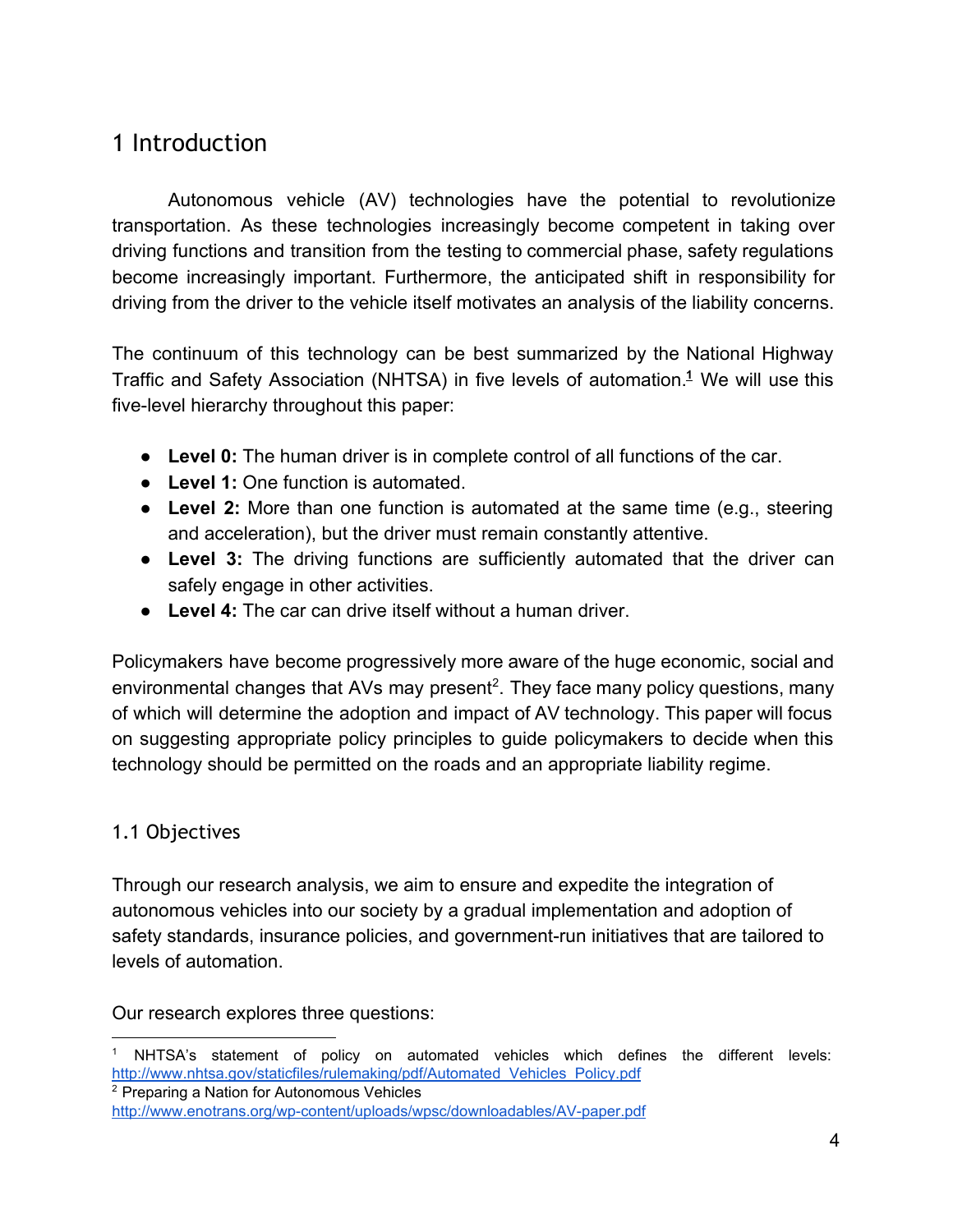- 1. What safety requirements or performance standards should be in place for the safe operation of Level 2, Level 3, and Level 4 autonomous vehicles
- 2. How should liability be appropriated for the different levels of autonomous vehicles?
- 3. What factors do legislators, specifically in the state of California, need to consider in order to encourage adoption of autonomous vehicles at each level?

Without airtight safety standards, we run the risk of unexpected traffic accidents, resulting in not only the loss of lives but also negative public sentiment against autonomous vehicles. The public would respond more negatively to technological failure of an autonomous vehicle than it would to a similar accident involving a human driver. Technological breakdowns would jeopardize the long-term feasibility of autonomous vehicles.

Furthermore, clear and reasonable determination of liability is highly important to encourage car companies to explore autonomous vehicle technologies. According to Kent Kresa, former interim CEO of GM, car companies currently have little incentive to develop autonomous vehicles. They can implement technology for level 2 vehicles, but level 3 technologies add a whole new layer of risk and liability. He states that no matter what deals or reassurances are made by tech companies, car companies would certainly be liable for any sort of accidents that take places in an autonomous vehicle, even if the malfunction was entirely technological. He recommends determining sensible insurance policies to alleviate companies' concerns.<sup>3</sup> Greg Larson, Chief Technologist at the Office of Traffic Operations Research in Caltran's Division of Research, Innovation, and Systems Information also expressed that car companies "are not going to accept additional liability for level 2 driving. They're going to acknowledge that drivers are still responsible for safe responsibility for their vehicles." For level 3, that's "not the case… If something happens that the driver can't handle, it's going to be the automobile industry's responsibility."<sup>4</sup> Thus, car companies have less incentive to move on to level 3 technology.

#### 1.2 Background

In the mid 1920s, a radio-controlled 1926 Chandler called the "Iinrrican Wonder" drove down the streets of New York. It was the first major public display of a driverless car in

<sup>3</sup> Kresa, Kent. "Interview with Kent Kresa, former CEO of GM." Personal interview. 22 Oct. 2014.

<sup>4</sup> Larson, Greg. "Interview with Greg Larson, Chief Technologist at the Office of Traffic Operations Research in Caltran's Division of Research" Personal interview. 7 November 2014.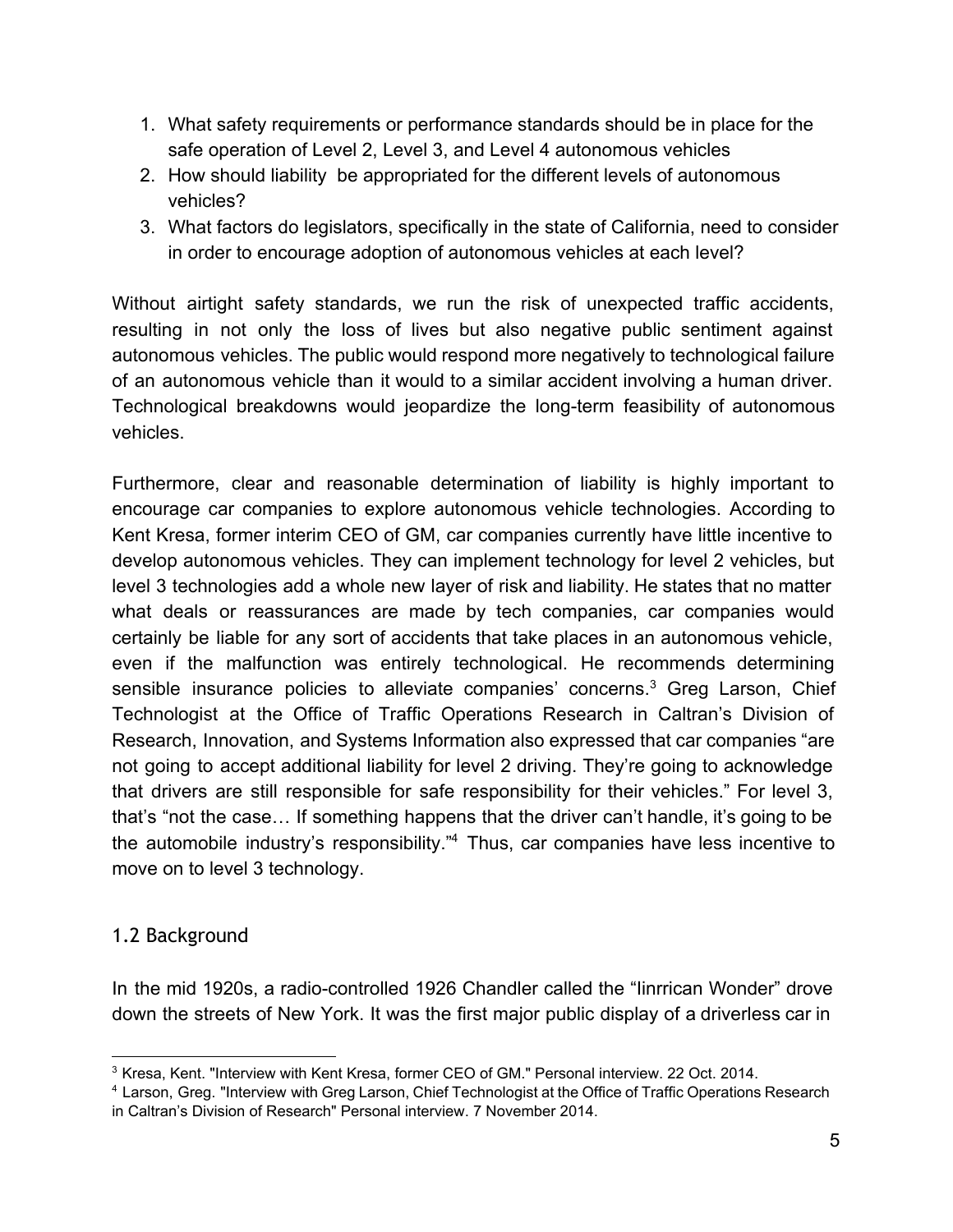the United States. At the 1939 World's Fair, General Motors introduced the Futurama ride and advocated for a national automated highway system, encouraging many to dream of a world where automated vehicles could replaced human drivers entirely.<sup>5</sup>

In the decades that have followed, automation has been brought to the air (via drones), sea (via submarines) and even to outer space (via Mars rovers). However, until very recently, self-driving cars have been mostly relegated to science fiction novels. Advancements have been made in machine learning and machine vision technology over the past decade, and the goal of autonomous vehicles on our nation's roads and highways has become a more tangible reality.

On March 13th, 2004, the first Defense Advanced Research Projects Agency (DARPA) challenge was held in the Mojave Desert, with a prize of \$1 million for any team whose self-driving car could complete the 150 mile course. The first place teamed lasted only 7.32 miles, but this was cause for excitement. In the following year's challenge, five teams successfully completed the course, and in 2007, DARPA organizers revamped the challenge to simulate an urban environment. $6$  As of April 2014, Google has boasted that its self-driving cars have completed around 700,000 autonomous miles, including many in urban or suburban environments.<sup>7</sup> Major car companies such as GM, Mercedes Benz, Audi, and many others have followed with their own research on autonomous vehicles, incorporating elements of autonomy such as parking assistance and lane keeping. Other major tech companies are becoming involved as well - Tesla, for example, recently announced that their model S sedans are taking the next leap forward in automated technology with a limited autopilot mode and exploration of other autonomous features. $8$  Some car companies believe that the technology for full autonomy could exist by 2025.<sup>9</sup>

#### 1.3 Potential Benefits

AV technologies offer benefits in a variety of ways, from economic to environmental. First and foremost, AVs hold promise in increasing passenger safety. While the potential benefits of fully automated level 4 vehicles hold promise, even level 1

<sup>&</sup>lt;sup>5</sup> Source: http://blog.unhaggle.com/1956-self-driving-cars-first-appeared/. Also

http://www.vcars.co.uk/news/industry-news/the-history-of-the-driverless-car-from-dreams-to-reality-10749.ht [ml](http://www.google.com/url?q=http%3A%2F%2Fwww.vcars.co.uk%2Fnews%2Findustry-news%2Fthe-history-of-the-driverless-car-from-dreams-to-reality-10749.html&sa=D&sntz=1&usg=AFQjCNEuVqrlqSUBOmCYYXSEK8kqzbjDRQ)

<sup>&</sup>lt;sup>6</sup> [http://en.wikipedia.org/wiki/DARPA\\_Grand\\_Challenge#2013\\_FANG\\_Challenge](http://www.google.com/url?q=http%3A%2F%2Fen.wikipedia.org%2Fwiki%2FDARPA_Grand_Challenge%232013_FANG_Challenge&sa=D&sntz=1&usg=AFQjCNE0u6CNOEmfSWFXIEk3o0ZNs8esdA) for now, should switch to official website results

<sup>&</sup>lt;sup>7</sup> http://googleblog.blogspot.com/2014/04/the-latest-chapter-for-self-driving-car.html

<sup>&</sup>lt;sup>8</sup> http://www.huffingtonpost.com/2014/10/10/tesla-driverless-car\_n\_5966870.html

<sup>9</sup> http://www.drive.com.au/motor-news/jaguar-joins-the-race-to-driverless-cars-20141003-10ply7.html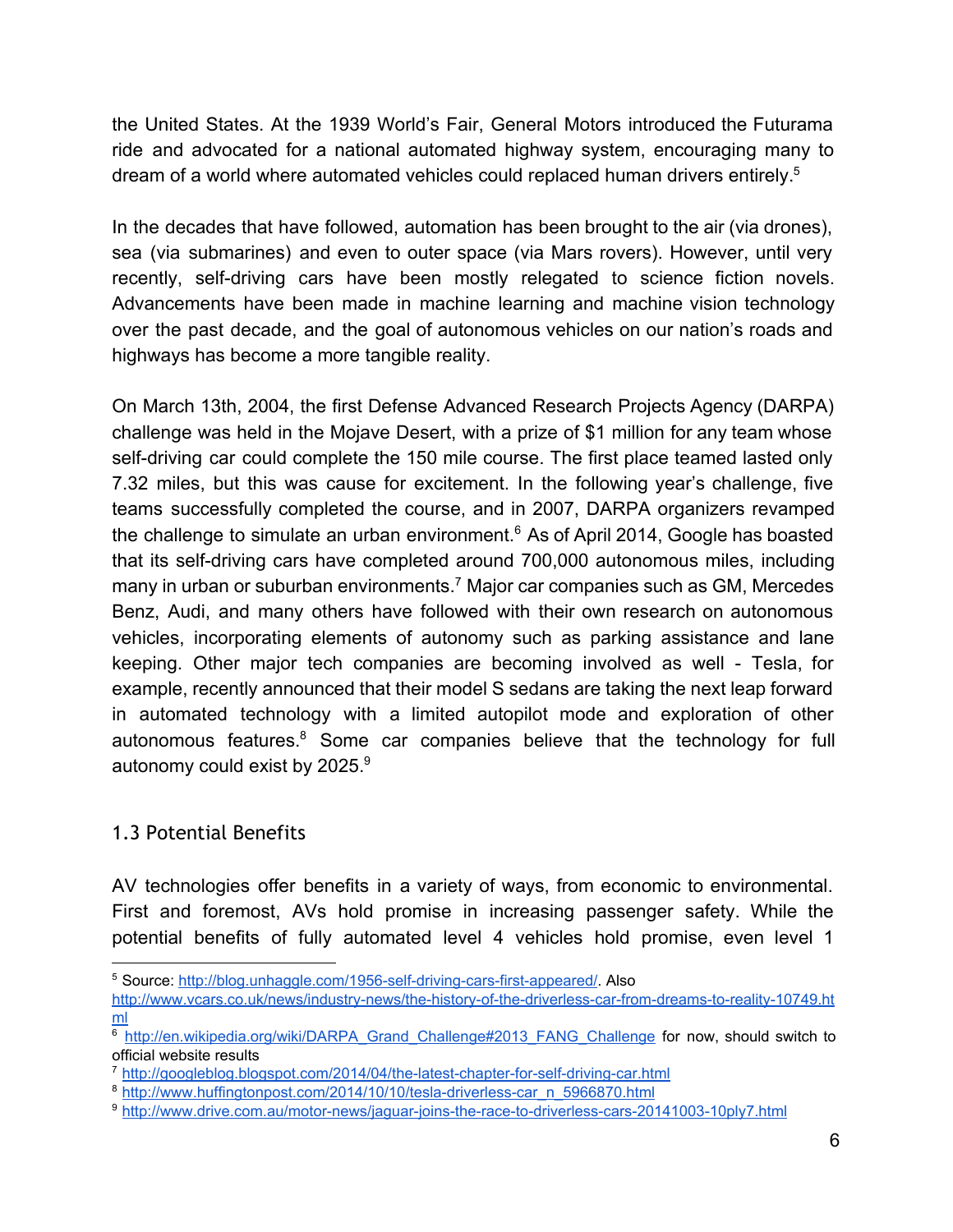technologies have helped reduce accidents, with features such as dynamic brake support, forward collision and lane departure warning, blind spot assists, and adaptive headlights assisting drivers on roads today. The Insurance Institute for Highway Safety (IIHS) estimates that if all vehicles on our roads today adopted these features, nearly a third of vehicular accidents could be prevented.<sup>10</sup>

In 2013, the NHTSA found that 34,080 Americans lost their lives in traffic accidents.<sup>11</sup> They've asserted that the vast majority of accidents occurred as a result of human error, with estimates at around 93%.<sup>12</sup> A plurality (40.1%) of accidents occur as a result of recognition errors, such as inadequate surveillance, and decision errors (37.0%) are not far behind.<sup>13</sup> Level 1 and 2 technologies, such as forward collision warnings and lane departure warnings, can help reduce the accidents, and fully automated vehicles have the potential to do far more to help save tens of thousands of lives annually in the US alone. Other forms of transportation like bicycles, trains and airplanes have significantly lower death rates per mile traveled, but cars are still the most popular method of transportation for most people. Thus, it's vitally important to develop technology to reduce the rate of automobile-related accidents.

In addition to increased public safety, AV technologies could also increase mobility for several disadvantaged populations. Level 4 technologies that don't require a human driver could dramatically enhance mobility for the blind, disabled, children under the age of 16, and elderly. Tech companies working on AV technology are aware of how their efforts could serve these people, as evidenced by Google's 2012 YouTube video depicting its autonomous car transporting Steve Mahan, who is "95% blind."<sup>14</sup> Benefits to these disadvantaged groups include increased personal independence, greater access to essential services, reduced isolation, and feelings of empowerment. 15

Furthermore, AV technologies can make a positive social and environmental impact. Road congestion can be a major issue, with traffic jams costing drivers many hours of their lives. According to the 2014 Intrix Scorecard, commuters from Los Angeles waste an average of 64 hours stuck in traffic each year, the worst rate in the nation, and a rate that's increasing with each passing year.<sup>16</sup> AV technologies can allow automobiles to be

<sup>&</sup>lt;sup>10</sup> http://www.rand.org/content/dam/rand/pubs/research\_reports/RR400/RR443-1/RAND\_RR443-1.pdf pg 15

<sup>11</sup> National Highway Traffic Safety Administration (2012a). Fatal Analysis Reporting System. U.S. Department of Transportation, Washington D.C.

<sup>&</sup>lt;sup>12</sup> http://automotivedigest.com/2012/06/automation-could-reduce-the-fatality-rate/

<sup>13</sup> [http://wwwnrd.nhtsa.dot.gov/Pubs/810930.PDF](http://www.google.com/url?q=http%3A%2F%2Fwww-nrd.nhtsa.dot.gov%2FPubs%2F810930.PDF&sa=D&sntz=1&usg=AFQjCNH60hg-ziNG4yUSh8r4fKX_3Gvnag)

<sup>14</sup> <http://www.youtube.com/watch?v=cdgQpa1pUUE>

<sup>&</sup>lt;sup>15</sup> http://www.rand.org/content/dam/rand/pubs/research\_reports/RR400/RR443-1/RAND\_RR443-1.pdf p. 16

<sup>16</sup> [http://www.inrix.com/press/2764/](http://www.google.com/url?q=http%3A%2F%2Fwww.inrix.com%2Fpress%2F2764%2F&sa=D&sntz=1&usg=AFQjCNH1Irh8vgsdRly0kjWiAE2JtTUUfA)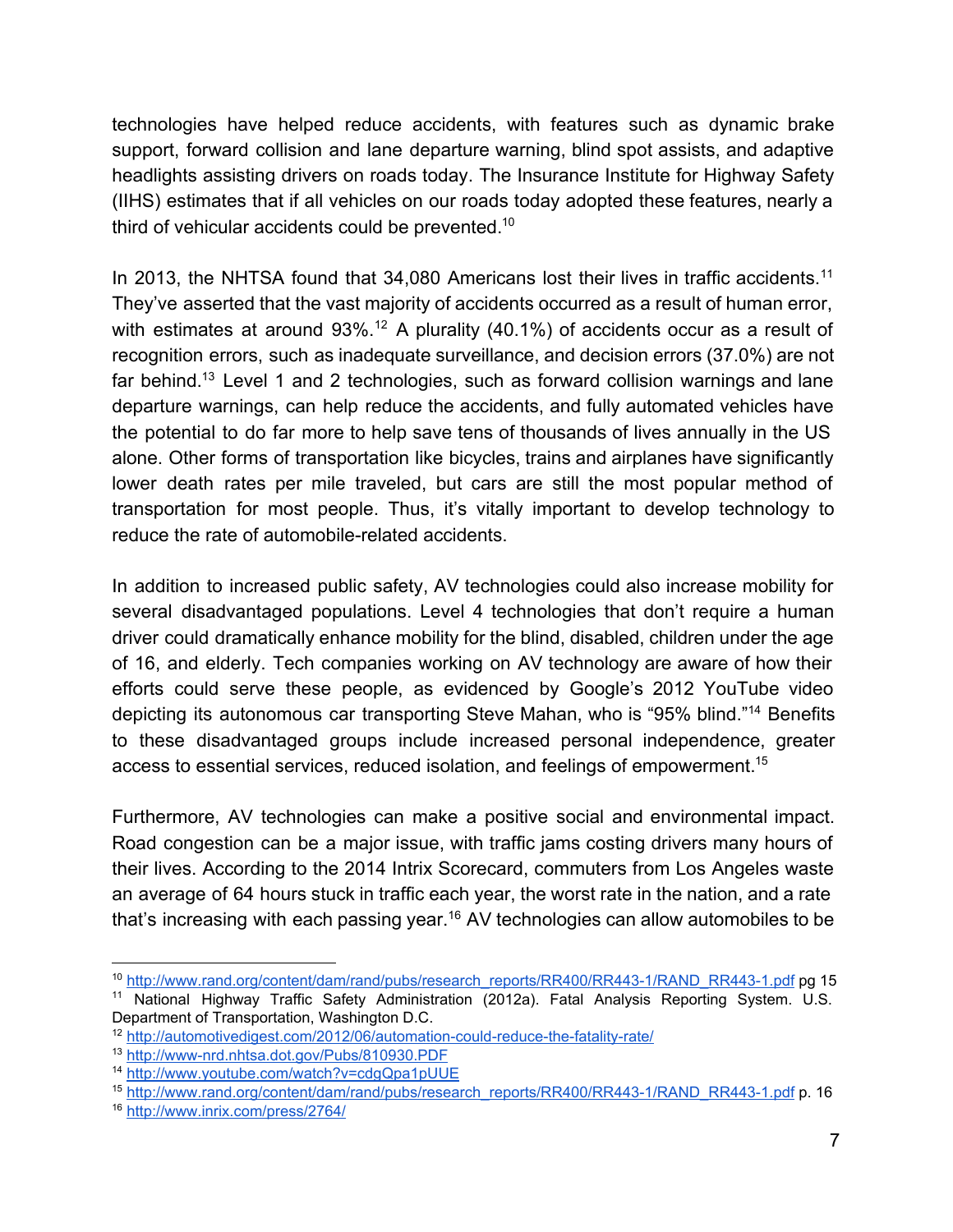routed along the best route possible in order to save time in traffic jams, not to mention saving time by the possibility of drivers engaged in other activities when using Level 4 AV technologies.<sup>17</sup> Environmentally, automobiles use currently accounts for 20% of Greenhouse Gas (GHG) emissions. Part of this results from driving inefficiencies. Cruise control aspects of level 1, 2, and 3 AV technology can increase fuel economy by an estimated  $4-10\%$ <sup>18</sup>. Furthermore, in an ideal world where level 4 AVs are the norm, accidents happen at a minimal rate and cars can be built to be much lighter. Thus, the amount of gas required to operate them would decrease significantly as well. While AV technology is certainly not a unique solution to pollution, environmental benefits are an often ignored positive byproduct of investment in AV technologies that may be important to note.

Overall, the number of automobile crashes in the United States has been gradually declining, but the astounding number of fatalities and injuries still poses a major public health problem<sup>19</sup>. One can imagine an ideal world where technology has improved to the point where our vehicles are automated and accidents do not occur. Over time, integration of autonomous vehicle technology into our society could save millions of lives and billions of dollars in property damage and public health costs. One research paper estimates that even "at 10 percent market penetration, the technology has the potential to save over 1,000 lives per year and offer tens of billions of dollars in economic gains."<sup>20</sup> Ultimately, lives saved are the biggest potential benefit of greater integration of AVs into our society.

#### 1.4 Potential Costs and Challenges

As with any new technology or social undertaking, autonomous vehicles bring forth a variety of new challenges. First, satisfactory sensor technology need to be developed. Light Detection and Ranging (LIDAR), the current sensor technology used by AVs, has not developed enough to handle tricky conditions, such as when lane markers are obscured by snow. $21$  Additional investment and research needs to be conducted to develop safe AVs. Furthermore, drivers will need to absorb part of the costs of additional technologies - according a report conducted by IHS inc., the price of

<sup>&</sup>lt;sup>17</sup> http://www.rand.org/content/dam/rand/pubs/research\_reports/RR400/RR443-1/RAND\_RR443-1.pdf p. 17 <sup>18</sup>http://www.rand.org/content/dam/rand/pubs/research\_reports/RR400/RR443-1/RAND\_RR443-1.pdf 29-30.

<sup>19</sup> Statistics on US Motor Vehicle Accidents and Fatalities:

[http://www.census.gov/compendia/statab/2012/tables/12s1103.pdf](http://www.google.com/url?q=http%3A%2F%2Fwww.census.gov%2Fcompendia%2Fstatab%2F2012%2Ftables%2F12s1103.pdf&sa=D&sntz=1&usg=AFQjCNGxfVKSiLUYRqtCQRRCPNkntK_X6w) <sup>20</sup> Preparing a nation for autonomous vehicles http://www.enotrans.org/wp-content/uploads/wpsc/downloadables/AV-paper.pdf

<sup>&</sup>lt;sup>21</sup> Interview with Professor John Leonard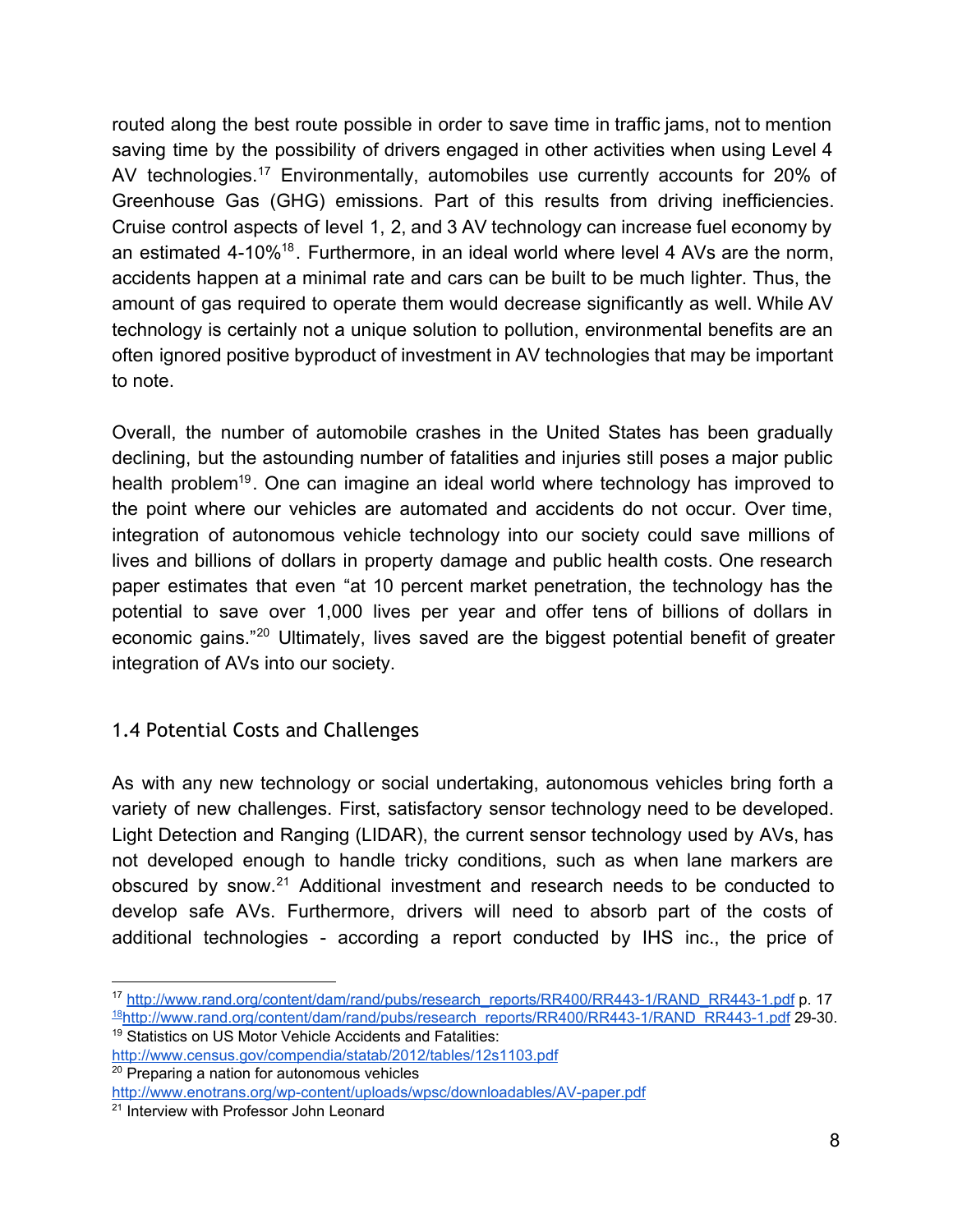entry-level cars will increase by \$500 to \$1500 and the price of luxury cars will increase by \$7,000 to \$10,000.<sup>22</sup>

In addition to tangible costs, concerns have been raised about privacy (will automation technology also allow companies to access a disturbingly large amount of user data?), ethics (if forced to make a decision, should a driverless car value the life of its passengers over the life of a child crossing the street?), social norms (can Americans adapt to the idea of not controlling their own cars?), and security (can we guarantee that AVs can't be hacked into and turned into mobile kidnapping vehicles?), and more. For the purposes of narrowing the scope of this paper, we will focus on safety and liability and not address these concerns, but they should be noted as problems to consider.

Another challenge faced by AVs is public acceptance. A survey conducted by the University of Michigan across the U.S., U.K., and Australia this year concluded that, while most Americans have heard of autonomous vehicles (70.9%) and have a positive impression of them (56.3%), they are also at least somewhat concerned (61.6%) with driving or riding in a vehicle with level 3 self-driving technology and even more concerned (66.8%) with level 4 technology.<sup>23</sup> It's important to keep public opinion in mind when determining AV policy and integration plans.

Furthermore, AVs face the challenge of living up to their own hype. Several auto manufacturers have publicly stated that level 3 autonomous cars will be developed by 2020 or earlier, including major car companies like BMW, Ford, and Mercedes-Benz. $^{24}$ However, these companies may not live up to their predictions. Professor John Leonard, MIT's team lead in the 2007 DARPA, noted that the leap between Level 2 and Level 3 technology is quite extreme, and that Google's test environments have not accounted for extreme but realistic conditions such as snow, glare from the sun, and difficult left-turn situations. He noted that little progress has been made since the DARPA challenge in providing answers to tough questions (such as what to do if snow covers lane markings) and expressed doubts that level 3 technology will be available as quickly as car companies claim.<sup>25</sup> Thus, it's important for our discussion and policy

22

[http://orfe.princeton.edu/~alaink/SmartDrivingCars/PDFs/IHS%20\\_EmergingTechnologies\\_AutonomousCars](http://www.google.com/url?q=http%3A%2F%2Forfe.princeton.edu%2F~alaink%2FSmartDrivingCars%2FPDFs%2FIHS%2520_EmergingTechnologies_AutonomousCars.pdf&sa=D&sntz=1&usg=AFQjCNHOFOuz8Vj2zjTaJ09u1LJCowLLAw) [.pdf](http://www.google.com/url?q=http%3A%2F%2Forfe.princeton.edu%2F~alaink%2FSmartDrivingCars%2FPDFs%2FIHS%2520_EmergingTechnologies_AutonomousCars.pdf&sa=D&sntz=1&usg=AFQjCNHOFOuz8Vj2zjTaJ09u1LJCowLLAw)

<sup>&</sup>lt;sup>23</sup> [http://deepblue.lib.umich.edu/bitstream/handle/2027.42/108384/103024.pdf?sequence=1&isAllowed=y](http://www.google.com/url?q=http%3A%2F%2Fdeepblue.lib.umich.edu%2Fbitstream%2Fhandle%2F2027.42%2F108384%2F103024.pdf%3Fsequence%3D1%26isAllowed%3Dy&sa=D&sntz=1&usg=AFQjCNEWah6ptgwoZJ0n86QwOZoiyzd0Ww) 24

[http://orfe.princeton.edu/~alaink/SmartDrivingCars/PDFs/IHS%20\\_EmergingTechnologies\\_AutonomousCars](http://www.google.com/url?q=http%3A%2F%2Forfe.princeton.edu%2F~alaink%2FSmartDrivingCars%2FPDFs%2FIHS%2520_EmergingTechnologies_AutonomousCars.pdf&sa=D&sntz=1&usg=AFQjCNHOFOuz8Vj2zjTaJ09u1LJCowLLAw) [.pdf](http://www.google.com/url?q=http%3A%2F%2Forfe.princeton.edu%2F~alaink%2FSmartDrivingCars%2FPDFs%2FIHS%2520_EmergingTechnologies_AutonomousCars.pdf&sa=D&sntz=1&usg=AFQjCNHOFOuz8Vj2zjTaJ09u1LJCowLLAw) pg 6

 $25$  Leonard, Dr. John. "Interview with MIT Professor and 2007 DARPA challenge MIT team lead John Leonard." Personal interview. 24 Oct. 2014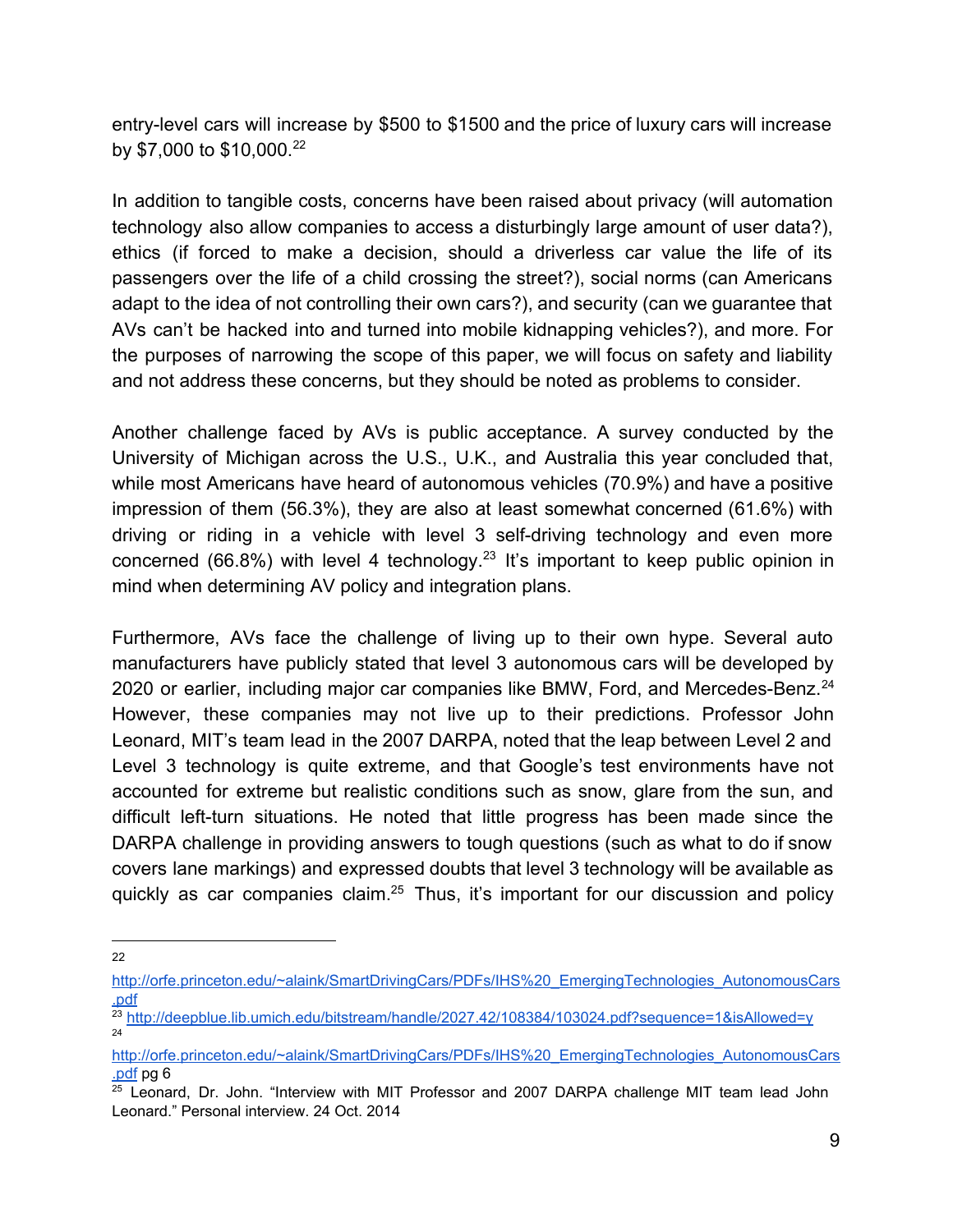recommendations to be flexible and not depend on the existence of specific parts of technology on a defined timeline.

#### 1.5 Recommendations

To ensure the safety of AVs at each level of automation, we recommend an increasingly strict safety requirement from level 2 to level 4.

At level 2, while only part of the driving functions are automated, we recommend the introduction of a written or computerized test that outlines the functions of the AV technologies for the owner of the AV. We also recommend the addition of equipment that assists driver alertness through audible or tactile negative feedback.

At level 3, in which the driver can expect most of the driving functions to be automated, we recommend the addition of equipment that regains the attention of the driver that is tailored to the attention of the driver. In particular, the less the driver is attentive, the longer time he should be given to regain control over the vehicle. Moreover, we recommend the comparison of the number of miles driven before the AV gives back control versus the average number of miles driven before a crash as a test statistic to give significant confidence that AVs are safer than human drivers.

At level 4, in which the car can drive itself without a human driver, we recommend the NHTSA develop a tests suite for all possible environments on top of using the test statistic of number of miles driven before an AV crashes versus the average number of miles driven before a crash *not attributable to human error*. Also, we recommend that level 4 AVs have a steering wheel, brake and throttle, but disable it's use once the AV technology is turned on. Lastly, with regards to the ethics of the AV in inevitable crashes, we recommend that the AV be modified to mimic the decision making of the driver hence, develop an ethical questionnaire for the driver or passengers, so that the vehicle can make the same decision-making outcomes as the driver.

As for liability recommendations, the main purpose is to create a liability scheme that does not deter car companies from deploying AVs while still holding them accountable for accidents that they're at fault for. There are several AVs level 2 technology on the roads today, so we focus on making recommendations for levels 3 and 4. Liability can be broken down into tort liability - liability faced by individuals - and manufacturer liability. We focus on manufacturer liability, but also provide a couple recommendations for tort liability.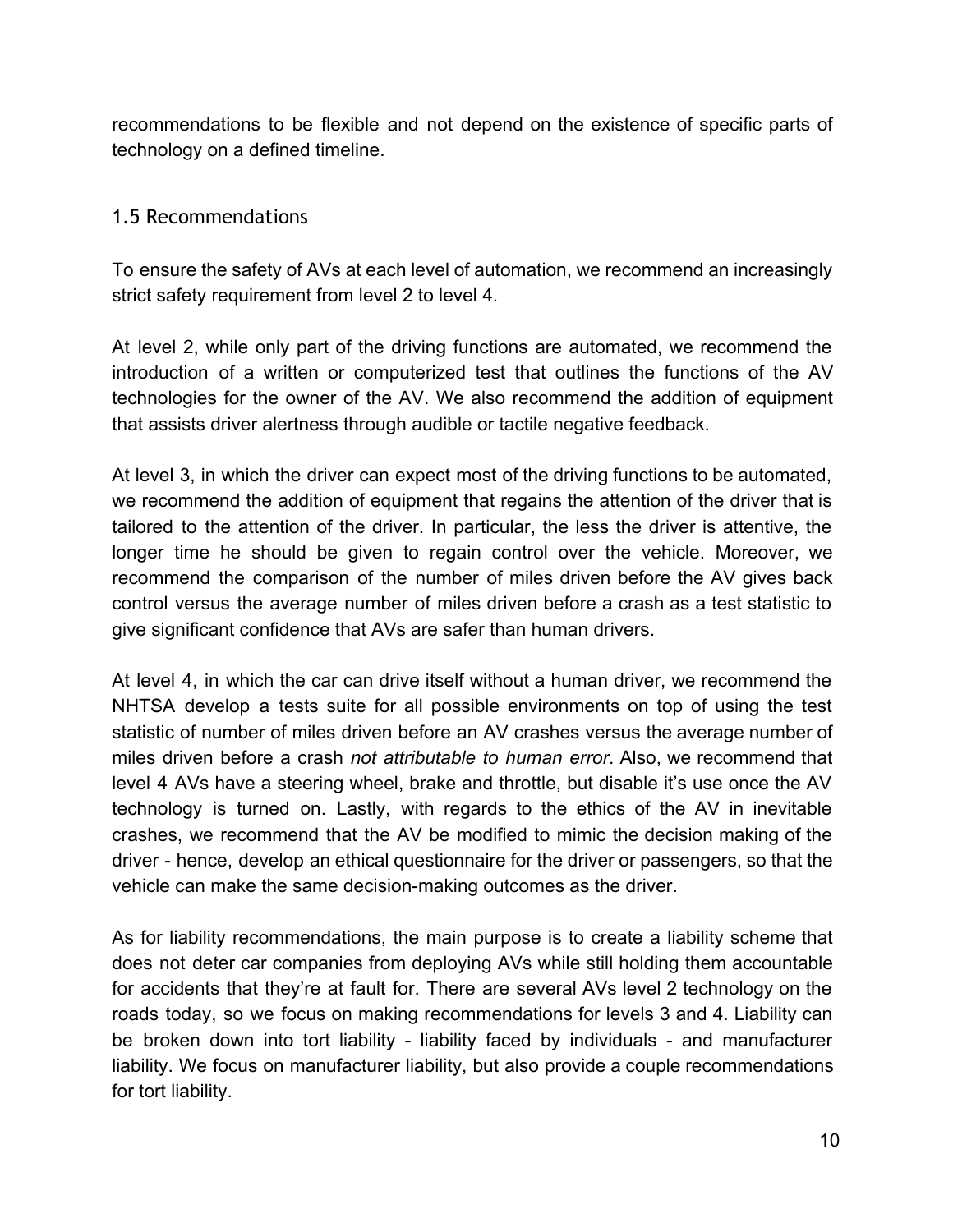We recommend that states use no-fault liability policies to handle tort liability. If some states decide not to use no-fault policies, at the very least it's important that they do not use strict liability. For elaboration on what each of the policies would entail, see the liability section, 4.1. We also recommend that policymakers work with insurance companies to determine new insurance schemes to handle accidents, since traditional actuarial methods that use factors like age, driving experience, etc. become irrelevant.

As for manufacturer liability, we recommend that legal systems use the consumer expectations test rather than cost-benefit analysis to determine whether a manufacturer should be liable for design defects. We further recommend that users should not assume all risk so that AV companies can still be held accountable for accidents. To prevent these companies from being deterred from implementing level 3 technology, we recommend that policymakers create reasonable legal limits for damages that car companies can be held liable for in the event of accidents so citizens cannot simply go after car companies with the deepest pockets.

Overall, integrating autonomous vehicles into society presents a tough challenge for policymakers, tech companies, and car companies alike. While increasing the rate of integration on a broad, nationwide scale would help save more lives, it's also possible that rushing integration without airtight safety standards could lead to unexpected traffic accidents, resulting in heavy social backlash and lawsuits against car and tech companies. A gradual approach that takes into consideration interests from all parties is necessary to ensure that AVs can be integrated into society on a reasonable timeline.

#### 1.6 Methods

Our research for this project consisted of personal interviews and literature reviews. AVs affect multiple industries, so we interviewed a diverse group of experts who could provide perspectives from an automobile manufacturer, policymaker, and technologist. We reached out to several people in each of these fields and were ultimately granted 4 interviews: Kent Kresa, former CEO of GM, Greg Larson, Chief Technologist at the Office of Traffic Operations Research, Lee Gomes, a reporter who's written about AVs for Slate and the MIT Technology Review, and John Leonard, MIT's team lead in the 2007 DARPA challenge and current MIT professor.These individuals were very helpful in providing different perspectives of how AV technologies affect their areas of expertise and directed us towards excellent literature to examine, and we thank them for their help.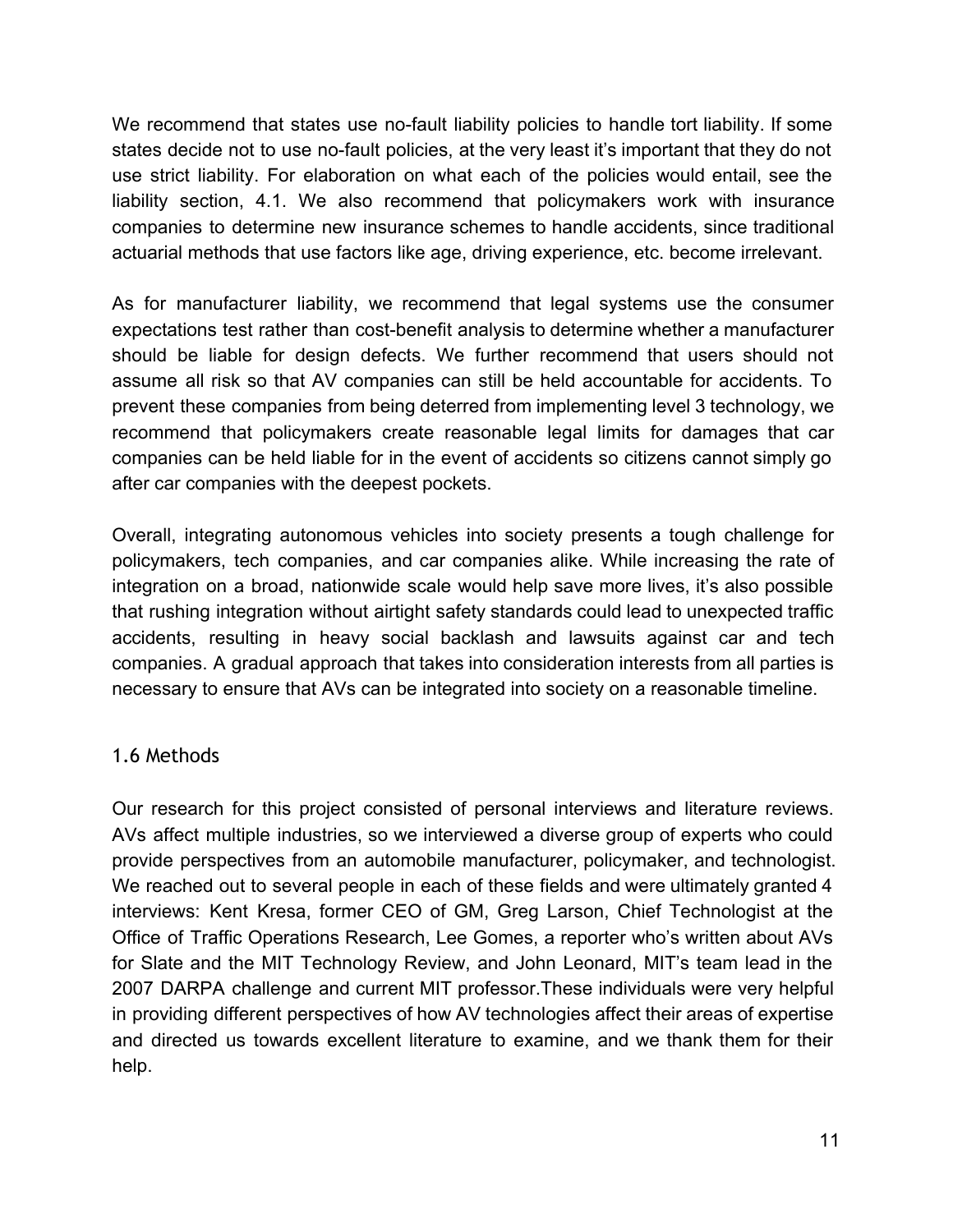In our review of literature, we examined government policies, large-scale research papers on AVs, and case studies of previous technological advancements that were analogous to the development of AV technology. We developed a comprehensive view of the government's view of autonomous vehicles, both on a federal and state level, but examining statements made and bills proposed by different departments (DoT, NHTSA, etc.) and state spokespeople and focused on the most recent developments and policies that related to safety and liability. Additionally, large-scale research papers, particularly the RAND Center's "Autonomous Vehicle Technology" publication, were helpful in developing an overarching view of issues surrounding AV technology. By comparing viewpoints across multiple papers and personal interviews, diving into safety and liability, we were able to develop a comprehensive account of the issues and make recommendations that addressed concerns made from different sources and interest groups.

Finally, to develop a deeper understanding of safety and liability, we drew upon the experiences gained from case studies such as airbags and aerial vehicles to ensure maximum safety of AVs while expediting its integration. To sort out liability, we examined real issues that occurred with major companies such as the 1970s' Ford Pinto scandal, the 1990s' GM C/K pickup series gas tank lawsuits, and the recent Ford-Firestone tire controversy in order to understand how liability is assigned and how litigators and car companies act.

# 2 Current Status Quo

AV technology has been advancing over the past decade, but more testing, specifically on a more varied set of road and weather conditions, is necessary for technology to advance to the next level. Tech companies have been urging policymakers to create regulations and legalize different forms of testing for several years, and we appear to be on the brink of major legislative changes. Before diving into our specific safety and liability recommendations, we examine the current state of AV technology and legislative activity.

## 2.1 Autonomous technology

Most car companies working on autonomous vehicles have established level 2 technologies. Level 2 features, such as lane keeping systems and automated breaking, have been built into Toyota, Ford, and many other companies, that drivers can buy today.<sup>2627</sup> There is, however, a huge gap between driver-assisted level 2 and fully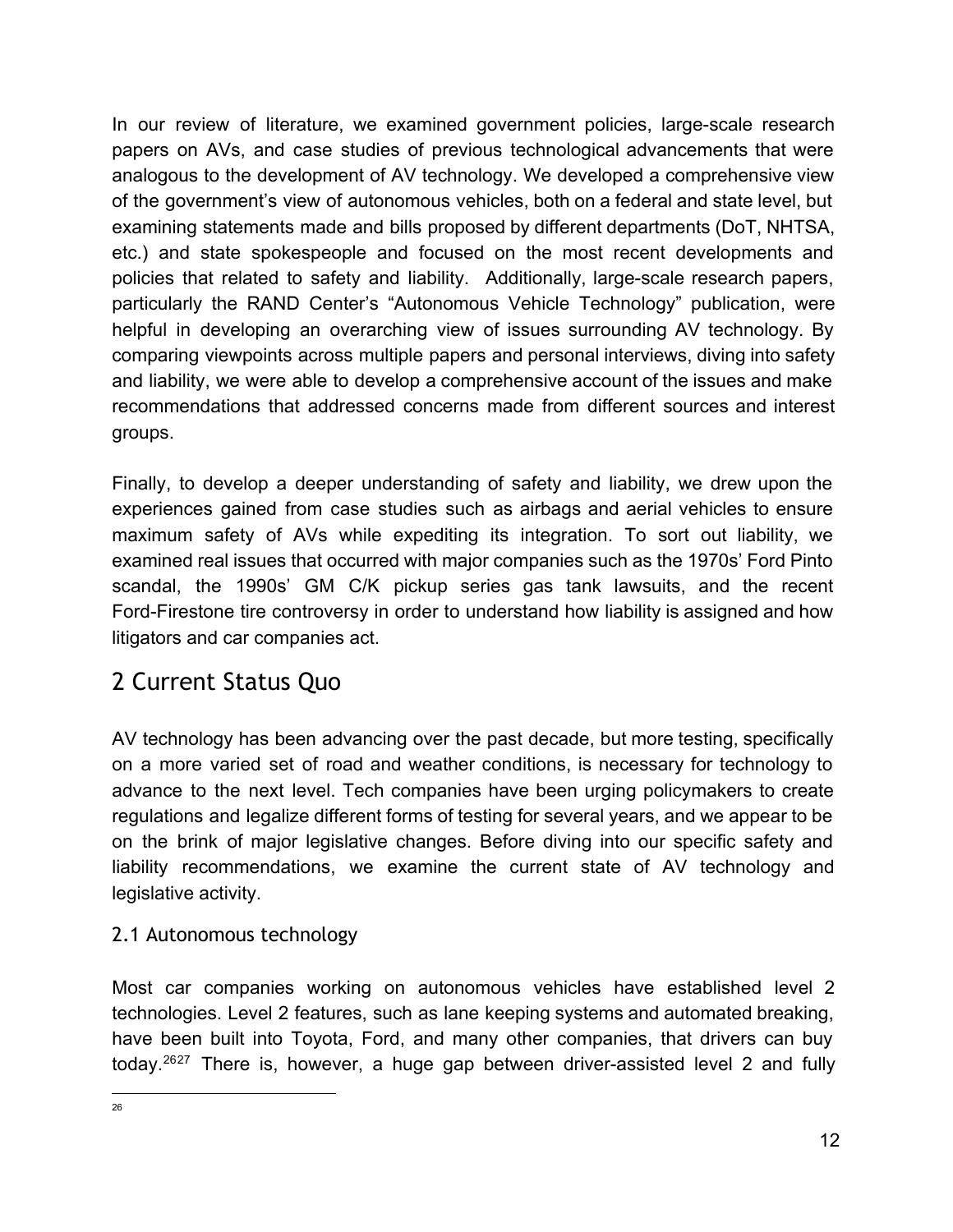automated level 3 technology, and the public doesn't realize the difference. Generally speaking, "autonomous vehicles" and "self-driving cars" are terms that evoke images of level 3 or 4 vehicles. Aside from Google, almost all of what we hear in the media about AVs refers to Level 2 vehicles. Google is looking into Level 3 and Level 4 automation. They've tested early prototypes that initially didn't have steering wheels or pedals to remove driver influence altogether.<sup>28</sup> Mercedes-Benz is also advertising that their soon to be released C-Class models allow for unassisted driving under limited conditions, with an "Intelligent Drive" safety system that allows their cars to follow others at speeds under 37 mph, which has elements of watered down Level 3 technology.<sup>29</sup> Rupert Stadler, Audi's chair of the board of management, expressed that "piloted driving," where "the driver can take his hands off the steering wheel… liberated… to use it to do FaceTime with his customers, with his business, [and] with his family," will happen by 2016 at the latest. He also expressed that Audi is "in the lead" for piloted driving and "others will follow." Many are skeptical of this claim, however. All of the experts that we interviewed were far less optimistic than Mr. Stadler, expressing more or less that Level 3 is several years away and beyond what we hear from auto industry soundbites.

The biggest roadblock for Level 3 technology appears to be sensor quality. Autonomous vehicles currently functions similar to robots, following a "sense-plan-act" design. Sensors interpret data, such as lane markings on the road and nearby objects, use the data to determine a plan, and then act accordingly. In an ideal world, AVs would respond even better than human drivers to an event such as a child running into the street - sensors could perfectly calculate the child's and the car's trajectory to determine exactly how much to swerve and break. Today's sensor technology uses lidar systems which are limited by range (unable to work over long distances) and reflectivity (poor reflection off of some materials, susceptibility to glare). AVs have also explored using *radar*, a system that uses radio waves which are limited by inability to detect non-metallic objects (i.e. pedestrians). Other types of sensors are also used in combination with lidar, such as ultrasonic sensors that are effective at near ranges (1-10) meters) infrared sensors that overcome some of the weather and lighting limitations of lidar but only work at near ranges as well.<sup>30</sup>

[http://www.ford.com/services/assets/Brochure?make=Ford&model=Explorer&year=2014&postalCode=1111](http://www.google.com/url?q=http%3A%2F%2Fwww.ford.com%2Fservices%2Fassets%2FBrochure%3Fmake%3DFord%26model%3DExplorer%26year%3D2014%26postalCode%3D11110&sa=D&sntz=1&usg=AFQjCNExEnw4hpDSKGA_UgaVsxfLEvUlKA) [0](http://www.google.com/url?q=http%3A%2F%2Fwww.ford.com%2Fservices%2Fassets%2FBrochure%3Fmake%3DFord%26model%3DExplorer%26year%3D2014%26postalCode%3D11110&sa=D&sntz=1&usg=AFQjCNExEnw4hpDSKGA_UgaVsxfLEvUlKA)

<sup>27</sup> [http://www.toyota.com/prius/ebrochure/](http://www.google.com/url?q=http%3A%2F%2Fwww.toyota.com%2Fprius%2Febrochure%2F&sa=D&sntz=1&usg=AFQjCNHkA9qHMkSXymUlA3jwM0w3xCvcqg) pg 13

<sup>&</sup>lt;sup>28</sup> Interview with Greg Larson

<sup>29</sup>

http://www.techhive.com/article/2087440/2015-mercedes-c-class-gets-semi-autonomous-braking-distancingand-parking.html

<sup>&</sup>lt;sup>30</sup> http://www.rand.org/content/dam/rand/pubs/research\_reports/RR400/RR443-1/RAND\_RR443-1.pdf pg 63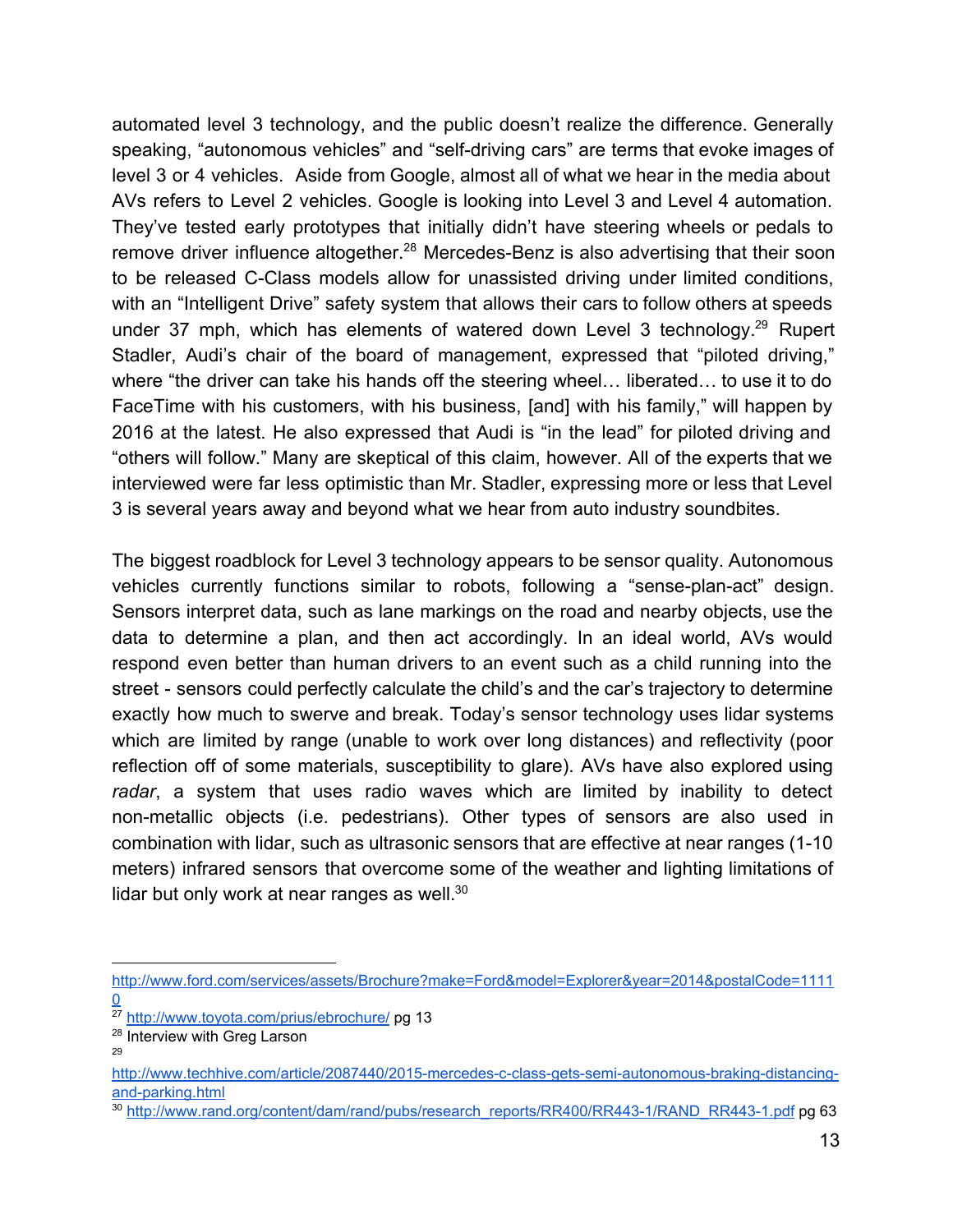Tech companies are working on combining different types of sensors to handle varied environmental conditions, but current technology is not sufficient for all real life conditions. Google's DARPA challenge results showed that AVs are quite capable of navigating on predetermined routes under favorable weather conditions teams were provided with GPS coordinates for the course's road segments and stop signs but sensor technology needs to be enhanced to react quickly enough to adapt to real life situations.<sup>31</sup>

#### 2.2 Legislative Activity

In 2001, the National Transportation Safety Board (NTSB) issued a report on AV technology and emphasized the need for regulation and performance safety standards. It recommended that the U.S. Department of Transportation to take the lead on rulemaking. However, to date, there are no federal regulations specifically regarding AV technology.<sup>32</sup> Several organizations have published optional requirements and recommended standards, but there is no industry-wide set of standards in place. The overall mood towards autonomous vehicles, however, appears to be positive. The NHTSA, for example, has expressed support for the development of AVs, stating that "the agency would like to emphasize that it is encouraged by the innovations in automated driving and their potential to transform our roadways." They also recognize that "premature regulation can run the risk of putting the brakes on the evolution toward increasingly better vehicle safety technologies." 33

On the state level, Nevada, California, Florida, Michigan, and the District of Columbia have passed legislations that authorize the testing of AVs. These legislations define AVs as "vehicles with the capability to self-drive without being actively controlled or monitored by a human operator," which can be translated to refer to level 3 AVs.<sup>34</sup> In California, AVs are required to have visual indicators of when the autonomous technology is engaged and operational, a system to safely alert the operator if a technological failure is detected, a way of engaging and disengaging the autonomous system, and a driver in the driver's seat who is capable of immediately taking manual control of the vehicle. Manufacturers who perform the testing are also required to purchase insurance, surety bond, or proof of self-insurance cover at least \$5 million.<sup>35</sup>

 $31$  ibid pg 64

<sup>&</sup>lt;sup>32</sup> http://www.rand.org/content/dam/rand/pubs/research\_reports/RR400/RR443-1/RAND\_RR443-1.pdf pg 103

<sup>&</sup>lt;sup>33</sup> http://www.nhtsa.gov/staticfiles/rulemaking/pdf/Automated Vehicles Policy.pdf pg 10

<sup>&</sup>lt;sup>34</sup> http://www.rand.org/content/dam/rand/pubs/research\_reports/RR400/RR443-1/RAND\_RR443-1.pdf pg 41

<sup>&</sup>lt;sup>35</sup> http://www.rand.org/content/dam/rand/pubs/research\_reports/RR400/RR443-1/RAND\_RR443-1.pdf pg 47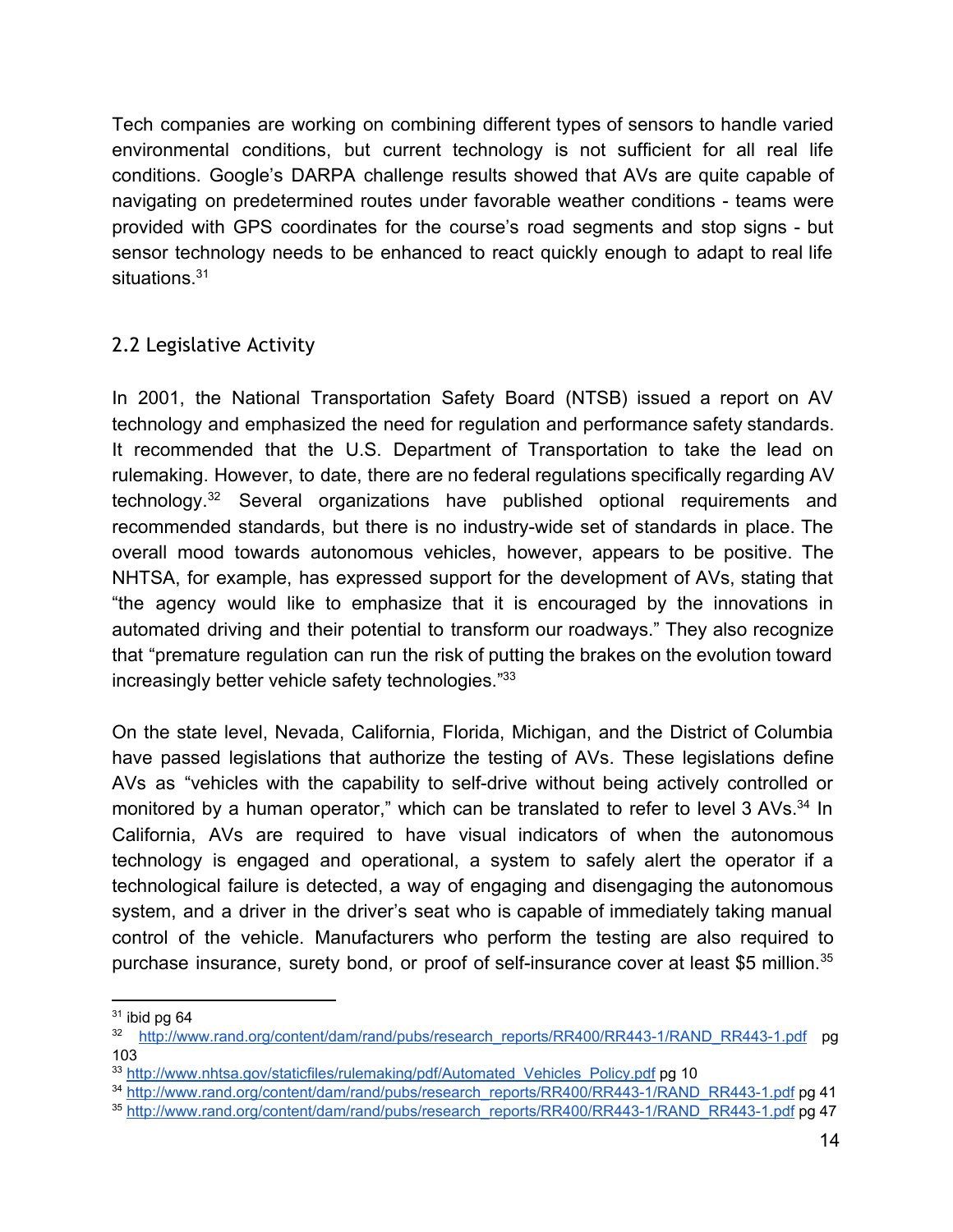Current legislation does not permit operation of any level 3 or above AVs beyond testing on non-public roads.<sup>36</sup>

Little legislation is currently in place, and legislators may not be entirely qualified to enact policies. Understanding AVs requires a deep technical understanding, which can be difficult for policymakers to absorb. Furthermore, states may enact legislation before they are ready in order to compete with one another to be viewed as tech leaders. Lee Gomes expressed that Google originally turned to Nevada to obtain licenses for testing their technology because policymakers in Nevada were less tech literate and more enamored with tech companies - they "don't want to stand in the way of all the cool things that Google is doing."<sup>37</sup> Professor Leonard described Nevada as a "pushover" due to their "lack of technological depth."<sup>38</sup>

Google then leveraged their position in Nevada to force California to move faster. According to an article by AP journalist Justin Pritchard, Google met with California Senator Alex Padilla, who "greed to push a bill [in California]." Padilla further expressed that in the AV industry, California needed to "catch up and try to lead the nation."<sup>39</sup>

Bryant Walker Smith, who teaches a course on self-driving car legislation at Stanford, expressed similar concerns about the major influence that Google and other tech companies have over legislators. In meetings that the Nevada DMV held with Google and the car companies, he said that it "wasn't always clear who was leading" in determining policy - Google or the DMV.<sup>40</sup> It's been argued that AV tech companies may serve their own interests at the expense of the public, and with legislators and lobbyists under the influence of Google, the public is ill-equipped to defend itself. On the flip side, it could be argued that tech companies understand AV technology and their risks better than most legislators. Legislators that better understand technology, such as Senator Padilla, who's an engineering graduate of MIT, may be perfectly suited to interact with tech companies and tackle AV regulation. Thus, it would be natural for tech companies and tech-savvy legislators to push bills forward and take the lead in shaping policy.

In either case, there is currently pressure on legislators to compose bills to regulate AV

<sup>&</sup>lt;sup>36</sup> [http://www.nhtsa.gov/staticfiles/rulemaking/pdf/Automated\\_Vehicles\\_Policy.pdf](http://www.google.com/url?q=http%3A%2F%2Fwww.nhtsa.gov%2Fstaticfiles%2Frulemaking%2Fpdf%2FAutomated_Vehicles_Policy.pdf&sa=D&sntz=1&usg=AFQjCNEIW8BuVOaZES414FC6R0CEp1lgAQ) pg 10

<sup>&</sup>lt;sup>37</sup> Personal interview with Lee Gomes

<sup>38</sup> Personal interview with John Leonard 39

http://www.usnews.com/news/business/articles/2014/05/30/how-google-got-states-to-legalize-driverless-cars [?page=2](http://www.google.com/url?q=http%3A%2F%2Fwww.usnews.com%2Fnews%2Fbusiness%2Farticles%2F2014%2F05%2F30%2Fhow-google-got-states-to-legalize-driverless-cars%3Fpage%3D2&sa=D&sntz=1&usg=AFQjCNGM6OS19dWHPdvy_F_fpquJi3V6lg) 40

http://www.usnews.com/news/business/articles/2014/05/30/how-google-got-states-to-legalize-driverless-cars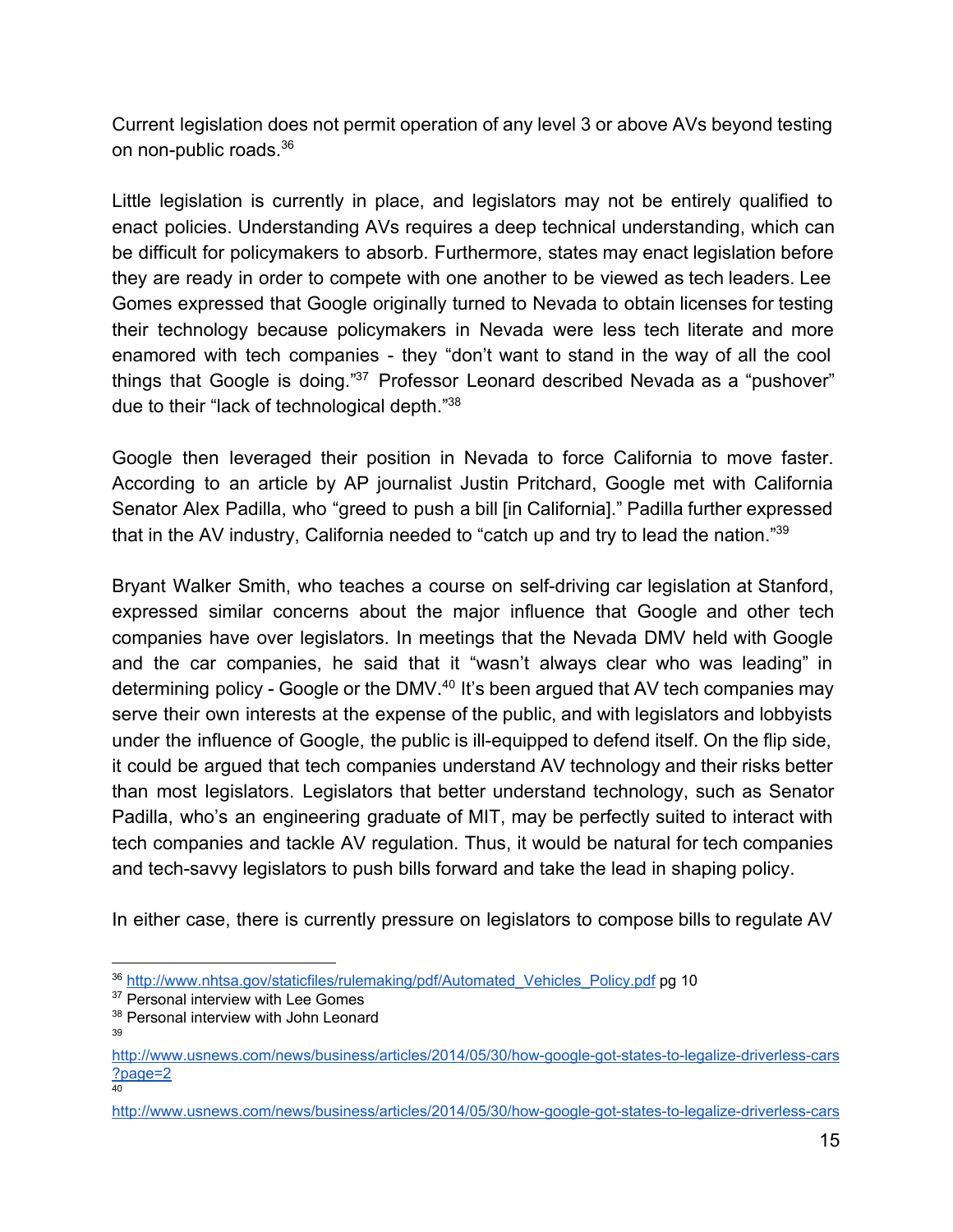testing. Regulations can dramatically change the direction of tech and car companies Google, for example, had designed autonomous vehicles without steering wheels before it was mandated that autonomous cars must be accompanied by drivers, even in testing. $41$  It's important for legislators to fully understand the different levels of AV technology and the interests of all parties involved - car companies, tech companies, various lobbying groups, and the general public - as they implement policies speed up or slow down AV integration by several years.

Most significantly, California's Department of Motor Vehicles' has a report that is due by January 1st 2015 that is intended to address autonomous vehicle integration in the California legal system. $42$  In particular, the DMV has been charged to:

*"…adopt regulations as soon as practicable, but no later than January 1, 2015, setting forth requirements for the submission of evidence of insurance, surety bond, or selfinsurance required by the bill and requirements for the submission or approval of an application to operate an autonomous vehicle, including any testing, equipment, or performance standards, as specified, and to hold public hearings on the adoption of any regulation applicable to the operation of an autonomous vehicle without the presence of a driver inside the vehicle."*

Our goal is to provide recommendations in time for California to use them to adopt a sensible set of regulations. However, our recommendations are generalized for use of developing safety and liability regulations at the federal level. Hence, our recommendations are targeted towards the NHTSA and US Department of Transportation (DOT).

# 3 Safety

While the aforementioned benefits of AV technology can potentially revolutionize today's automobile industry, clear guidelines to ensure the safety of these technologies can prevent unintended consequences.

While the implementation of seemingly futuristic AV technology in Google, Audi or Tesla's cars have received much hype in the media, with news articles claiming that autonomous motoring are "soon (to) be a reality"<sup>43</sup> and "coming to a street near you"<sup>44</sup>,

<sup>41</sup> Interview with Lee Gomes.

<sup>42</sup> Full SB1298 bill: [http://leginfo.legislature.ca.gov/faces/billNavClient.xhtml?bill\\_id=201120120SB1298](http://www.google.com/url?q=http%3A%2F%2Fleginfo.legislature.ca.gov%2Ffaces%2FbillNavClient.xhtml%3Fbill_id%3D201120120SB1298&sa=D&sntz=1&usg=AFQjCNE-mf8ZrlnrJYzuwa-rUj1QPuLHVg)

<sup>&</sup>lt;sup>43</sup> The Economic Times article: How semi-autonomous vehicles may soon be reality on American roads http://economictimes.indiatimes.com/magazines/panache/how-semi-autonomous-vehicles-may-soon-be-real ity-on-american-roads/articleshow/44495781.cms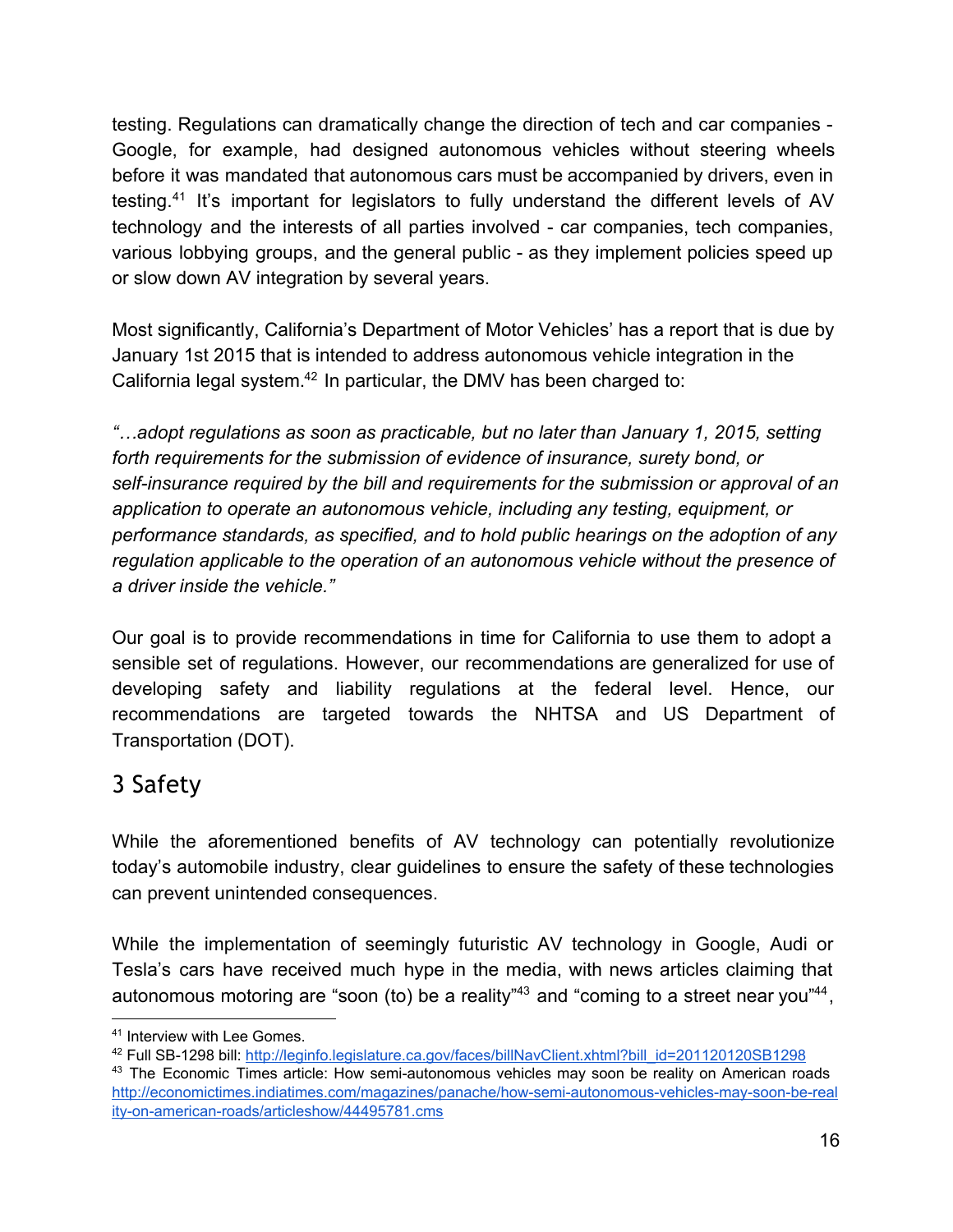the dangers and potential faults of AV technology are often left unaddressed. Without proper safety guidelines and regulations in place, faulty technology can wreck havoc. For example, over-reliance on cruise control technology has resulted in possibly avoidable fatalities,<sup>45</sup> and unintended acceleration from electronic throttles have forced Toyota to recall some 12 million cars from 2009 to  $2010<sup>46</sup>$  As much as Google's self-driving cars have become iconic for the AV revolution, we should bear in mind that it only merited a "B" in its driving test, in spite of having a predefined route and allowed to avoid troubling weather.<sup>47</sup>

In this section, we address a critical question - "How safe is safe enough?" - for autonomous vehicles. The scope of this questions extends beyond consideration of measures of safety, such as number of miles per accident, and recognizes that different safety requirements and performance standards may be required for the different predefined levels of AV technology for their safe operation. It is clear that autonomous vehicles aim to take away the fallibility and physical limitations of human drivers, yet imperfections in AV technology in dealing with the driver or with the ever-changing environment are also expected. Through analysis of the regulations of air bags and autonomous unmanned vehicles, and discussions with knowledgeable individuals, we aim to set forth safety principles and expectations for level 2, 3, and 4 of AV technologies.

## 3.1 Safety Regulation

#### 3.1.2 Overview

Today, while the automobile Industry is heavily regulated with the aim of increasing safety, many of the regulations and safety standards in place do not address autonomous technologies. The two main body of government regulators are the U.S. Department of Transportation (DOT) and, at the federal level, the NHTSA.

The U.S DOT is in charge of maintaining the Federal Motor Vehicle Safety Standard

<sup>44</sup> The Economist article: Coming to a street near you

http://www.economist.com/news/business-and-finance/21618531-making-autonomous-vehicles-reality-comi ng-street-near-you

<sup>45</sup> Celadon pays \$18.5M settlement over fatal crash

http://www.ibj.com/articles/42809-celadon-to-pay-18-5m-settlement-over-fatal-crash

<sup>46</sup> Ford faces class-action lawsuit over unintended acceleration

http://blogs.cars.com/kickingtires/2013/04/ford-lawsuit.html

 $47$  Google's autonomous car gets a 'B' in driving tests: Not great, but better than most of us: http://www.extremetech.com/extreme/187438-googles-autonomous-car-gets-a-b-in-driving-test-not-great-but -better-than-most-of-us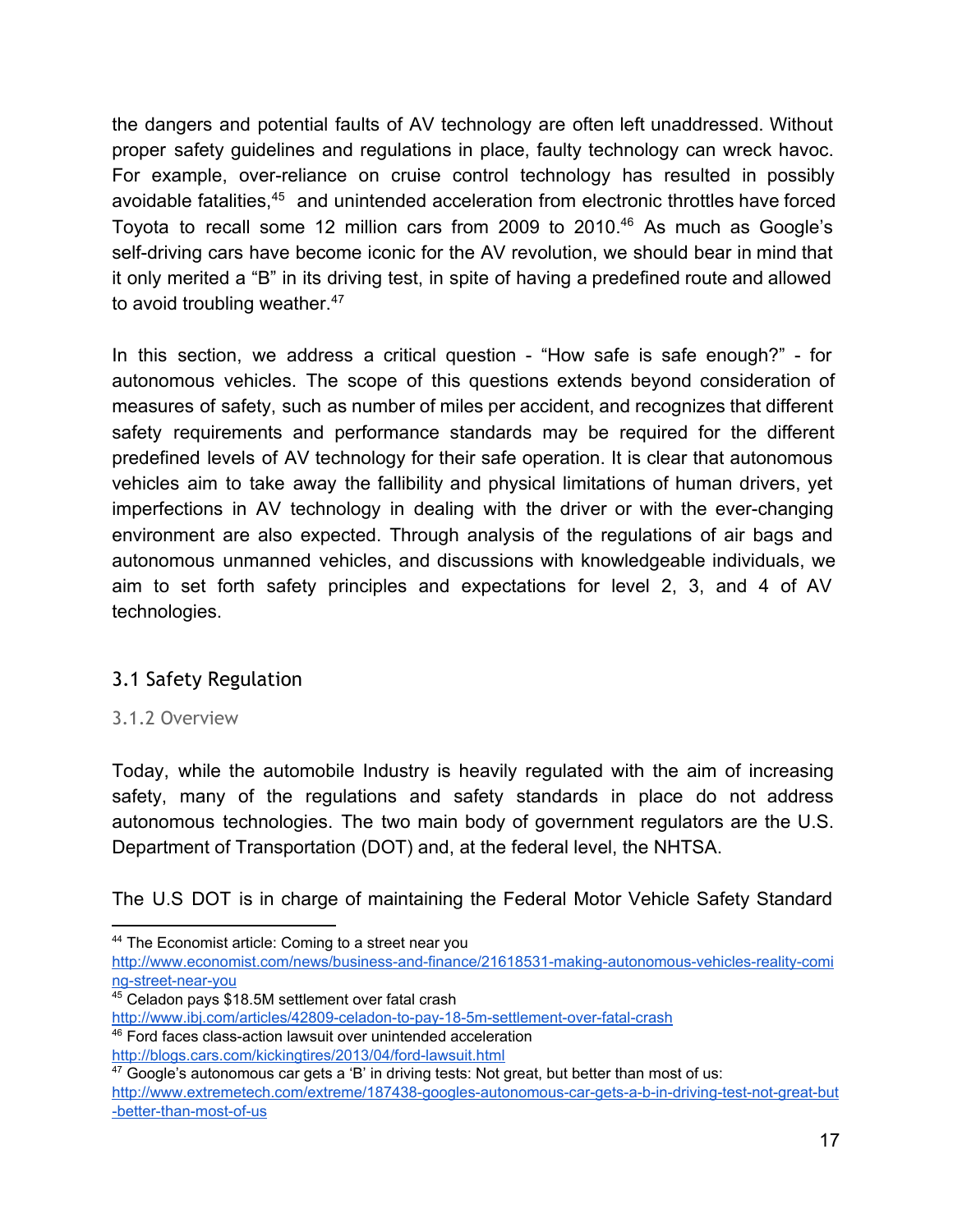(FMVSS), which outlines a host of safety standards and test procedures, covering transmission braking effects to windshield defrosting systems to accelerator control systems and retrofit on-off switches for air bags $48$ .

The NHTSA was charged with the fundamental goal of reducing fatalities and accidents from motor vehicles through the National Traffic and Motor Vehicle Safety Act<sup>49</sup>. This was a response to an increasing number of cars and associated fatalities and injuries on the road. The NHTSA has the authority to issue vehicle safety standards and to require manufacturers to recall vehicles that have safety-related defects or do not meet Federal safety standards.<sup>50</sup> Moreover, through the New Car Assessment Program, the NHTSA can influence the marketplace by rating the safety of cars from one to five stars based on their performance in crash-testing and roll-over resistance tests<sup>51</sup>. In recent evaluations, crash avoidance systems have been included in their tests.

It is important to note that although the safety laws<sup>52</sup> give NHTSA broad authority over all motor vehicles and motor vehicle equipment, there are certain limitations on its authority. In particular, the FMVSS are *standards* that are simply recommendations available to the public that are established by the consensus of the technology community. This differs from *regulations*, which is legislation that mandates certain specifications<sup>53</sup>. So while the NHTSA can stop third-party modifications that affect safety aspects of automobiles, it cannot directly regulate the operation of cars<sup>54</sup>. Also, since the NHTSA does not have authority to require retrofitting existing vehicles with new equipment, as the U.S. code of Federal Regulations gives them authority only to promulgate safety standards for commercial motor vehicles after manufacture of the vehicle, they must rely on each individual state to execute their own periodic inspections of motor vehicles for safety and roadworthiness. The FMVSS are a set of safety standards that help guide the safety inspections.

3.1.3 Current Autonomous Vehicle Technology Regulation

http://www.alueurope.eu/what-are-the-differences-between-standards-and-regulations/

<sup>48</sup> NHTSA FMVSS safety standards [http://www.nhtsa.gov/cars/rules/import/fmvss/](http://www.google.com/url?q=http%3A%2F%2Fwww.nhtsa.gov%2Fcars%2Frules%2Fimport%2Ffmvss%2F&sa=D&sntz=1&usg=AFQjCNFVFhMFRM0adBcghJLe35HcMurHiQ)

<sup>49</sup> U.S. Code, 1966 and 49 U.S.C Chapter 301

<sup>50</sup> NHTSA Motor vehicle safety defects and recalls campaigns

[http://www.nhtsa.gov/Vehicle+Safety/Recalls+&+Defects/Motor+Vehicle+Safety+Defects+and+Recalls+Cam](http://www.google.com/url?q=http%3A%2F%2Fwww.nhtsa.gov%2FVehicle%2BSafety%2FRecalls%2B%26%2BDefects%2FMotor%2BVehicle%2BSafety%2BDefects%2Band%2BRecalls%2BCampaigns&sa=D&sntz=1&usg=AFQjCNFnc6XQdITbfjtW912Rgb1Yw0__Pg) [paigns](http://www.google.com/url?q=http%3A%2F%2Fwww.nhtsa.gov%2FVehicle%2BSafety%2FRecalls%2B%26%2BDefects%2FMotor%2BVehicle%2BSafety%2BDefects%2Band%2BRecalls%2BCampaigns&sa=D&sntz=1&usg=AFQjCNFnc6XQdITbfjtW912Rgb1Yw0__Pg)

<sup>51</sup> NHTSA New Car Assessment Program [http://www.nhtsa.gov/webapi/Default.aspx?SafetyRatings/API/5](http://www.google.com/url?q=http%3A%2F%2Fwww.nhtsa.gov%2Fwebapi%2FDefault.aspx%3FSafetyRatings%2FAPI%2F5&sa=D&sntz=1&usg=AFQjCNH_1sJsbwUOhdLgW_adhRhhTMyMjg)

<sup>52</sup> U.S. Code, 1966 and 49 U.S.C Chapter 301

<sup>53</sup> Standards and Regulations differences

<sup>54</sup> U.S. Code, 2006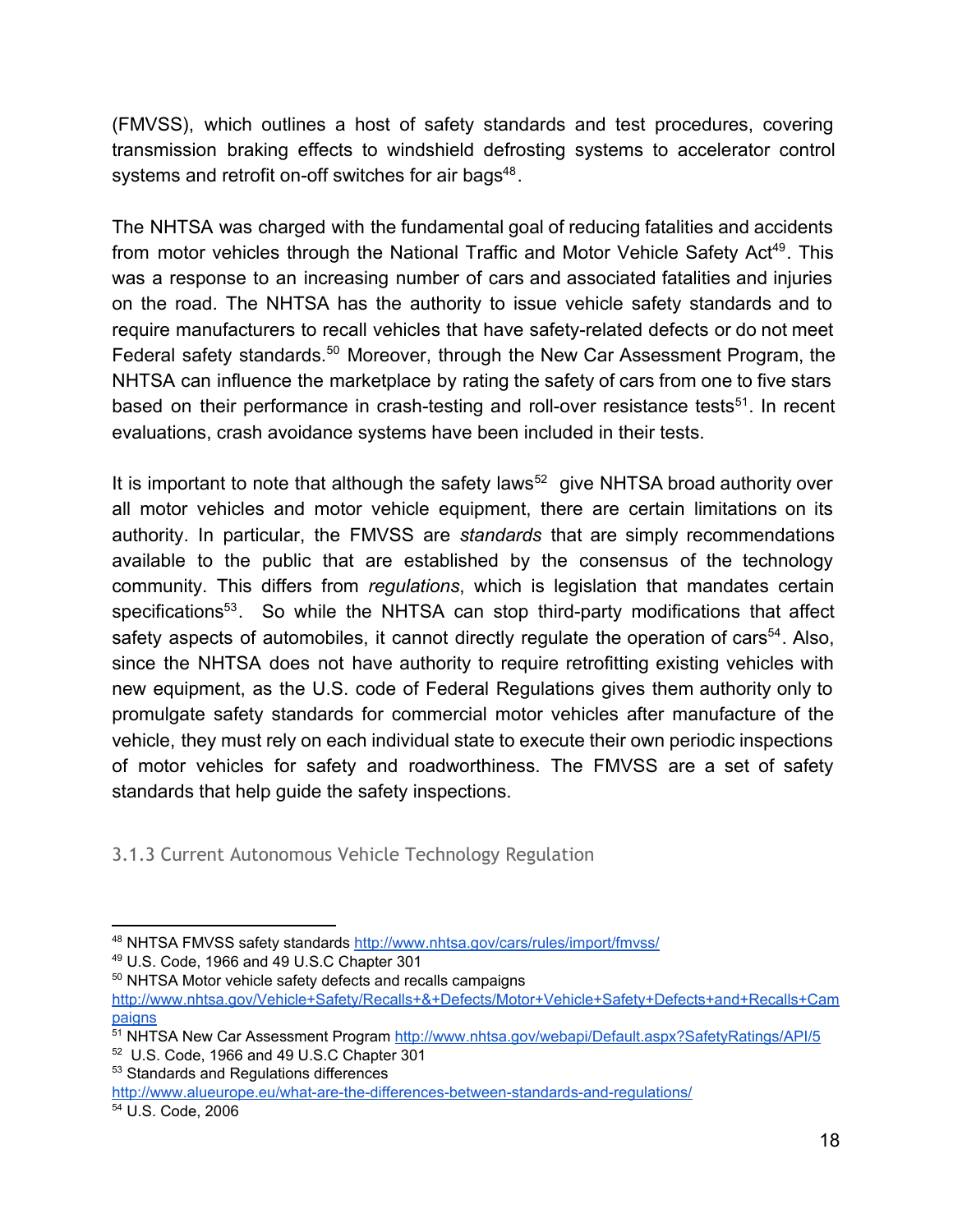To date, there are no federal regulations specifically related to AV technologies. Both NHTSA and the Research and Innovative Technology Administration (RITA) have produced recommendations to states to help them better oversee self-driving vehicle development, for test purposes. Yet none of the AV technologies are currently required in any type of vehicle and there are no mandatory standards tailored to specific their design or performance.

Two main reasons for which rulemaking for AV technologies has not yet occurred are:

- 1. Rapid technological changes make it difficult to create a set of standards and regulations that remain relevant.
- 2. A consensus among all the different stakeholders (manufacturers, government organizations, technology companies, private citizens) is difficult to reach given the diverse range of interests.

In particular, Greg Larson brought to light the recent "ironic" dilemma of implementing testing regulations "while Google was the one backing the DMV to create testing regulations for automated vehicles, their initial design didn't have a steering wheel or pedal, yet the DMV went through a public outreach process and concluded that there needed to be someone who can take control of the vehicles for testing. Google had to bring back the steering wheel and brake and throttle controls."<sup>55</sup>

While regulation has not yet taken set to ensure the safety of AV technologies, many government and non-government groups have developed proposed standards. For example, the International Organization for Standardization (ISO) proposed a standard for lane departure warnings such that an "easily perceivable haptic and/or audible warning shall be provided" (ISO).<sup>56</sup> In a similar way, the society of automotive engineers (SAE) created a standard for adaptive cruise control (ACC) so that it is "capable of responding to all licensable motorized road vehicles, including motorcycles, intended for use on public roads"<sup>57</sup>. Yet neither stipulations take environmental conditions into consideration, nor specifications of the driver (whether the driver is capable of detecting the "easily perceivable haptic or audible warning"). These matters become considerably more important when we are considering level 3 and above technologies.

## 3.2 Case Studies

<sup>55</sup> Greg Larson, Chief Office of Traffic Operations Research, Caltrans Division of Research, Innovation and System Information

<sup>56</sup> ISO http://www.unece.org/fileadmin/DAM/trans/doc/2010/wp29grrf/AEBS-LDWS-04-09e.ppt

<sup>57</sup> Adaptive Cruise Control (ACC) Operating Characteristics and Interface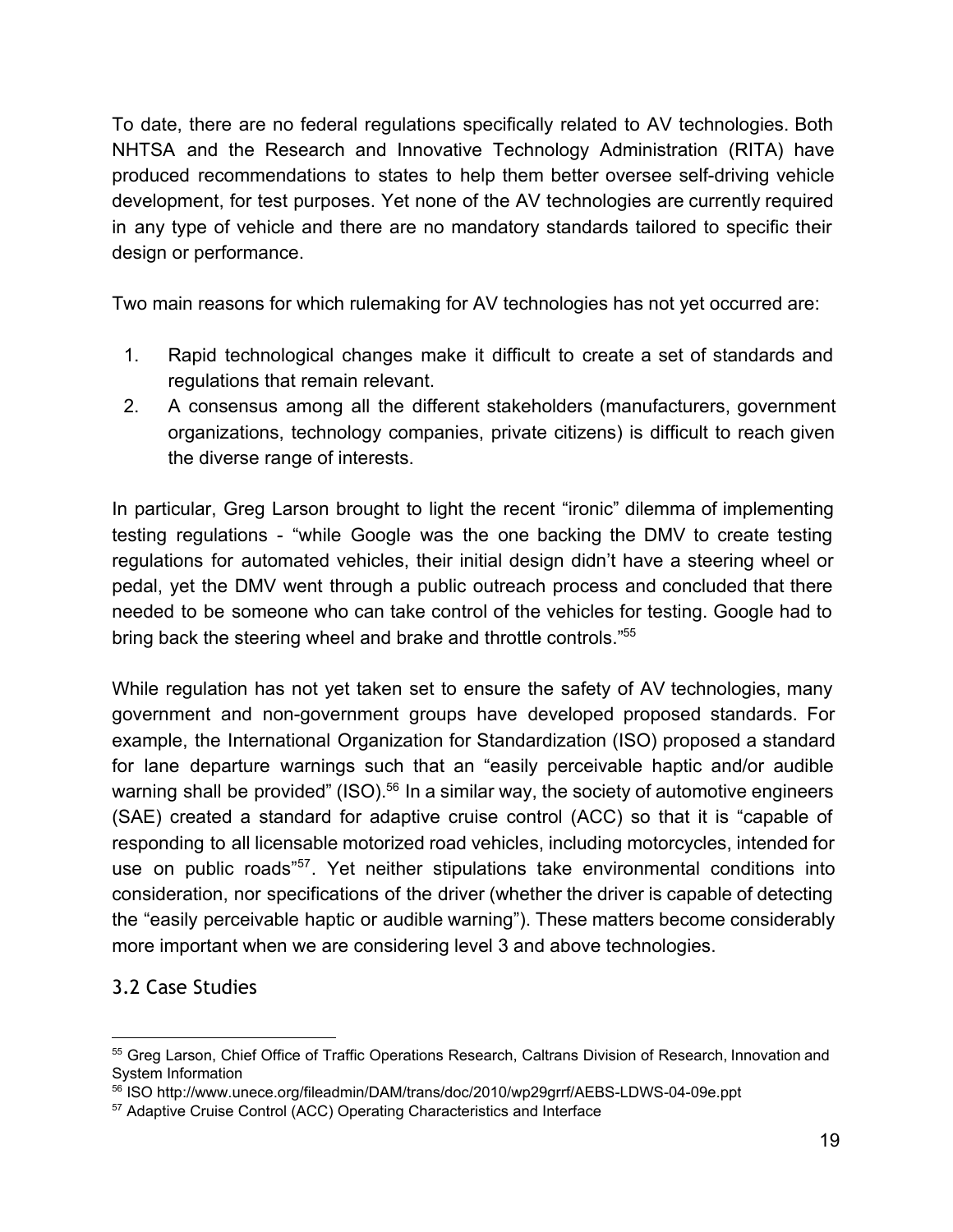#### 3.2.1 Airbags

The automatic intervention of airbags in a crash offers some insight into the policymaking steps required for autonomous vehicle technologies. Initially conceived by John W. Hetrick in 1952, the air bag was originally going to be first deployed in Fords and Mercurys in 1971. However, performance problems in the components intended for mass production and the potentially fatal blows from air bags for children prevented deployment. It was not until 1990 that legislation required all cars sold in the US to be equipped with either air bags or automatic seat belts. In 1991, Congress enacted the Intermodal Surface Transportation Efficiency Act that ordered the NHTSA to require both driver side and passenger side airbags in all new vehicles by 1998.<sup>58</sup>

While air bags were originally estimated to save on the order of 9,000 lives per year based on it's ability to hold passengers in place during a crash, history showed that the first generation air bags posed a risk to many passengers, including women of small stature, the elderly and children.<sup>59</sup> The initial crash tests promised considerable auto safety improvements but were conducted using an adult male-sized dummy and didn't account for smaller individuals. Later studies estimated that while air bags reduced fatalities by 24 percent among adults, they increased fatalities by 34 percent among children under the age of 10. $60$  The implementation of airbags essentially shifted traffic fatality risks from adults to children.

The unintended consequences of air bags were eventually corrected, with safer air bags deployed with a force tailored to the occupant's seat position and weight. However, the airbag regulations offer a unique experience to better tailor regulations for AV technologies:

- 1. It raises the question of how to tailor technologies as to prevent the shift of fatalities from one sample set to another.
- 2. The idea that seat belts became more of a supplement than a substitute for seat belts questions whether AV technologies could, or should, completely replace the human driver.
- 3. The long delay of nearly 20 years between the early 1970s, when airbags were

<sup>58</sup> History of the Air Bag [http://web.bryant.edu/~ehu/h364proj/sprg\\_97/dirksen/airbags.html](http://www.google.com/url?q=http%3A%2F%2Fweb.bryant.edu%2F~ehu%2Fh364proj%2Fsprg_97%2Fdirksen%2Fairbags.html&sa=D&sntz=1&usg=AFQjCNHIK5SfJxNYa4ohFQ31aZtJ7sIqXw)

<sup>59</sup> Thompson, Segui-Gomez, and Graham, Validating Benefit and Cost Estimates: The Case of Airbag Regulation, Risk Analysis, Vol. 22, No. 4, 2002

<sup>&</sup>lt;sup>60</sup> Elisa R. Braveret al., "Reductions in Deaths in Frontal Crashes among Right Front Passengers in Vehicles equipped with Passenger Air Bags", Journal of the Americal Medical Association 278, no. 17 (1997): 1437-39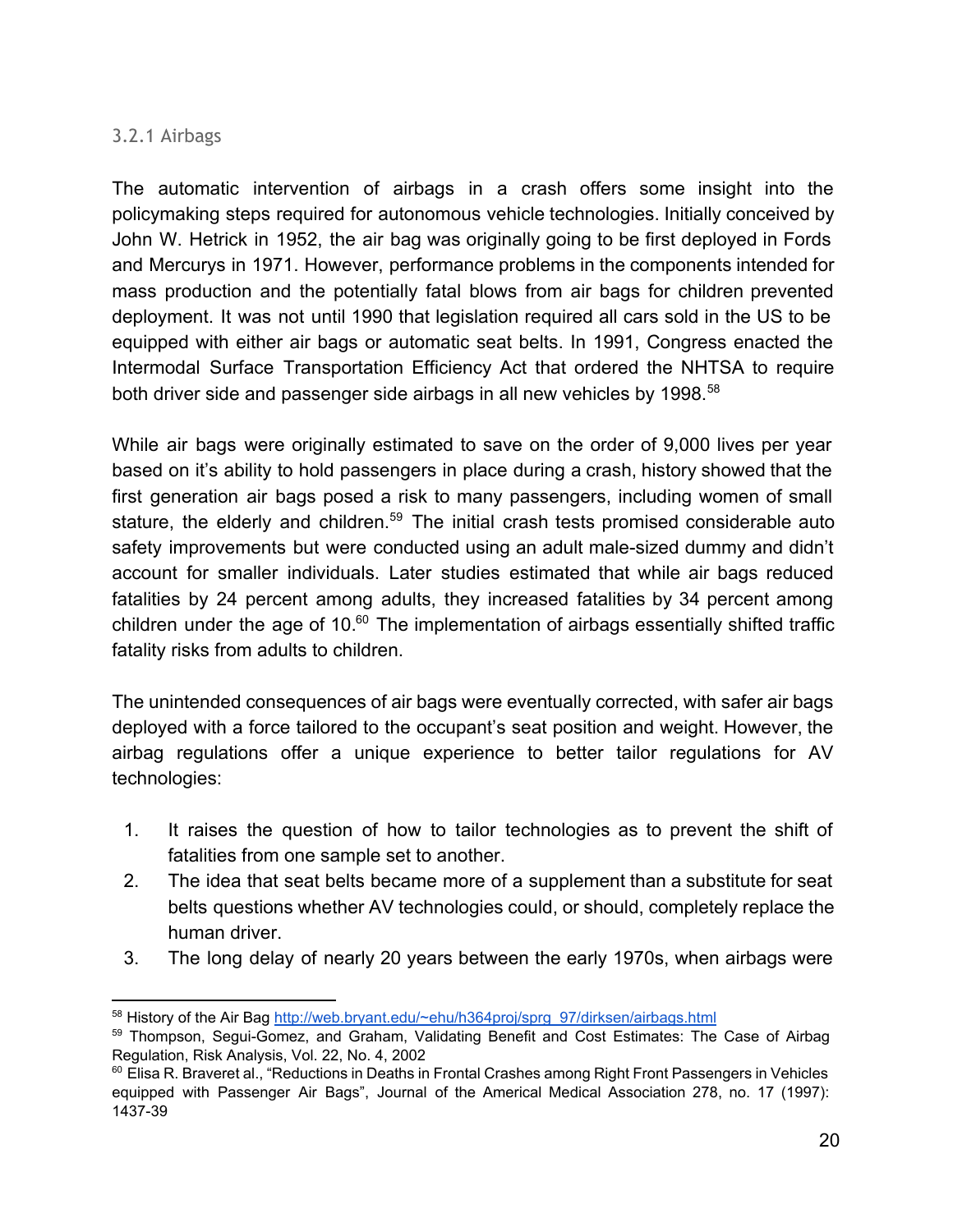reasonably mature, until 1998, when they were required in all vehicles, and the number of perhaps preventable casualties during that time, suggests regulation should provide a conducive environment for such technologies.

These issues point towards the need to ensure that new technologies integrated into society do not change the risk levels from one set of the population to another. For example, the increased safety of AVs should not come at the cost of increase risks of collision of cyclists or pedestrians. Moreover, this case study presents the idea that in developing AV technologies, there is a strong need strike a tradeoff between ensuring the safety of the AVs and integrating the technology into society to incur its benefits.

#### 3.2.2 Manned and Unmanned Aerial Vehicles Case Study

The introduction of auto-pilot, auto-throttle, flight director, and other autonomous technologies in aviation during the 1950s and 1960s led to significant reduction in the number of accidents per million take-offs (see diagram below).



Source: ICAO doc. 9683/950. Accident rate over the years

Today, the original factors related to human performance that led to the loss of control of the aircraft such as the impact of fatigue, attention, high workload sustainability, stress mismanagement, etc. have largely been resolved through automation. In their stead, however, is an increasing dependency on the automated technology, leading to a loss of mode awareness.

Not only have pilots made mistakes such as descending too early or missing their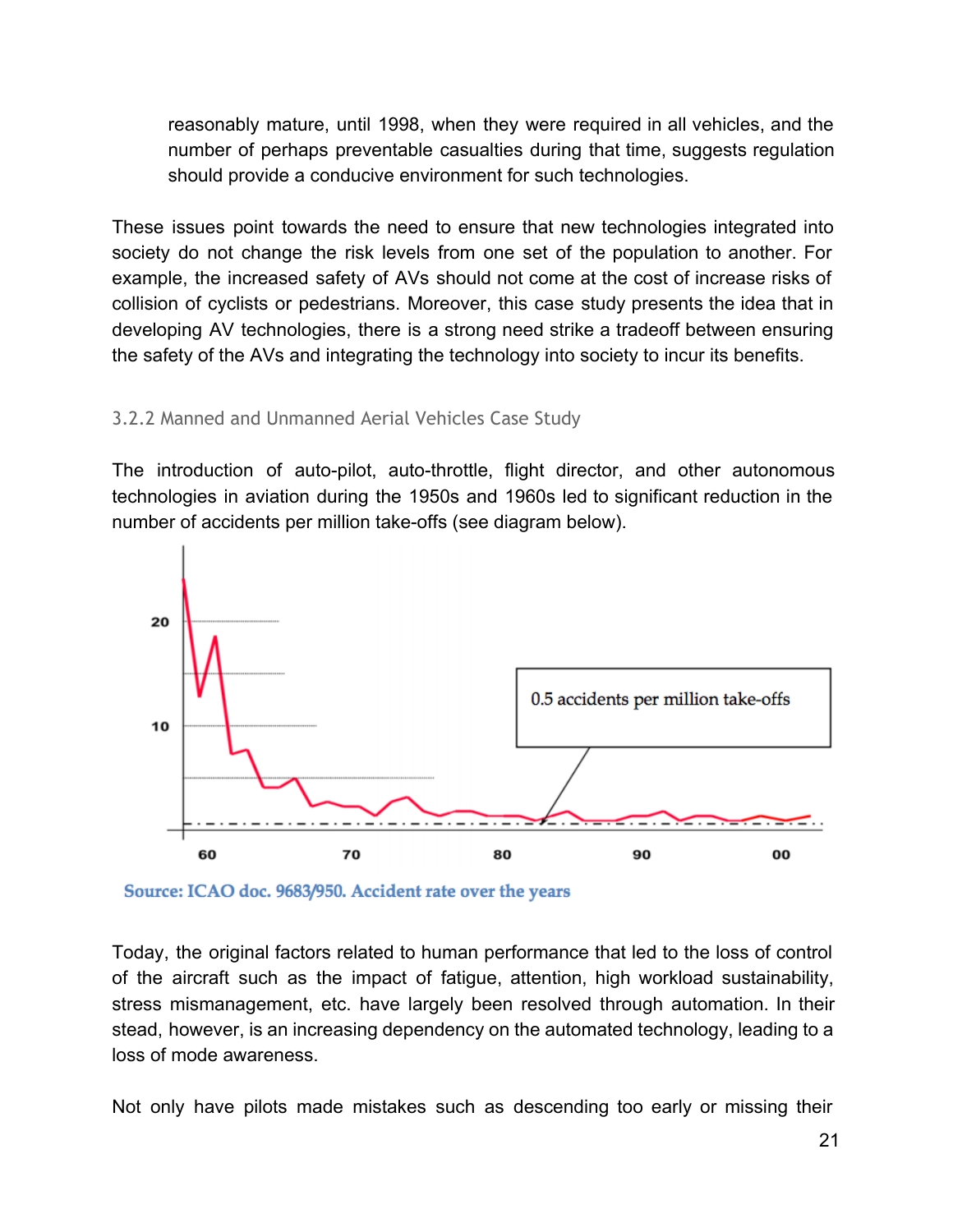destination, reports on flying have shown that pilot confusion or inattention to cockpit automation has resulted from too much reliance on technology.<sup>61</sup> Pilots have been suspended for sleeping, being inattentive while the plane dropped  $5,000$  feet,<sup>62</sup> and landing at the wrong airport. $63$  A study on the role of pilot monitoring in the loss of mode awareness on automated flight decks found that:

- 1. Pilots have difficulty using certain elements of flight automation correctly.
- 2. Pilots "fail" to verify mode changes on the Flight Mode Annunciations (FMA) in 30-60% of cases, calling into question the effectiveness of the green-box cue.
- 3. Even when pilots do fixate the mode annunciation, they often fail to understand the implications of that mode for airplane performance.
- 4. Pilots have shallow knowledge of automation concepts.<sup>64</sup>

These issues certainly call into question the use of AV technologies below level 4, where the driver is still largely in control of the vehicle or responsible for taking control when problems arise. In particular, there is a strong need to address how the operator of the vehicle and the AV technologies can work together such that the driver doesn't develop too great a dependency on the AV technologies. For level 4 vehicles, these examples question whether occupants of the vehicle should have the ability to take back control.

In the unmanned vehicle space, safety is also a crucial element. In this arena, the National Airspace System facilitates air transportation and sets forth the rules by which aircraft operate. Unmanned aerial vehicles (UAV) create a number of safety issues such as potential air collisions, ground collisions and system reliability.

Wiebel and Hanson conclude that smaller UAVs could fly over 95% of the country with little risk while larger UAVs could fly over 20% of the country and meet the current established levels of risk if the vehicles could operate around 100,000 hours between accidents, the current standard for aviation safety. According to testimoney from Nancy Kalimnowski, FAA Vice President for System Operations Services, "the Custom Border

<sup>&</sup>lt;sup>61</sup> FAA flight deck automation working group report http://media.nbcbayarea.com/documents/FAA\_Final\_Report\_Recommendations+11-22-13.pdf

 $62$  News report on DGCA suspension of 2 Jet pilots for sleeping http://ibnlive.in.com/news/dgca-suspends-2-jet-pilots-for-sleeping-being-inattentive-while-plane-dropped-500 0-feet/492107-3.html

 $63$  News report on second incident in two months where pilots land in the wrong airport. http://www.bloomberg.com/news/2014-01-14/pilot-inattention-a-repeat-theme-in-southwest-landing.html

<sup>&</sup>lt;sup>64</sup> Analysis of pilot's monitoring and performance on an automated flight deck, Mamaw, R. et al presented at the 11th International Symposium on Aviation Psychology.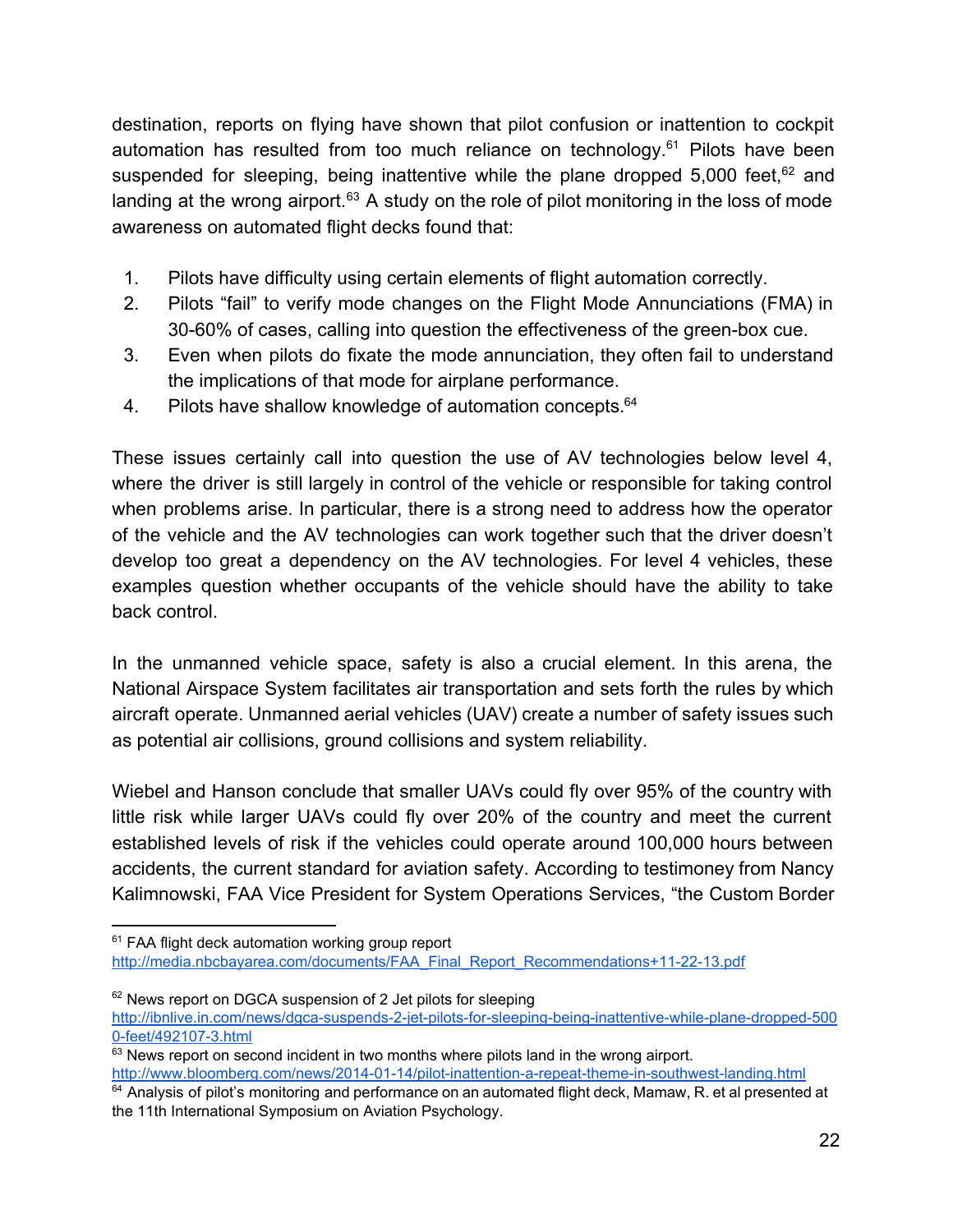Patrol (CBP) accident rate is 52.7 accidents per 100,000 flight hours. This accident rate is more than seven times the general aviation accident rate (7.11 accidents/100,000 flight hours) and 353 times the commercial aviation accident rate (0.149 accidents/100,000 flight hours)."<sup>65</sup> To meet or exceed acceptable levels of risks, "Improving reliability is a recognized goal of the UAV community and is actively pursued by aircraft manufacturers."<sup>66</sup>

When examining the ability of air traffic controllers to manage the UAVs, it was found that "the human influence in UAV accidents is approximately 70 percent less on average than in manned aircraft (due to UAV automation capabilities) and therefore human/system interactions account for a proportionally higher degree of accidents"<sup>27</sup>. The cause of this was attributable to the suggestion that "rather than receiving direct sensory input from the environment in which his/her vehicle is operating, a UAV operator received only that sensory information provided by onboard sensors via datalink" <sup>67</sup>.

In the same way that there is a metric by which UAV are measured against for safety, the adoption of AV perhaps should also rely on a similar metric. The designation of particular areas of the country over which UAV may be safer suggests that AV should perhaps also be incrementally implemented in different areas to make use of its higher levels of safety in distinct areas, whether by geography or by industry. Namely, this presents the idea that AV could perhaps be first implemented first in lowspeed zones, before in suburban areas, small cities and larger cities. Alternatively, perhaps AV technologies should first be introduced in areas where public transport is along a fixed route, before general public transport and everyday vehicles.

#### 3.3 Analysis

While the case studies have indicated drawbacks in both the airbag technology and the autonomous aerial technology, they provide good frameworks to begin analysis of alternative regulations and standards that the NHTSA can set for the various levels of AV technology.

This section will analyze both alternatives and present recommendations for safety

[http://www.mitre.org/work/tech\\_papers/tech\\_papers\\_04/04\\_1232/04\\_1232.pdf](http://www.google.com/url?q=http%3A%2F%2Fwww.mitre.org%2Fwork%2Ftech_papers%2Ftech_papers_04%2F04_1232%2F04_1232.pdf&sa=D&sntz=1&usg=AFQjCNHAg3YLqRVTrSxswh-lNf7yUgc9Lg)

<sup>&</sup>lt;sup>65</sup> Testimony - Statement of Nancy Kalinowski (2010)

[http://www.faa.gov/news/testimony/news\\_story.cfm?newsId=11599](http://www.google.com/url?q=http%3A%2F%2Fwww.faa.gov%2Fnews%2Ftestimony%2Fnews_story.cfm%3FnewsId%3D11599&sa=D&sntz=1&usg=AFQjCNGy_BmsEU7_UARTyzBFbYIXPlfggA)

<sup>&</sup>lt;sup>66</sup> Degarmo "Issues Concerning Integration of Unmanned Aerial Vehicles in Civil Airspace", at MITRE, Center for Advanced Aviation System Development. Accessed July 1, 2012, at

<sup>&</sup>lt;sup>67</sup> McCarley J.S. and Wickens C.D. 2005, Human Factors Concerns in UAV flight [http://www.hf.faa.gov/docs/508/docs/uavFY04Planrpt.pdf](http://www.google.com/url?q=http%3A%2F%2Fwww.hf.faa.gov%2Fdocs%2F508%2Fdocs%2FuavFY04Planrpt.pdf&sa=D&sntz=1&usg=AFQjCNE5kxciyecWohbFi1hkAmVw0y7OUw)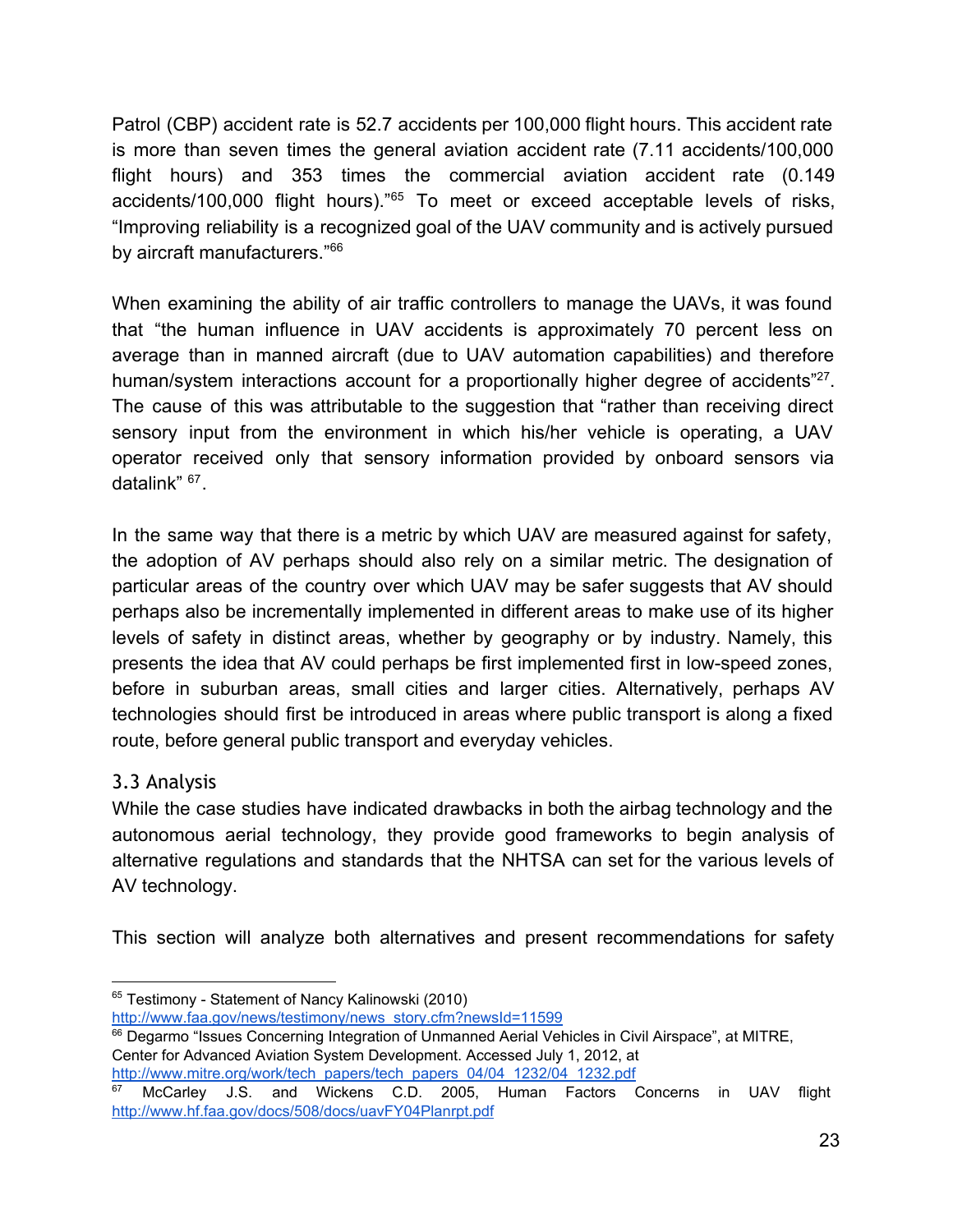#### regulations for level 2,3 and 4 AV technology.

3.3.1 Level 2

#### 3.3.1.a Recommendation

We recommend:

- The introduction of a written/computerized test outlining the functions of the AV technologies for those purchasing the vehicle.
- Level 2 AVs be capable of monitoring how alert the driver is at all times, and provide audible or tactile negative feedback for the driver when the driver's alertness is below a certain threshold.

#### 3.3.1.b Analysis

AVs are categorized as Level 2 when "more than one function is automated at the same time (e.g., steering and acceleration), but the driver must remain constantly attentive." Many of these technologies are already in place in current day automobiles. While the current safety standards in place help guide the safety aspects of such technologies, such as adaptive cruise control or anti-lock braking, our research has indicated that operators may understand the autonomous technologies much less than anticipated, just as pilots don't really understand the signals from the FMA. Our research has also shown that the reliance of automated mechanisms reduce the operator's attention. Indeed, not only has urban legend cited cases in which people thought adaptive cruise control meant they could give up control of their vehicle entirely<sup>68</sup>, a recent French study has shown that people's over reliance on cruise control results in increased drowsiness. 69

One way of potentially reducing the first problem is to mandate a driving test for those purchasing automobiles with such systems. Thus, only those with a license would be legally able to drive these cars. However, while this solution may eliminate all ambiguity of these systems, the relative economic costs may be too high. In particular, requiring another set of tests such that only licensed individuals can drive these cars would place a heavy burden on end-users. Moreover, the feasibility of this would also diminish as new technologies require constant updates to the driving test.

Perhaps a better solution would be to require a written/computerized test outlining the functions of the AV technologies for those purchasing the vehicle. This would ensure

69 French Study investigates Danger of Speed Limit Fixation [http://www.thenewspaper.com/news/42/4212.asp](http://www.google.com/url?q=http%3A%2F%2Fwww.thenewspaper.com%2Fnews%2F42%2F4212.asp&sa=D&sntz=1&usg=AFQjCNEmDglUkwZ-piQYRO1euJojLlzz8Q)

<sup>&</sup>lt;sup>68</sup> Urban legend cases where drivers fell asleep or got distracted when using cruise control [http://www.snopes.com/autos/techno/cruise.asp](http://www.google.com/url?q=http%3A%2F%2Fwww.snopes.com%2Fautos%2Ftechno%2Fcruise.asp&sa=D&sntz=1&usg=AFQjCNGG_RTsi5iwSdNyeFYeA5qWNLlRnQ)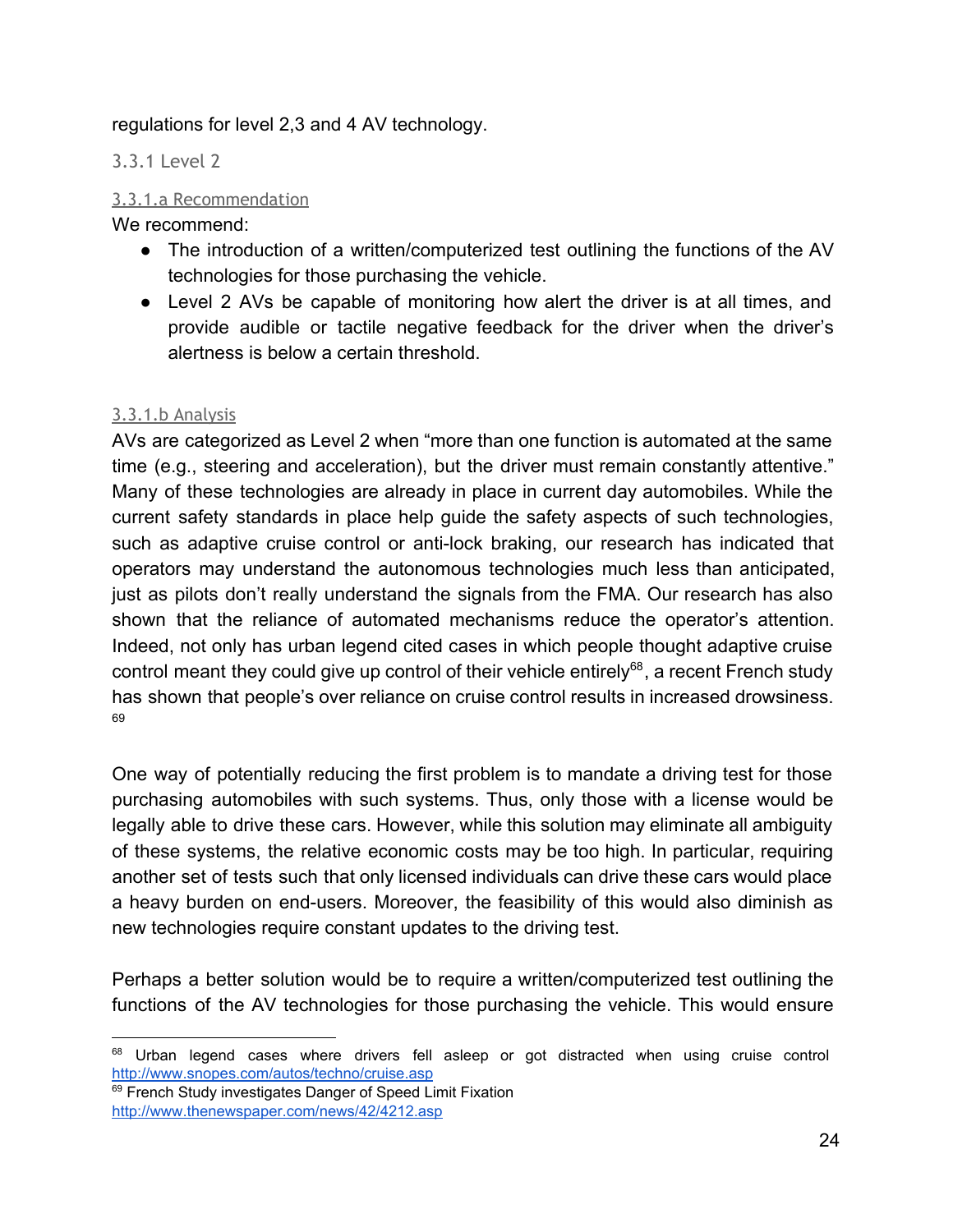that, at the minimum, the purchaser of the vehicle understood the functions of the AV technologies. This solution may not obtain a penetration level of users understanding the AV technologies as high as the previous one, but it is more economically feasible and can easily be integrated into the current system.

While level 2 AV technologies do not predominantly take control away from the user, technologies such as adaptive cruise control and lane departure warning reduce the required attention span of the user. In this way, level 2 AV technologies are often succumb to the Peltzman effect, in which the predicted benefits from regulations and technologies aimed to increase safety is reduced because people adjust their behaviour in response to the perceived level of risk.<sup>70</sup>

As level 2 AV technologies are unlikely to substantially take over the driving functions, if we assume that the driver understands the limitations of the technology using the aforementioned recommendation, perhaps an extra safety feature to integrate into vehicles with level 2 AV technology is a mechanism to keep the driver alert. Drawing from the pitfalls of automated technologies in aerial vehicles, we recommend that for all level 2 AVs, the vehicle must be able to monitor how alert the driver is at all times, and provide audible or tactile negative feedback for the driver when the driver's alertness is below a certain threshold. This technology is certainly viable, and steps have already been taken in this direction, with seats that monitor heart rate to assess driver fatigue and alertness $^{71}$ .

#### 3.3.2 Level 3

#### 3.3.2.a Recommendation

We recommend:

- Level 3 AVs be capable of monitoring the alertness of the driver, and change the time allocated to allow the driver to regain control based on his/her alertness.
- The test statistic the number of miles driven before an AV gives back control versus the average number of miles before a crash, to determine the that AVs are significantly safer than human drivers.

#### 3.3.2.b Analysis

<sup>70</sup> The Peltzman Effect: Do Safety Regulations Increase Unsafe Behaviour: http://www.asse.org/assets/1/7/fall07-feature02.pdf

<sup>&</sup>lt;sup>71</sup> Creepy New Seat Monitors Your Heart, Knows When You're falling Asleep: http://www.motorauthority.com/news/1093267\_creepy-new-seat-monitors-your-heart-knows-when-youre-falli ng-asleep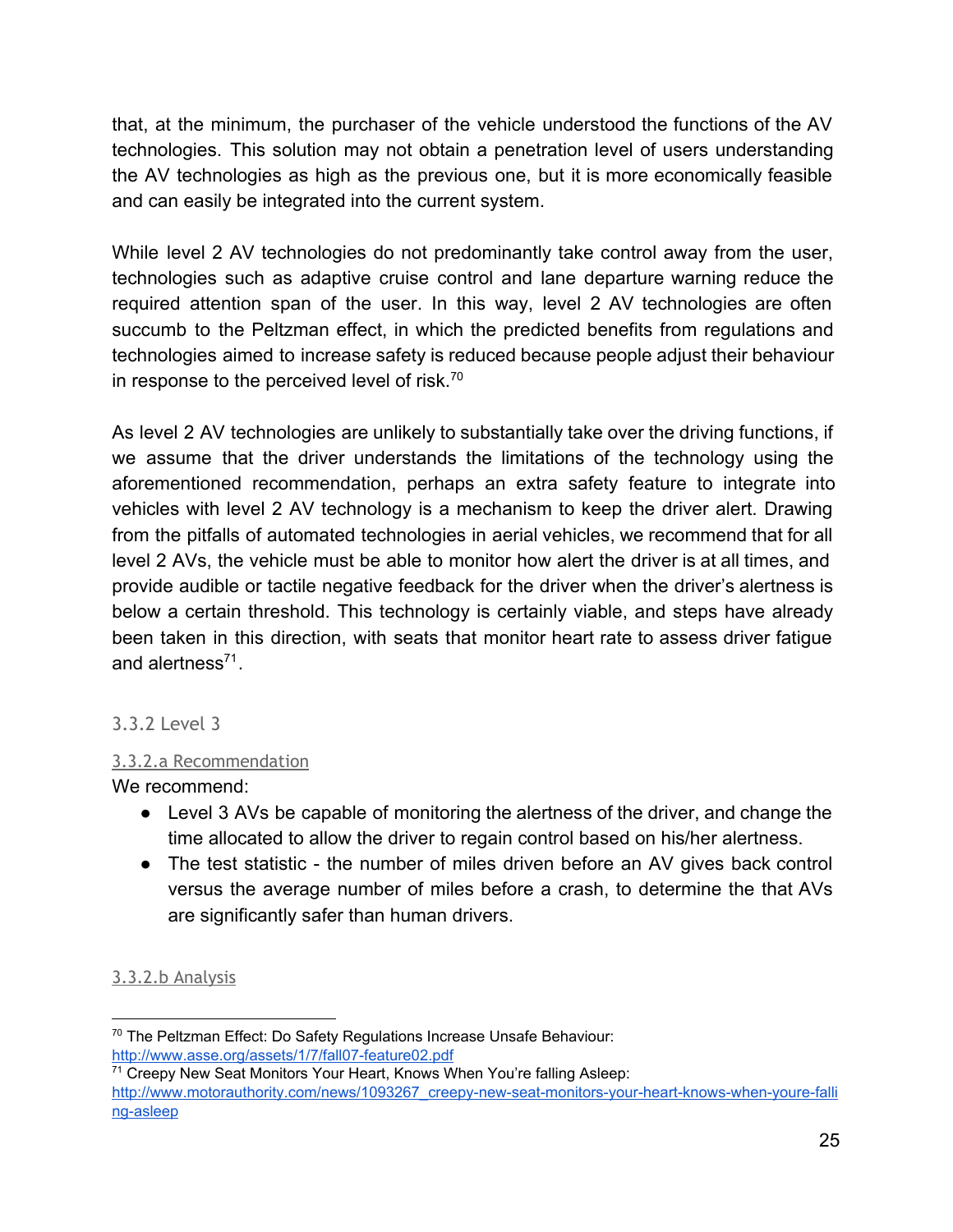Level 3 AV technologies are those that have "the driving functions sufficiently automated that the driver can safely engage in other activities". The biggest difference between this level of technology and the previous level is that the driver expects the automobile to essentially drive for the most part, and only take back control when the circumstances require it.

On top of requiring the passenger to understand how the autonomous vehicles operate, several concerns need to be addressed to ensure of the safety of the passenger. First, from the experience of automation in aerial vehicles, it would appear that a way of retaining the attention of the driver for the entire journey becomes difficult once they develop a reliance on the automated systems. A recent study found that drivers operating in vehicles with ACC and lane centering engaged in a wide range of secondary tasks and to have, on average, significantly more off-road looks away from the forward roadway<sup>72</sup>. In particular, twenty-five percent of test subjects were observed reading while the vehicle was in autonomous mode. Driving simulator studies produced similar results<sup>73</sup>. Second, the automobile must be able to take care of most of the conditions that we would expect a human driver to also be capable of handling.

Several ways of retaining or regaining the attention of the operator have been either tried or suggested. In particular, in the aerial vehicle arena, the scrutiny over pilot inattention due to over dependence on automation has made the "current systems require pilots to 'check in' with different monitoring tasks all the time $^{774}$ . This could perhaps be implemented with level 3 AVs. In particular, perhaps a monitoring system, similar to the one mentioned in the previous level, that monitors the user's attention on the road, mirrors and dashboard could be used to keep the driver attentive at all times. While this seems like a virtually complete solution to the inattention to the road problem, it does reduce the effectiveness of the AV. Given that one potential benefit of AVs is its ability to give users more time to do other tasks while in the car, the need for constant monitoring could make the technology undesirable.

Alternatively, perhaps a system could be implemented such that when the AV believes it cannot handle the situation or anticipate a situation where it needs to give control back to the driver, some tactile and/or audible feedback mechanism that gives the user plenty of warning could be implemented. This is the currently suggested mechanism by the

<sup>72</sup> Human Factors Issues Associated With Limited Ability Autonomous Driving Systems: Drivers' Allocation of Visual Attention To The Forward Roadway:

[http://drivingassessment.uiowa.edu/sites/default/files/DA2013/Papers/015\\_Llaneras\\_0.pdf](http://www.google.com/url?q=http%3A%2F%2Fdrivingassessment.uiowa.edu%2Fsites%2Fdefault%2Ffiles%2FDA2013%2FPapers%2F015_Llaneras_0.pdf&sa=D&sntz=1&usg=AFQjCNHXx2BGWs_8xaBfbNFwBCDN9CnsjA)

 $73$  Behavioural Changes in Drivers Experiencing Highly-automated Vehicle Control in Varying Traffic Conditions: [http://www.sciencedirect.com/science/article/pii/S0968090X13000387](http://www.google.com/url?q=http%3A%2F%2Fwww.sciencedirect.com%2Fscience%2Farticle%2Fpii%2FS0968090X13000387&sa=D&sntz=1&usg=AFQjCNF08e9cjyGpxAtMWjC5sdGP6EfNfQ)

<sup>&</sup>lt;sup>74</sup> Interview with Joe Hall, CTO at Center for Democracy and Technology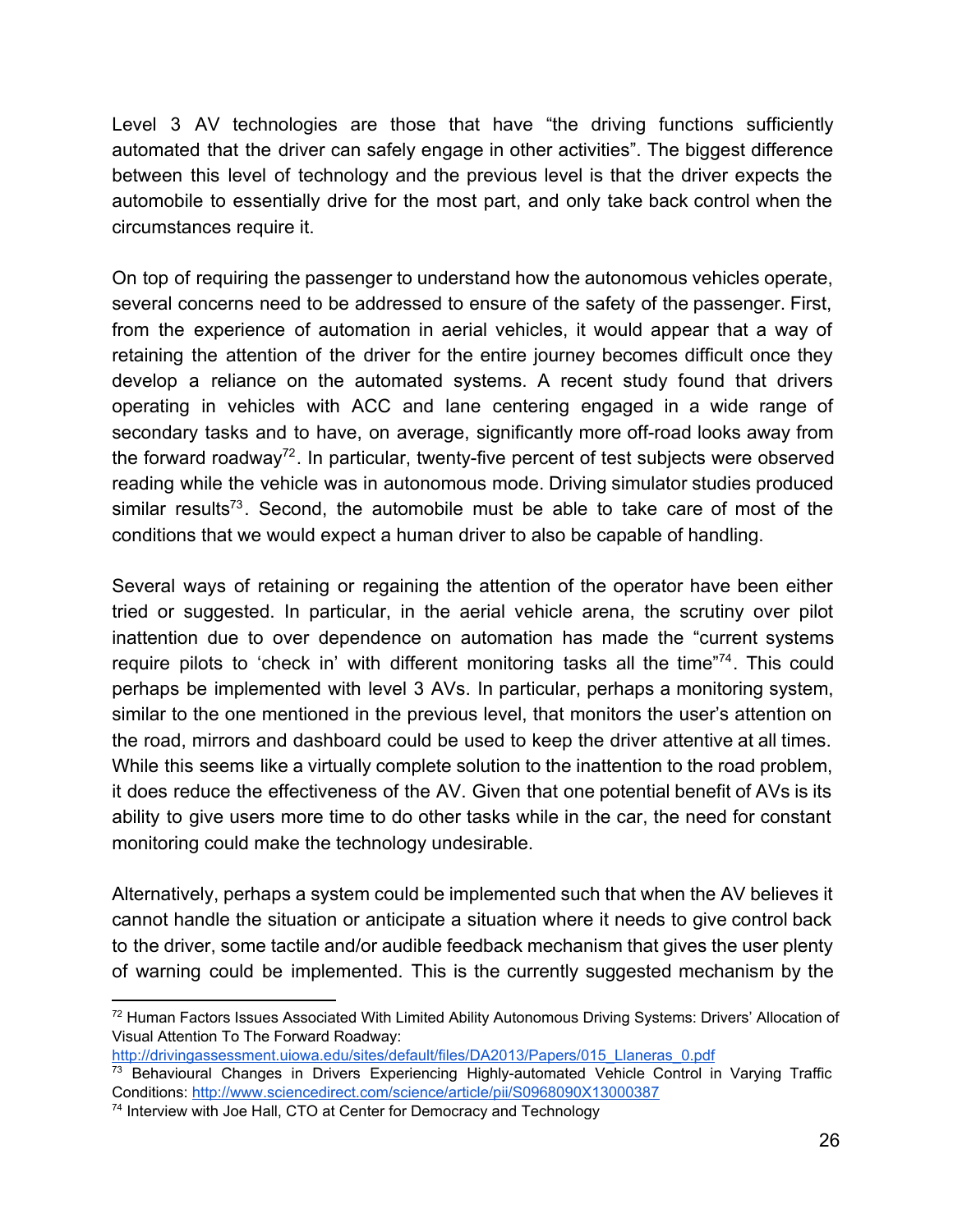$ISO<sup>75</sup>$ . The danger of this system is two fold. First, the length of warning time could be insufficient to recapture the attention of the user before the completely giving back control. Note that while the American Association of State Highway and Transportation Officials (AASHTO) recommends highway designers to allow 200 to 400 meters for a drive to perceive and react to an unusual situation when driving at 100km/hr<sup>76</sup>, which corresponds to 7 to 14 seconds, the range of today's radar is only 9 seconds<sup>77</sup>. Second, the user may develop a reliance on the systems after a long period of time without taking back control, and end up in a crash when the AV gives back control in a hurry.

Perhaps an optimal solution is one that combines the previous two. Namely, tailor the technology to adapt to the condition of the driver. In particular, just as the force of ejection of airbags is now tailored to each individual's weight and position, one way to incur the greatest benefits of AVs while ensuring maximum safety is to not only monitor the user's level of attention to the road, mirrors and dashboard, but also adjust the warning time to recapture the driver's attention. Hence, an inverse relationship between the level of attention of the user and the length of warning time given to the user when a situation arises could be adopted - the less attentive the driver, the longer the warning time. While at first, this approach may require numerous tests to optimize, this solution tailors the technology to maximize the benefits of AVs, so that alert drivers can still operate different tasks while behind the wheel.

There are two alternative ways to ensure that a level 3 automobile is able to take care of most of the conditions we would expect a human driver to also be capable of handling. Firstly, we could define a list of environmental and user conditions that the automobile should be able to pass in a test. Second, the NHTSA could mandate that the AV technology only be commercialized and progress from the testing phase when the technology has surpassed a particular testing statistics. While a list of environmental conditions under which the automobile can pass could be helpful to guide safety standards of the AV technologies, level 3 autonomous vehicles are still able to return control to the user, the relative cost of executing such tests on all level 3 vehicles could be excessive. Moreover, although enumerating general conditions such as heavy snow, rain, hail, wind or listing specific conditions such as a sudden obstacle emerges or bright light shines into cameras can be useful for developing safety guidelines, the pace of technology development and possible unforeseen circumstances make this method

<sup>&</sup>lt;sup>75</sup> ISO http://www.unece.org/fileadmin/DAM/trans/doc/2010/wp29grrf/AEBS-LDWS-04-09e.ppt

<sup>76</sup> American Association of State Highway and Transportation Officials, A Policy on Geometric Design of Highways and Streets: [http://nacto.org/docs/usdg/geometric\\_design\\_highways\\_and\\_streets\\_aashto.pdf](http://www.google.com/url?q=http%3A%2F%2Fnacto.org%2Fdocs%2Fusdg%2Fgeometric_design_highways_and_streets_aashto.pdf&sa=D&sntz=1&usg=AFQjCNGRQllgLJ1nAdrlgAKicPsgYLo__Q) <sup>77</sup> Bosch, LRR3: 3rd Generation Long-Range Radar Sensor:

http://www.bosch-mobility-solutions.com/media/db\_application/downloads/pdf/safety\_1/en\_4/lrr3\_datenblatt [\\_de\\_2009.pdf](http://www.google.com/url?q=http%3A%2F%2Fwww.bosch-mobility-solutions.com%2Fmedia%2Fdb_application%2Fdownloads%2Fpdf%2Fsafety_1%2Fen_4%2Flrr3_datenblatt_de_2009.pdf&sa=D&sntz=1&usg=AFQjCNGYQi_7g4yUIhrZylCIdkn1MSsxNg)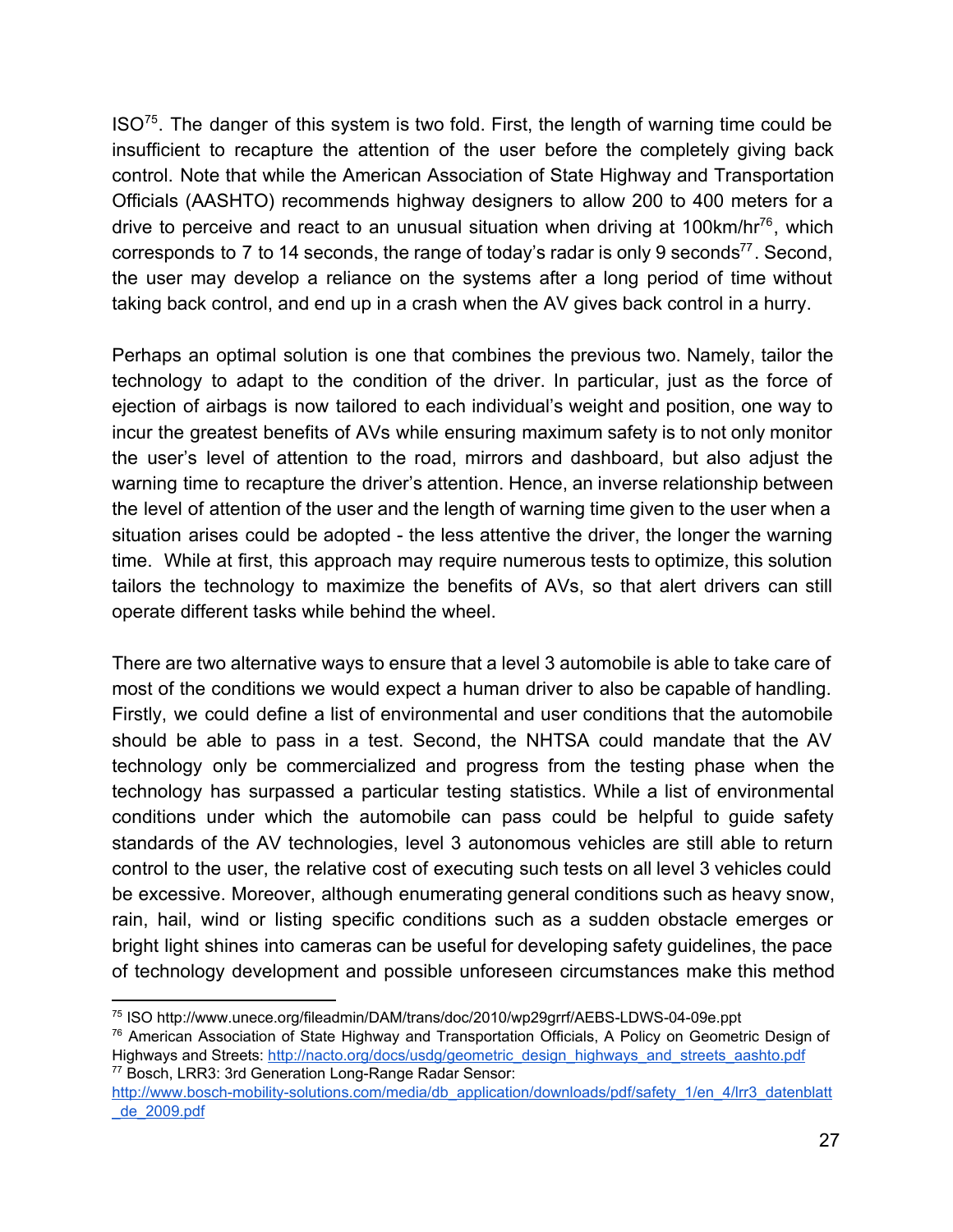inefficient. Most importantly though, since level 3 autonomous vehicles can also rely on returning control back to the human driver, the danger of not specifying the behaviour of the AV in all environmental conditions is minimal. Hence, we recommend using a test statistic to measure the level of safety.

In transitioning from the testing phase to the commercial phase, two different sets of requirements could be adopted. First, we could use the fatal accident rate, defined as the number of fatal accidents on a per-vehicle-mile-driven basis (fatal accidents per 100 million vehicle miles traveled), which is statistic regularly used for assessing safety. The fatality rate fell to 1.13 in 2002<sup>78</sup>. This test statistic is particularly infeasible due to the impracticality of requiring testing vehicles to drive on the orders of magnitude of 100 million miles. To date, Google has completed 700,000 miles autonomous miles. At this rate, technological updates would never reach commercializable standards. Another more reasonable statistic that can be levered is number of miles driven before the AV gives back control, i.e. safety critical human intervention. Bryant Walker Smith estimates, using a Poisson distribution, that "AVs would have to drive themselves, without intervention, more than 725,000 representative miles without incident for us to say with 99 percent confidence that they crash less frequently than conventional cars."79

Drawing from our airbag case study, one might argue that although the number of crashes decreases, the risks may have simply been transferred from one subset to another. In our analysis of AVs at level 3 technologies, we believe that since the driver is ultimately responsible for the state of the vehicle, a reliable and regulated mechanism to pass control back to the driver would erase the concerns in this area.

#### 3.3.3 Level 4

#### 3.3.3.a Recommendation

We recommend:

- The NHTSA develop a test suite for all possible environments and outline the expected behaviour of the AV in each environment.
- The test statistic the number of miles driven before an AV crashes versus the average number of miles driven before a crash *not attributable to human error*, to determine that level 4 AVs are significantly safer.
- The development of an ethical questionnaire for the driver that provides ethical choices that the AV can mimic in the case of an inevitable crash.

<sup>78</sup> NHTSA accident report [http://wwwfars.nhtsa.dot.gov/Main/index.aspx](http://www.google.com/url?q=http%3A%2F%2Fwww-fars.nhtsa.dot.gov%2FMain%2Findex.aspx&sa=D&sntz=1&usg=AFQjCNGS_Hy23uiHTmwdkr-XowXRuDfj4Q)

<sup>&</sup>lt;sup>79</sup> Bryant Walker Smith, Human error as a cause of vehicle crashes http://cyberlaw.stanford.edu/blog/2013/12/human-error-cause-vehicle-crashes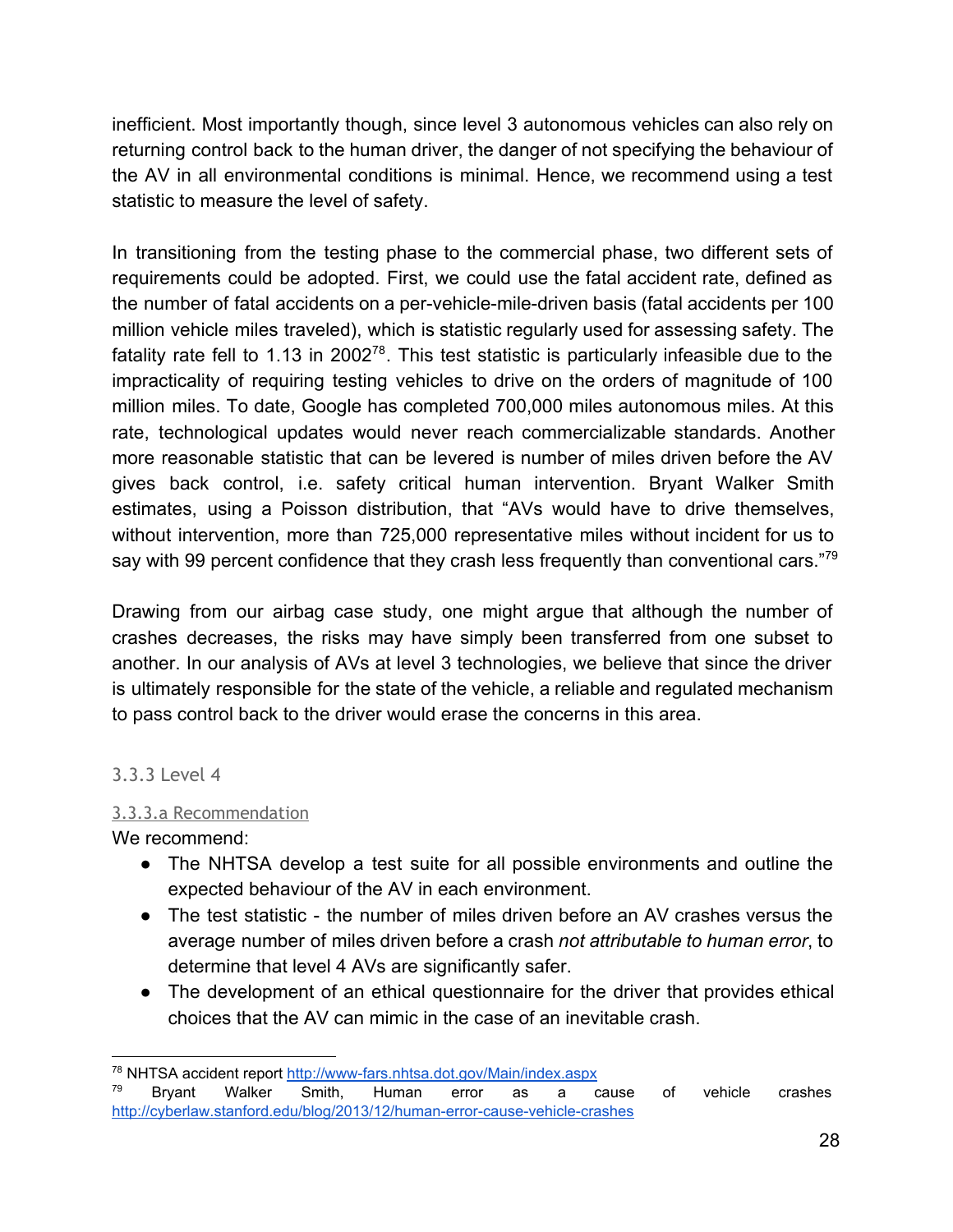#### 3.3.3.b Analysis

An AV at level 4 is one that "can drive itself without a human driver". The most significant difference between level 4 and the previous levels is that at this stage, the AVs must be able to confront all the conditions that the automobile may face.

Several more concerns arise when we jump from level 3 to level 4 AVs. Now that the users are taking a back-seat and letting the technology drive the entire journey, the safety requirements not only need to address all the possible conditions the automobile may face and whether the user can take back control, but also the ethical decisions the AV may be forced to make when facing an inevitable crash and how to adjust the technology based on the user. Policymakers also face the issue of how to ensure that the lower risk of one group of individuals don't simply get replaced by the higher risks to another group.

Similar to level 3, there are two ways to measure the level of safety required of AVs. The first way is to introduce an exhaustive list of environmental conditions under which the AV must perform optimally. The second method is to determine a test statistic that can show under a high confidence level that level 4 AVs are "safe enough". The level of safety needs to meet a "common sense criteria - if this car is in front of your house, with your kids playing in front of it, the expectation is what an alert law abiding citizen would do"<sup>80</sup>.

Since level 4 AVs do not require drivers, it must be able to operate without any reliance on a human passenger. While airbags initially suffered from failing to address the different types of passengers, leading to fatalities for children and fragile women due to the force of the airbag, level 4 AVs must be able to handle all the different environmental conditions, such as different types of weather, cyclists, animals, little children, fallen trees, glaring sunlight and complete darkness. Charged with the goal of reducing fatalities and accidents from motor vehicles, the NHTSA should consider all the possible different environments that the vehicle may face. Since level 4 AVs must be able to drive without the help of a human driver, the reasons for not creating an exhaustive list in level 3 are comparatively less significant considering the safety expected from a driverless vehicle. While the NHTSA could prevent the commercialization of level 4 AVs until all such possible scenarios are well tested and expected behavior obtained, we recognize that this may result in slow penetration rate and delayed accrual of benefits. Much like that of airbags, there is a delicate balance

<sup>&</sup>lt;sup>80</sup> Interview with Lee Gomes.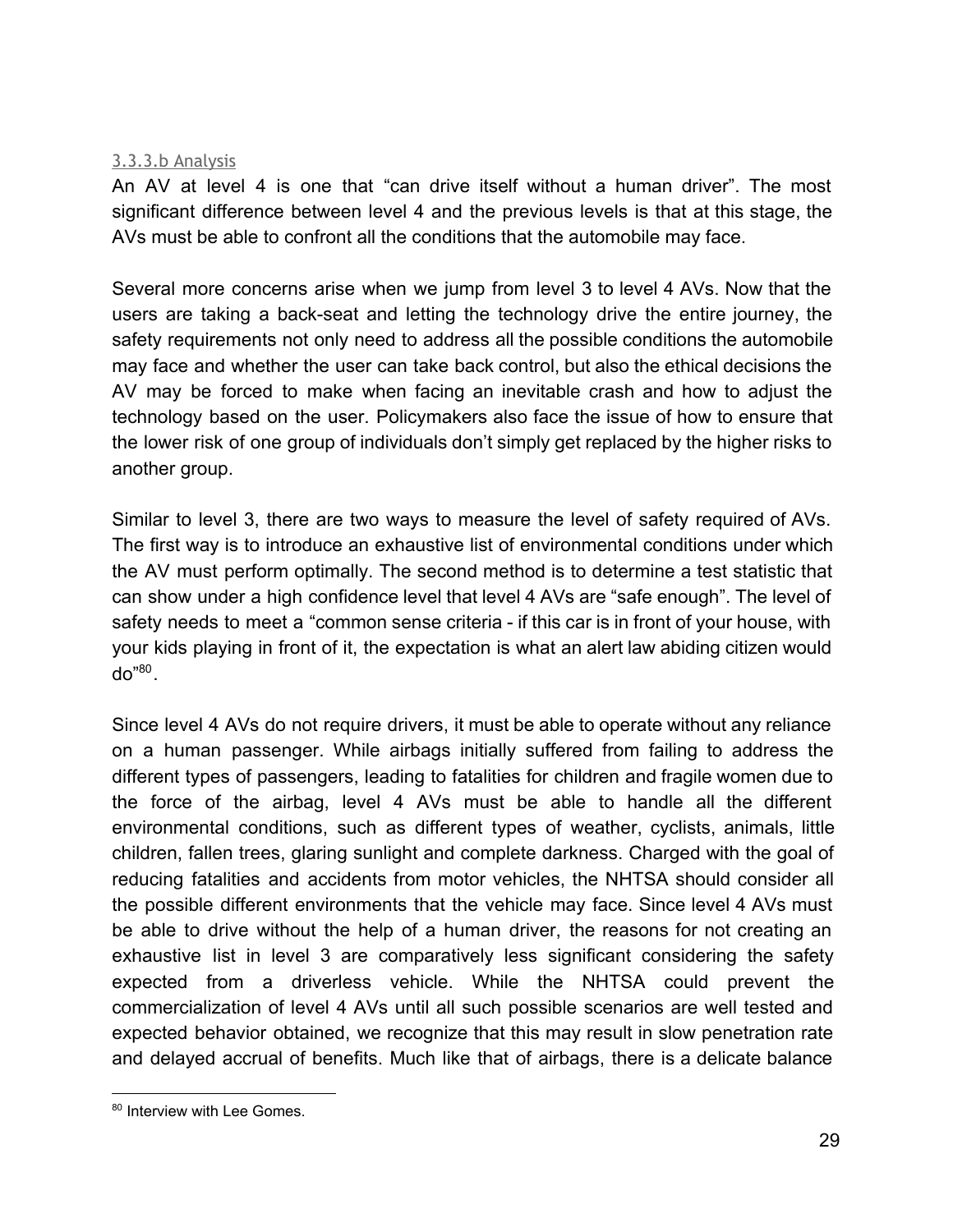between developing the technology that may improve reducing fatalities immediately and ensuring the safety of the technology.

There are several ways the NHTSA could address how the AV deals with the environment. A potential solution is to control the environment of all AVs. Specifically, much like the initial vision presented at the 1939 World's Fair, AVs could operate in special highways and on predefined tracks. To encapsulate the AVs and protect them from possible inclement weather, perhaps AVs could operate in tunnels specifically built for this purpose. Coupled with constant communication between all AVs, the AVs could be almost entirely isolated from uncertain environments. While this method would certainly evade the problem of level 4 AVs' interactions with the environment, the potential drawbacks of this solution is it's infeasible implementation. Not only would the construction of these special tunneled highways present a financial strain on any country, the time required to replace or built alongside the current plethora of complex highways would be enormous. Instead, the NHTSA could propose measures to require level 4 AVs be capable of interacting with the current transport system, without the need for automated vehicle-only zones/ highways. This method would certainly require greater technical ability, and incur a greater safety risks, since the AVs would have to interact with human drivers, pedestrians, bicyclists, motorcyclists, debris, wildlife and inclement weather. However, this method would certainly reduce the time required to integrate AVs into society and is more financially feasible. While the explicit examination of every possible environment an AV may face is out of the scope of this paper, we recommend that the NHTSA create safety tests for level 4 AVs to be able to safely stop or pull over whenever it is susceptible to unexpected environments, that is, environments that the NHTSA has not regulated the expected behaviour of the AV. Moreover, until desired behavior in these unexpected circumstances are determined, and safety tests created, or until the circumstances alleviate (such as in the case of inclement weather), level 4 AVs should be capable of safely pulling over and coming to a stop. Note that there are certainly situations in the current transport system where coming to a full stop or pulling over is unsafe - what AVs should do in these extreme cases remains unclear, since a human driver can possibly do no better in these situations either. However, overall we believe this is a better alternative as it allows the level 4 AVs to be integrated as quickly as possible, even while not all safety tests for different environments are created, while maintaining a high level of safety.

Along with specifying the behaviour of AVs under different environments, a test statistic should also be developed to ensure that the safety of AVs is significantly greater than that of human drivers. While examining level 3 AVs, we recommended the comparison between the number of miles driven before the AV gives back control and the average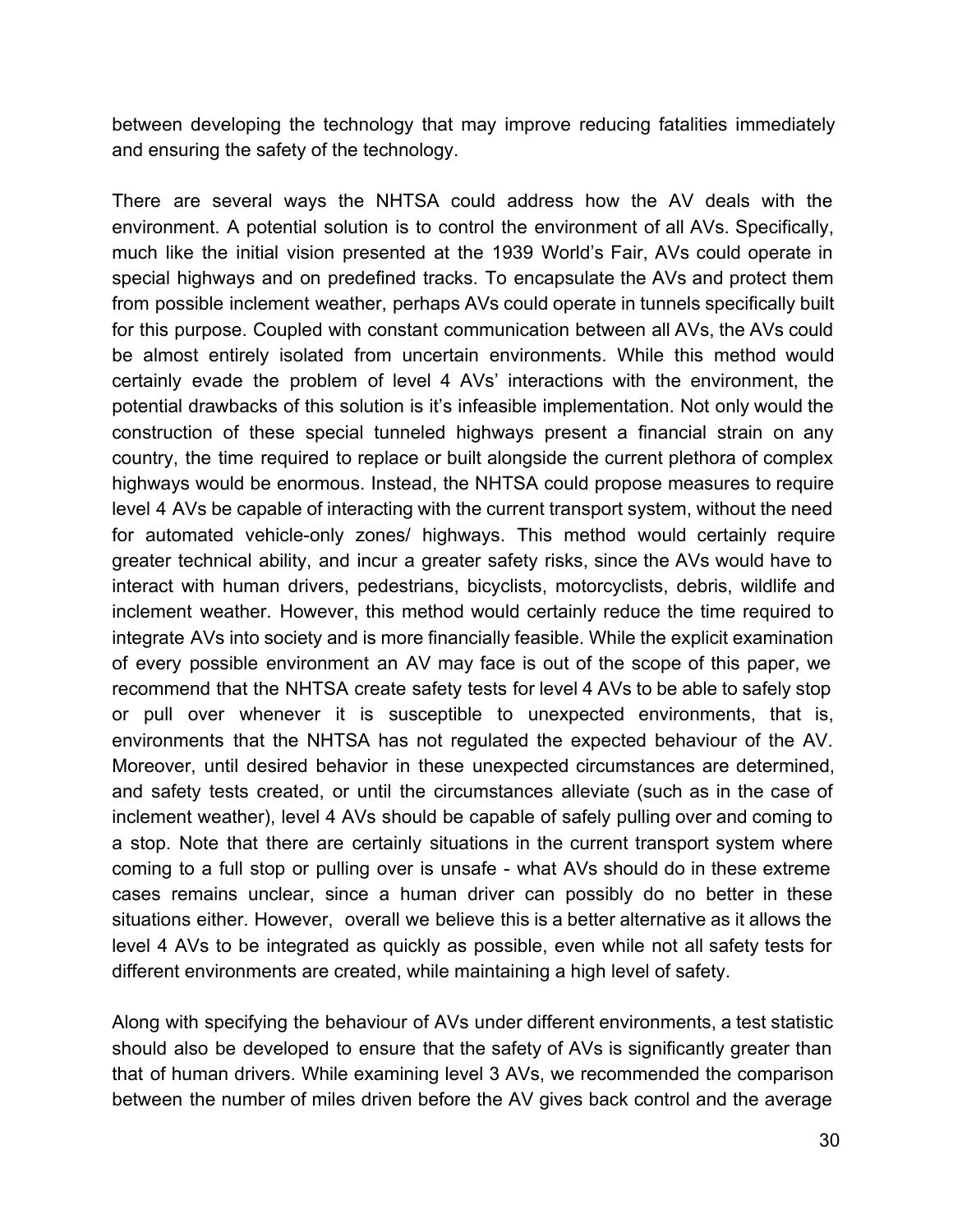number of miles driven before a crash, perhaps level 4 AVs require a more stringent statistic. While the previous statistic shows that AV technology may have reached a point that is significantly better than human drivers on average, the use of this statistic alone may result in a shift of risks from bad drivers to all drivers. In particular, even though AVs may on average be better than human drivers, the risks may have simply been reduced due to the AV being able to pay greater attention to the road and handling multitask better than a human driver. Hence, the AV may have reduced risks due to bad driving behaviour, but possibly increased risks for all the passengers in the AV if the risks of technical problems, such as software malfunctions, increase. To take this into account, we recommend comparing the level 4 AVs' average number of miles driven before a crash to the average number of miles driven before a crash *not attributable to human error.* If some ninety percent of motor vehicle crashes are caused at least in part by human error<sup>81</sup>, this would suggest that level 4 AVs would require a crash rate of approximately 10 times less than that of level 3 AVs.

Another area of focus to ensure the safety of level 4 AVs is the degree of control that human drivers or passengers should have. The possibilities here range from one end of the spectrum where none of the passengers have any control whatsoever, to another end of the spectrum in which there is still a steering wheel, brake and throttle. Google has experimented with a possibility nearer the "no-control" side, where the driver only has access to a "stop-go button and a screen showing the route"<sup>82</sup>. On the side of the spectrum where the driver has access to a steering wheel, brake and throttle, and may obtain control over the vehicle, unpredictable circumstances, such as when a tree blocks the road where there are double yellow lines, or when the driver is in a hurry to get to a hospital, could be simply resolved. However, the danger with this method is that human drivers may panic during close-collision maneuvers and inadvertently result in a crash. Also, since level 4 AVs, by definition, do not require a human passenger, this method may result in technology built with some remaining reliance on a capable human passenger able to take back control or give appropriate directions. On the other side of the spectrum, where passengers have little to no control, the danger of passengers haphazardly taking back control of the vehicle and result in inadvertent crashes is avoided. However, the converse is true - exigent circumstances, such as emergency needs to run red lights or cross over double yellow lines, become difficult to overcome. This idea has also appeared in science fiction. Namely, the 1973 futuristic

<sup>81</sup> Bryant Walker Smith Human Error as a Cause of Vehicle Crashes:

http://cyberlaw.stanford.edu/blog/2013/12/human-error-cause-vehicle-crashes 82 No steering wheel or pedals, Google's self-driving car

<sup>:</sup>http://www.dailymail.co.uk/sciencetech/article-2641300/Google-launches-25-mph-driverless-car-fitted-ONLY -stop-button.html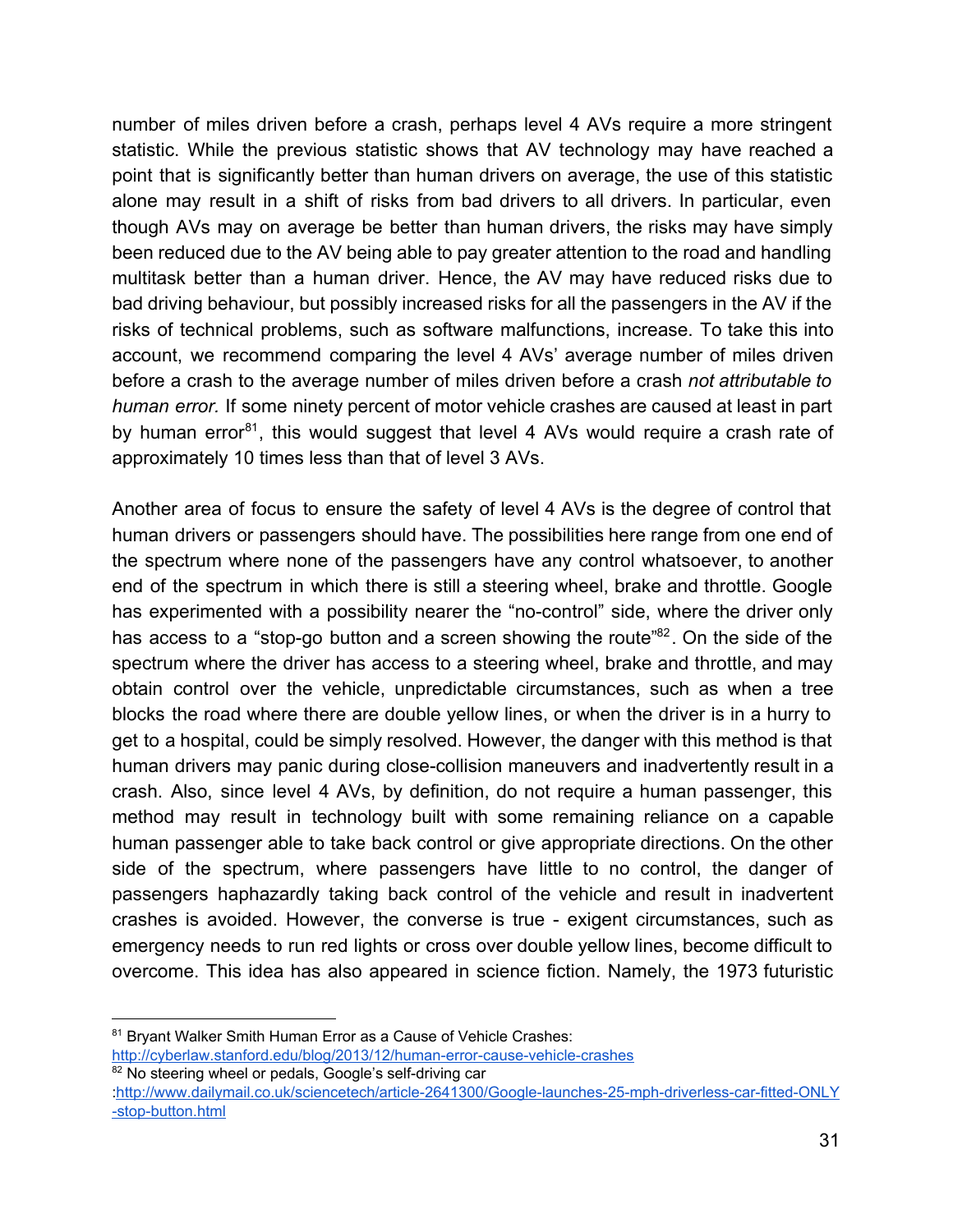science fiction film "Sleeper" depicts self-driving cars that have no windows so that passengers are not scared by the environment<sup>83</sup>. We recommend that the NHTSA implement a policy that takes the best of both spectrums. In particular, we believe a third solution that is a mixture of the two aforementioned, is have a steering wheel, brake and throttle in the level 4 AV, but disable it's use once the AV technology is turned on. This solution has three benefits. First, the driver can choose to drive without AV technology at all. Second, the danger of the driver haphazardly regaining control in the midst of panic is avoided. Third, in exigent circumstances, the driver can simply turn the vehicle off once it has come to a safe stop or pulled over, and then navigate accordingly.

Despite the recommendations above, all level 4 AVs operate with some risk, and must be able to allocate this risk without a human driver's oversight. In instances where an automated vehicle cannot avoid crashing, there are ethical decisions that it must make. While a full discussion of the ethical decision making for autonomous vehicles is outside the scope of this paper, we will briefly outline some guidelines for which to think of the ethics of autonomous vehicles with regards to maximizing safety. First and foremost, we can assume that crashes will occur since, as Bryant Walker Smith argues, "systems fail" <sup>84</sup>, perhaps due to hardware or software bugs, or unpredictable behaviour of dynamic objects (wildlife, pedestrians, bicyclists). Given that inevitable crashes will occur, then, there exists moral questions similar to the trolley problem $^{85}$ , where a decision needs to be made whether to switch the path of the trolley onto a track that will kill one person in order spare five passengers. To make decisions like this, the machine vision in the AV must be capable of determining the difference between a cat running onto the road versus a child crawling onto the road. Two common ethical frameworks used to examine how to best direct the morality of the autonomous vehicle is the Utilitarian framework and the Deontological framework. While Google argues that under both frameworks, society will be better off as a whole with autonomous vehicles that are significantly safer than human-driven cars<sup>86</sup>, they leave out the micro-ethical issues the AV must execute when faced with such decisions. While utilitarians would be in favour of level 4 AVs developing an ethical stance that maximizes the number of lives saved in every unavoidable crash, deontologists would prefer a system that prescribed a set of rules for AVs that it cannot violate. Despite having both advantages and disadvantages, both set of ethical frameworks may result in changes in risk levels from one group to

<sup>83 13</sup> real technologies Woody Allen predicted in the 70s:

[http://www.dvice.com/archives/2012/10/12\\_surprisingly.php](http://www.google.com/url?q=http%3A%2F%2Fwww.dvice.com%2Farchives%2F2012%2F10%2F12_surprisingly.php&sa=D&sntz=1&usg=AFQjCNG7V6MjZIcKVagb-OrZ-uxAOuRrig)

<sup>&</sup>lt;sup>84</sup> Driving at perfection http://cyberlaw.stanford.edu/blog/2012/03/driving-perfection

<sup>85</sup> Enough of the trolley problem, already. http://ideas.4brad.com/enough-trolley-problem-already

<sup>86</sup> Google's Autonomous Vehicles Ethics: [http://googlesautonomousvehicle.weebly.com/ethics.html](http://www.google.com/url?q=http%3A%2F%2Fgooglesautonomousvehicle.weebly.com%2Fethics.html&sa=D&sntz=1&usg=AFQjCNFa6S0YahCzHSYBXfk5o-WPPZZESQ)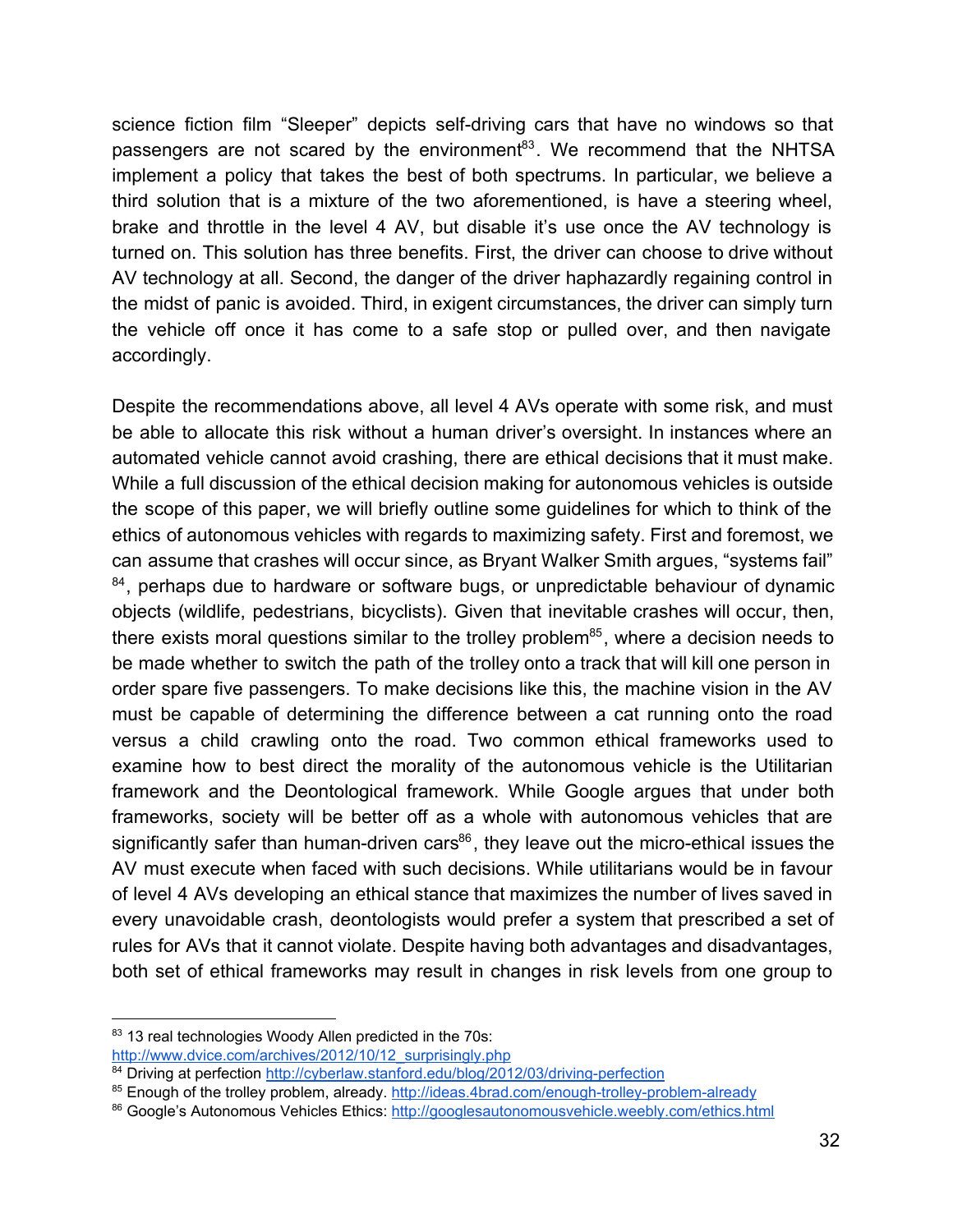another. For example, if the general population of drivers that crash are selfish, the implementation of a utilitarian ethical system may result in more crashes that sacrifice these drivers in favour of saving more lives. The risks may hence increase for the subset of individuals who are more likely to be in a crash, since without the AV technology, they would rather save themselves. Perhaps a better ethical framework in this light would be one akin to patient autonomy in medicine, in which respect for patient's autonomy is a fundamental guideline of clinical ethics<sup>87</sup>. Just as physicians have an obligation to create the conditions necessary for autonomous choice in others, AV technology should also allow drivers, or passengers in the vehicle, to determine the ethical stance of the vehicle. Bearing this in mind, we recommend the NHTSA develop an ethical questionnaire that drivers of level 4 AVs must take, which would be used as the fundamental ethical grounds of the vehicle. Although more research needs to be done to overcome questions such as what is the ethical stance of a vehicle with no driver, or that for public transport vehicles, or that for a vehicle with multiple passengers, this ethical framework would certainly minimize the change in relative risks from human drivers to AVs, since the AVs would have an ethical stance that mimics that of the driver.

## 4 Liability

In a perfect world, level 4 autonomous vehicles function without accidents, or at least with accidents as infrequent as plane crashes, and personal car insurance becomes a thing of the past. At the very least, autonomous technology has the ability to reduce the total number of accidents and reduce the number of incidents where assigning blame and issuing lawsuits is necessary. For the foreseeable future, however, AV technology complicates liability. If a car company advertises automatic braking technology, and a man forgets to brake in time and rear ends another vehicle, can he sue the manufacturer? And if the car failed to brake as a result of a software failure implemented by a 3rd party tech company, will the car company be held liable? These are the questions that vex policymakers and deter car companies from further developing AV technology.

If liability is not handled correctly by policymakers, AV technology will face major setbacks. Even if such technology leads to an overall reduction in accidents, responsibility will shift from drivers to manufacturers, pushing drivers away from the socially desirable outcome of developing and marketing autonomous vehicles.<sup>88</sup> As

<sup>87</sup> Autonomy vs. Beneficience UCSF School of Medicine

[http://missinglink.ucsf.edu/lm/ethics/Content%20Pages/fast\\_fact\\_auton\\_bene.htm](http://www.google.com/url?q=http%3A%2F%2Fmissinglink.ucsf.edu%2Flm%2Fethics%2FContent%2520Pages%2Ffast_fact_auton_bene.htm&sa=D&sntz=1&usg=AFQjCNG9rfcVhuc3HkF0ySSr6L24BuGYjw)

<sup>88</sup> [http://www.law.asu.edu/Portals/31/Marchant\\_autonomous\\_vehicles.pdf](http://www.google.com/url?q=http%3A%2F%2Fwww.law.asu.edu%2FPortals%2F31%2FMarchant_autonomous_vehicles.pdf&sa=D&sntz=1&usg=AFQjCNF_0B655hI5dGFxUuTxc-vaFfnLGg) pg 1334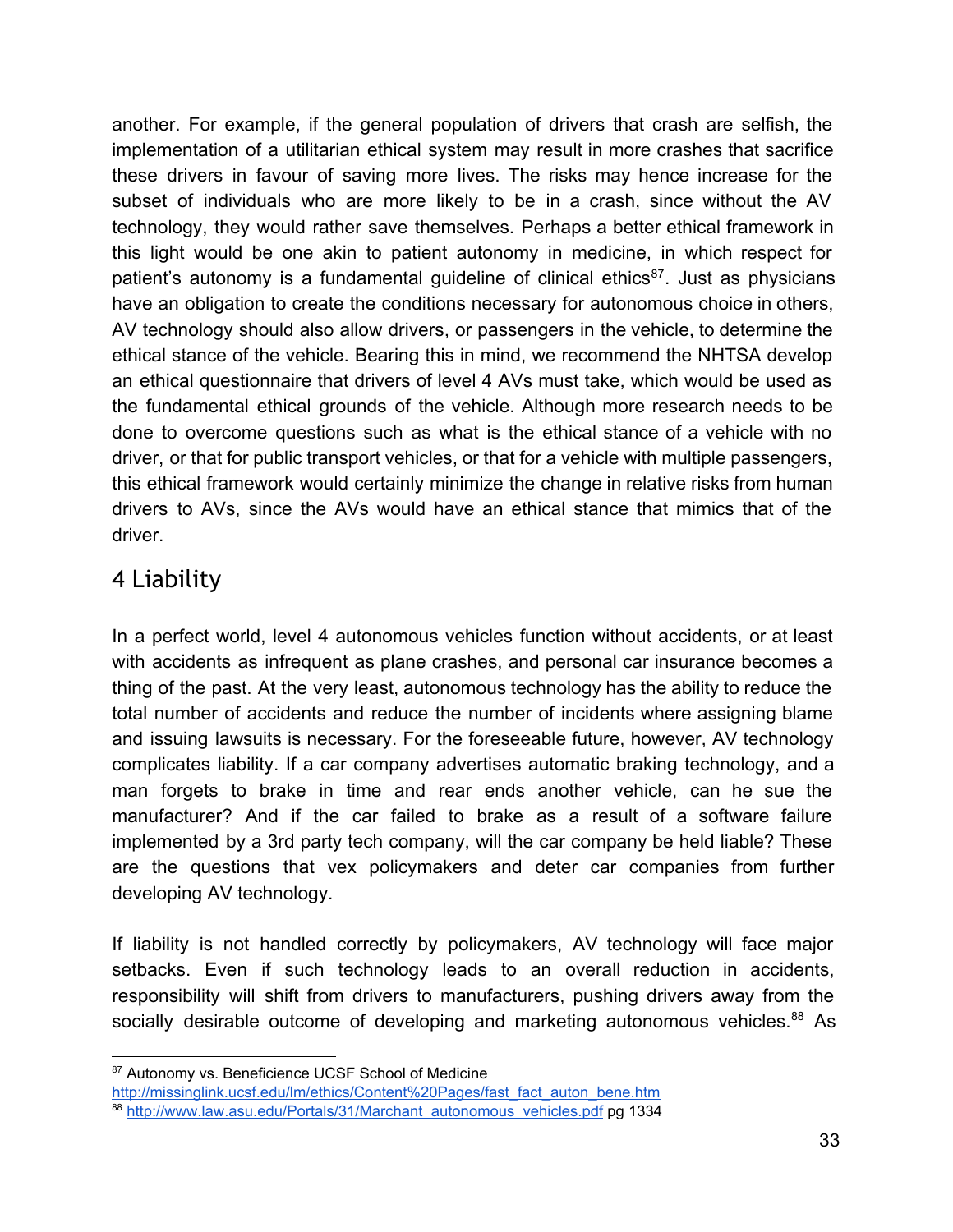detailed in the introduction, most American are curious about autonomous vehicles and have a positive impression of them, but also express concerns. Accidents could lead to major public backlash against car companies, which, when coupled with the prospect of millions of dollars in legal fees and lawsuits, could completely deter car companies from advancing AVs.

The purpose of this section is to create recommendations for policymakers in order to mitigate liability faced by car and tech companies, to a reasonable degree, so that they aren't deterred. Level 2 technology doesn't bring unique liability issues to the table, and level 4 technology is relatively simple to tackle, so we focus most of our attention on Level 3. We'll begin by outlining different ways liability is determined in the status quo, examine what will change as AV technology progresses, and provide analyses and recommendations for Level 2, 3 and 4 technologies. For a reminder of what our recommendations are, see section 1.5. Recommendations will also be detailed at the end of this section.

#### 4.1 Types of Liability

Liability can be broken down into two parts - tort liability concerning drivers and insurers and manufacturer liability concerning manufacturers and tech companies. Most of the focus will be on addressing manufacturer liability, but it's also important to understand the current state of tort liability and how drivers and insurers are affected as AV technology advances.

#### 4.1.1 Tort Liability

A tort can be defined as "any civil wrong or injury to a person or to property attributable to the violation of a duty owed to the injured party." $89$  In the case of automobiles, drivers are responsible for their vehicles and are liable for injuries and damages they cause in violation of their duties toward other parties. There are three types of tort liability that affect drivers - traditional negligence, no-fault liability, and strict liability. Each type uses a different way to resolve liability issues.<sup>90</sup>

Under traditional negligence, drivers are held responsible for harms that they reasonably should have prevented, where the reasonability of an action is left up to a

<sup>89</sup> http://www.virginiadot.org/vtrc/main/online\_reports/pdf/04-r30.pdf pg 6

[http://scholarship.law.berkeley.edu/cgi/viewcontent.cgi?article=2895&context=californialawreview](http://www.google.com/url?q=http%3A%2F%2Fscholarship.law.berkeley.edu%2Fcgi%2Fviewcontent.cgi%3Farticle%3D2895%26context%3Dcalifornialawreview&sa=D&sntz=1&usg=AFQjCNFksaLZbG-QNppIP4W0TqSeqpsj0A) pg 1422-1424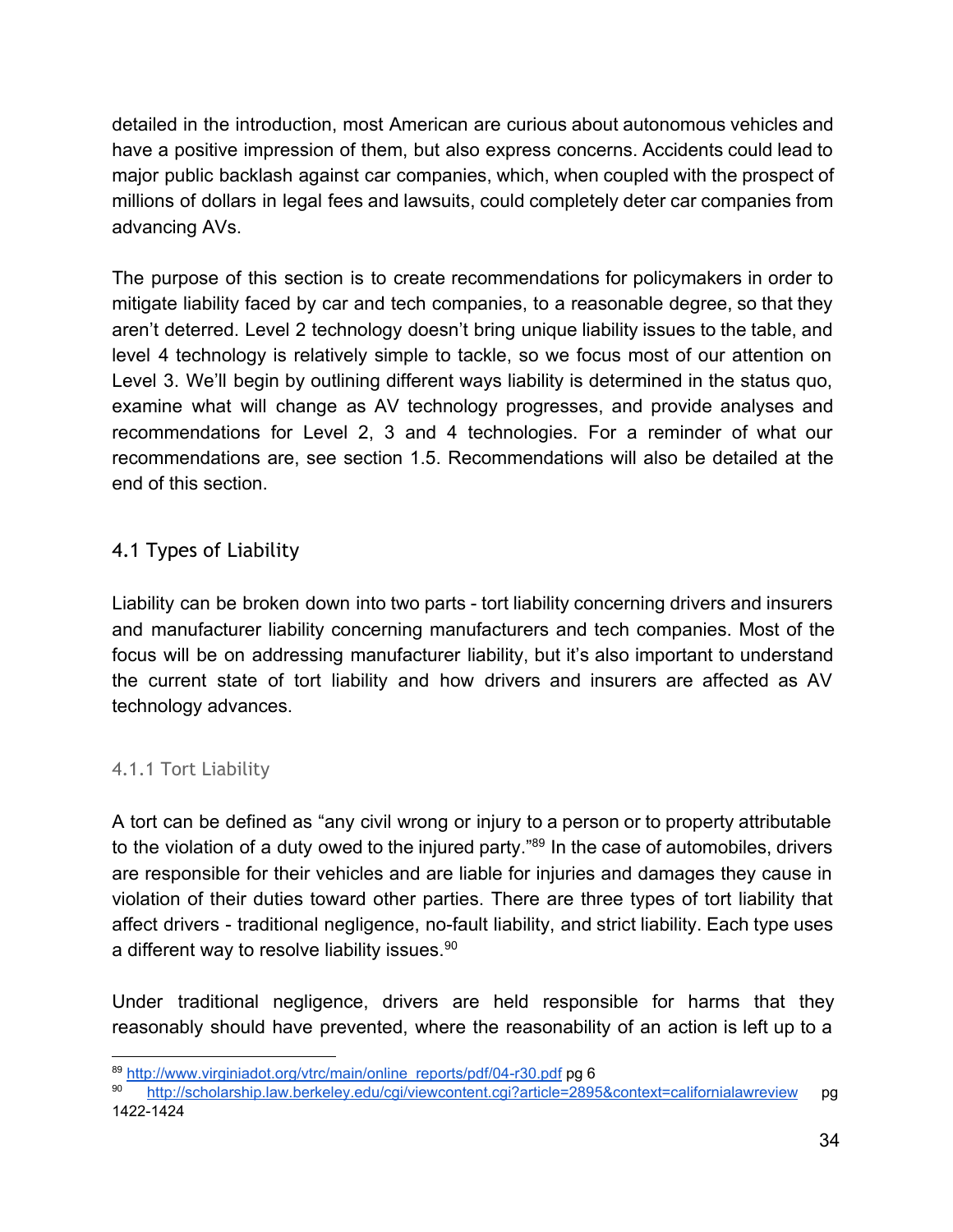jury's interpretation. Drivers generally buy insurance to mitigate damages they face should they be held responsible for an action, and insurance rates are calculated based on a variety of factors, including age and previous accident history. AVs do present new challenges for the insurance industry - today's system is not perfect, but it uses a set of actuarial tables that examine set factors such as age, gender, miles driven per-year, etc. that have been used for a long time. $91$  The insurance scheme changes if the greatest predictor of accidents turns into quality of AV software. Ideally, accidents become so infrequent that automobiles are handled like airplanes in insurance schemes.

Moving on from traditional negligence, twelve states use no-fault liability, where victims are not allowed to sue other drivers unless their injuries reach a threshold. This could have advantages for AV technology, as minor injuries sustained by accidents at the onset of technology would receive more negative attention than they would under regular drivers. Lastly, under strict liability, drivers who engage in "ultrahazardous" activities - those that are highly unusual and have a high likelihood for damages to occur - are completely liable for any crashes that occur, regardless of their negligence. This could be problematic if early adoption of a level 3 autonomous vehicle, as with early adoption of any new technology, gets categorized as "highly unusual" or "ultrahazardous." 92

Thus, within tort liability, we recommend that states use no-fault liability as AVs become integrated so that legal issues are minimized. At the very least, driving a level 3 or 4 autonomous vehicle should not be categorized as "highly unusual" or "ultrahazardous" so that strict liability does not apply. Furthermore, developing a new insurance scheme is important for insurance companies, but we the details of such a scheme do not fall within the scope of this paper. Overall, the best way to handle tort liability is to follow our safety recommendations and deploy AVs that are not prone to accidents.

#### 4.1.2 Manufacturer Liability

As more features become automated, more blame for accidents will shift from drivers to manufacturers. This could deter many car companies from further integrating higher levels of AV technology into their vehicles, or at least raise prices in anticipation for lawsuits.

<sup>&</sup>lt;sup>91</sup> Interview with Greg Larson

<sup>92</sup> http://www.rand.org/content/dam/rand/pubs/research\_reports/RR400/RR443-1/RAND\_RR443-1.pdf pg 111-114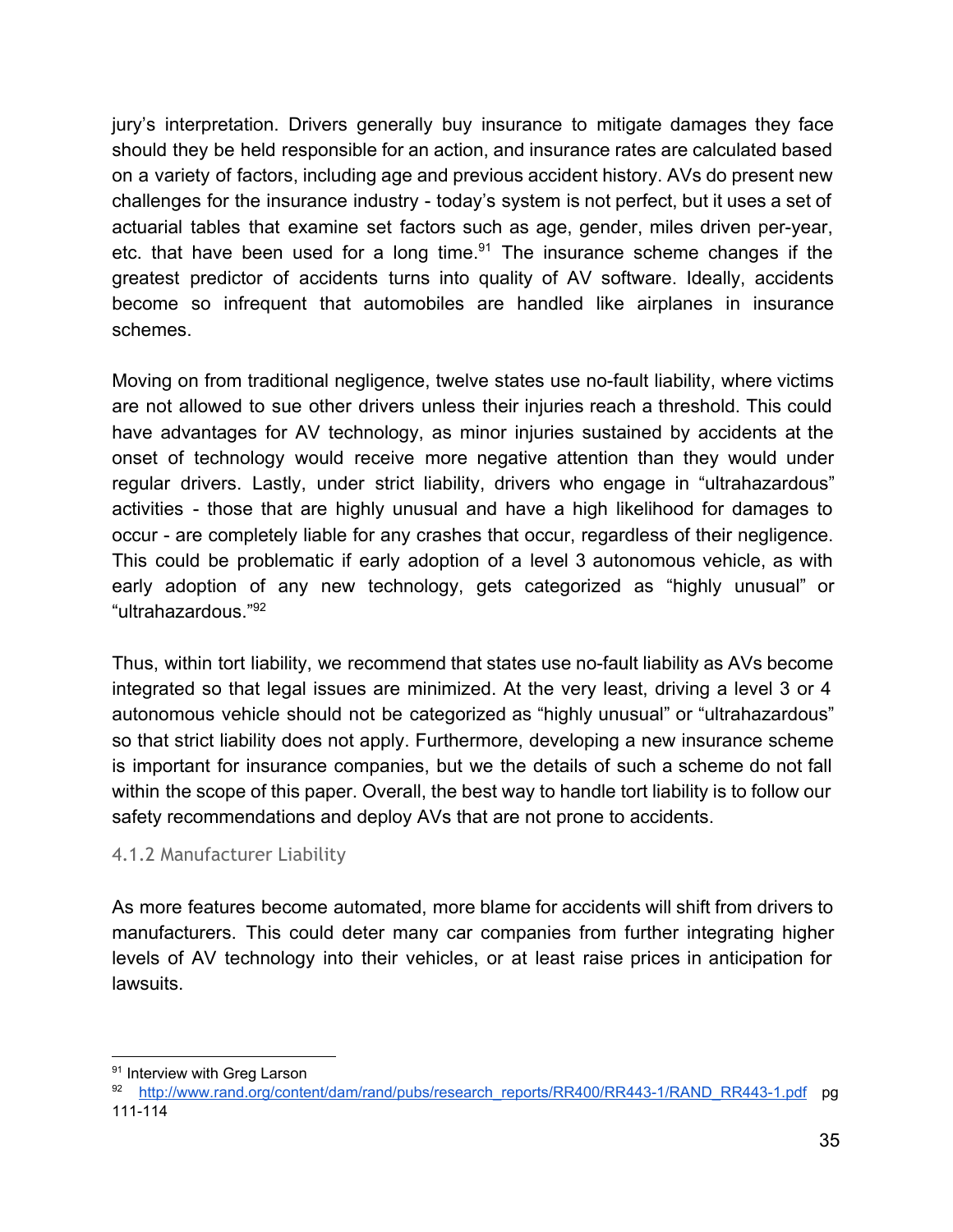Officially, manufacturer liability is determined by negligence, defined by an unreasonable failure to prevent harms. $93$  As with tort liability, reasonability is left intentionally vague, and it can be unclear whether an automobile was defective or if the car company made a reasonable design choice that turned out for the worse. Defects can be separated into three categories manufacturing defects, design defects, and inadequate instructions or lack of warnings. Manufacturing defects occur when a product fails to meet design specifications, either due to assembly error (e.g. bolt not tightly screwed on) or flawed raw materials (e.g. brittle steel). $94$  Manufacturers are almost always found liable for manufacturing defects, so this does not present a unique case for AVs to handle. There is an issue of 3rd party manufacturing defects (e.g. tire or airbag manufacturer, and now with AVs, software companies) creating liability for car companies, and this case will be handled throughout later sections.

Next, car companies can also be held liable when there are inadequate instructions or lack of warnings: "when the foreseeable risks of harm posed by the product could have been reduced or avoided by reasonable instructions or warnings, and their omission renders the product not reasonably safe. $95$  Thus, manufacturers of autonomous vehicles have an obligation to disclose any risks of failure and provide adequate instructions for operation, and with a couple exceptions, this case is relatively straightforward as well.

Design defects are trickier to handle. In some cases, negligence is clear cut - for example, in 2010, Toyota faced dozens of lawsuits due to manufacturer error in acceleration and braking. This forced massive recalls and billions of dollars in damage between legal fees, recalls, and depreciated value of Toyota's brand.<sup>96</sup> Sometimes, however they are forced to make tradeoffs that will inevitably lead to loss of life. Some decisions are clearly better than others, and manufacturers should carefully examine the consequences of each choice, as they have life-or-death implications, but decisions can be difficult to make. For example, in the 1990s, GM was sued because they placed their C/K pickup series gas tanks on the side of their vehicle, outside the frame, which would increase the risk of deadly fires after side impacts. GM argued that this design decision was reasonable - comparative analyses showed that the overall crashworthiness of its vehicles were better than most, that the C/K pickup had an equivalent or lower rate of fatalities and fire fatalities from all types of accidents, and that placing the fuel take in another location would increase fatalities in different types of

<sup>93</sup> http://www.rand.org/content/dam/rand/pubs/research\_reports/RR400/RR443-1/RAND\_RR443-1.pdf pg 119

<sup>94</sup> http://www.rand.org/content/dam/rand/pubs/research\_reports/RR400/RR443-1/RAND\_RR443-1.pdf pg 122-125

<sup>95</sup> [http://www.ali.org/ali\\_old/promo6081.htm](http://www.google.com/url?q=http%3A%2F%2Fwww.ali.org%2Fali_old%2Fpromo6081.htm&sa=D&sntz=1&usg=AFQjCNEqLYBe-5SYHO7bXD1YEoDFRNsTrA)

<sup>96</sup> http://articles.latimes.com/2010/feb/12/business/la-fi-toyota-liability12-2010feb12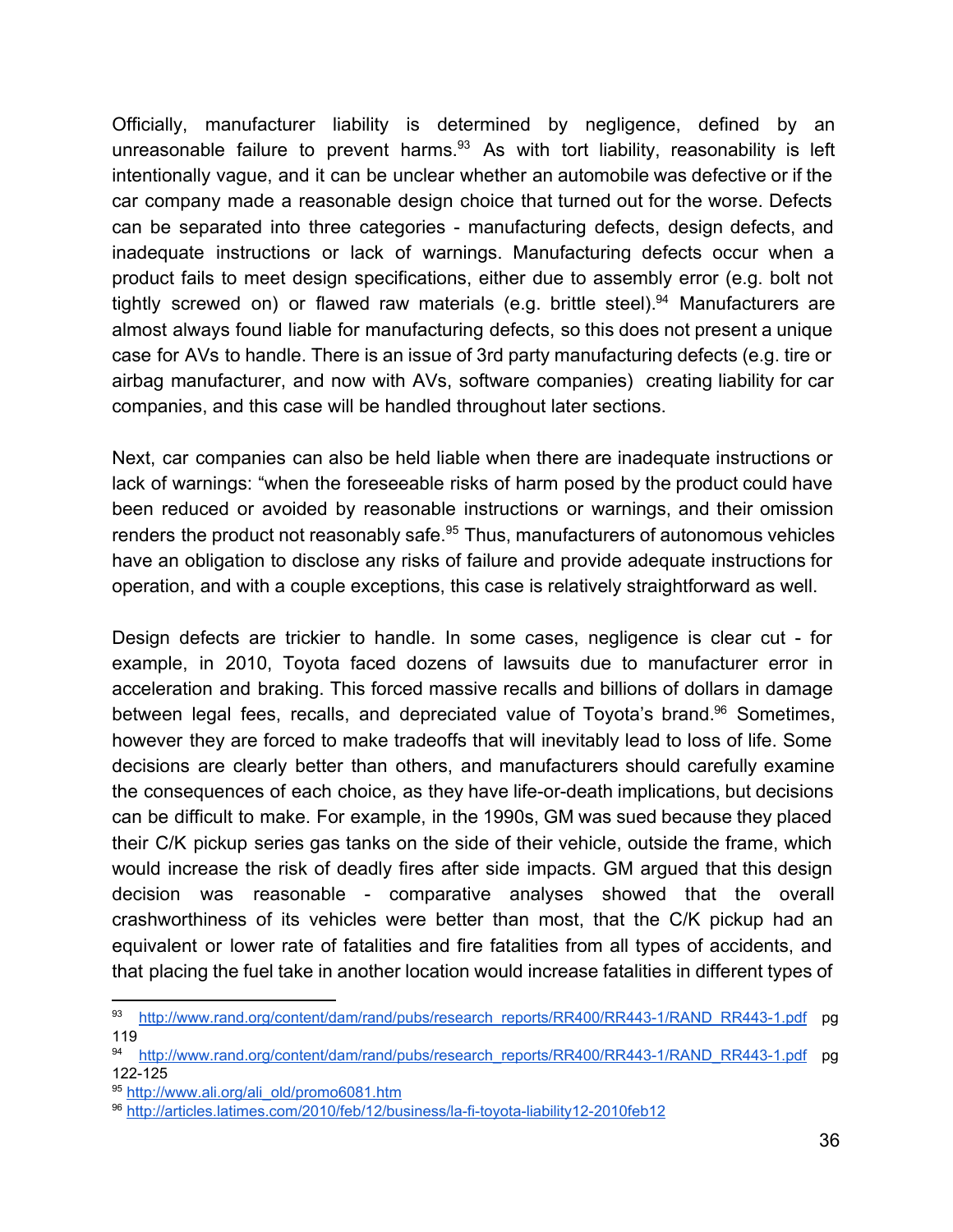crashes. This argument was not effective, and juries return verdicts that punished GM with large punitive damages. $97$  AV technologies may face similar no-win situations - the classic example being the case where a car must decide between running into a child who crossed into the street or swerving and taking the driver off a bridge - so car companies should be carefully examine each design decision and be prepared to accept inevitable damages due to lawsuits.

Design defects are typically handled using one of two methods, the consumer expectations test and cost-benefit analysis. The consumer expectation test more or less has juries determine whether a product is defective based on the expectations of users the test "makes the seller of a product liable if the product is in a defective condition unreasonably dangerous to the consumer…. A product falls beneath consumer expectations when the product fails under conditions concerning which an average consumer of that product could have fairly definite expectations.<sup>98</sup> The consumer expectation test has been criticized by some because consumers have unrealistic expectations and juries tend to sympathize with individuals and their families over large companies. Kent Kresa illustrated this with an example of how a fighter pilot was recklessly doing loops and crashed his plane. His family was unable to sue the military, so they filed a lawsuit against the airplane manufacturer. Although the plane did not malfunction, the jury found the airplane manufacturer liable, and Mr. Kresa believed that it was because the jury did this out of sympathy for the widow and her three kids.<sup>99</sup>

Under cost-benefit analysis, courts determine that a design is not defective if the benefits outweigh the costs. Thus, if an automated technology, such as automatic braking, works 90% of the time and causes a dramatic decline in the number of rear-end accidents, this could save many lives and millions of dollars of property damage. In the event that automatic braking doesn't work and an accident occurs, a court would be less likely to rule in favor of the plaintiff than under the consumer expectations test, so car companies would not shy away from implementing automatic braking and more social good overall would occur.<sup>100</sup>

The issue with the cost-benefit model is that car companies may have the choice between an expensive design that works 90% of the time and a cheap design that works 80% of the time and ultimately choose to go with the cheaper choice at the

<sup>97</sup> [http://www.law.asu.edu/Portals/31/Marchant\\_autonomous\\_vehicles.pdf](http://www.google.com/url?q=http%3A%2F%2Fwww.law.asu.edu%2FPortals%2F31%2FMarchant_autonomous_vehicles.pdf&sa=D&sntz=1&usg=AFQjCNF_0B655hI5dGFxUuTxc-vaFfnLGg) pp. 1331-1332

<sup>98</sup> [http://www.law.cornell.edu/wex/consumer\\_expectations\\_test](http://www.google.com/url?q=http%3A%2F%2Fwww.law.cornell.edu%2Fwex%2Fconsumer_expectations_test&sa=D&sntz=1&usg=AFQjCNFqxxIXcp6h3mwa0mXglCVLJ41piQ)

<sup>99</sup> Personal interview with Kent Kresa

<sup>100</sup> http://www.rand.org/content/dam/rand/pubs/research\_reports/RR400/RR443-1/RAND\_RR443-1.pdf pg 125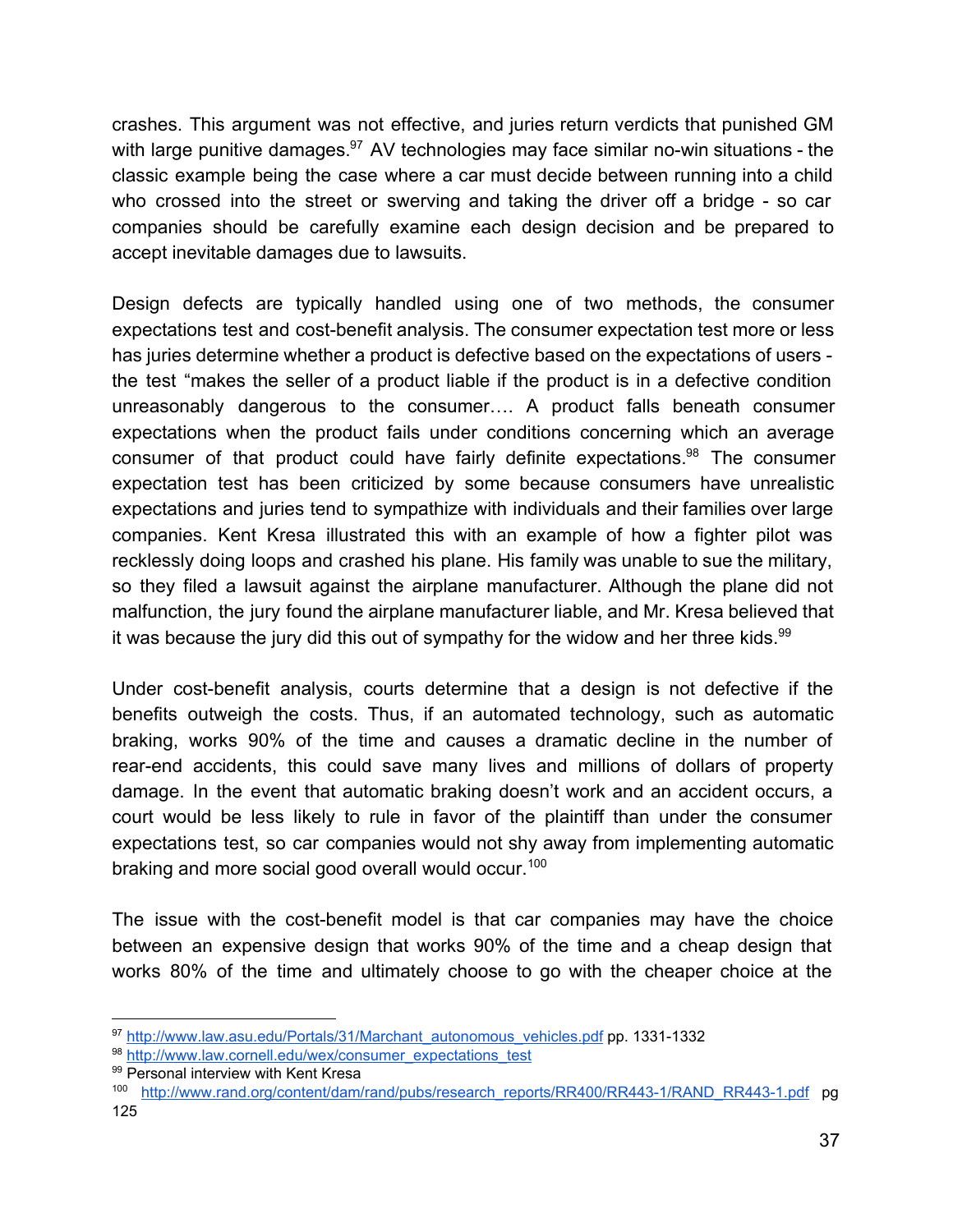expense of human lives, since they wouldn't be liable in either case. This is most famously illustrated in the Ford Pinto case - in the 1970s, Ford sold cars that would easily burst into flames when rear ended, even though they held a patent on a much safer gas tank. Their internal memos revealed that they chose not to recall the cars because it would cost them more to do so. Some estimate that 500 people burned to death as a result of this, although the NHTSA database holds Ford responsible for only  $27.101102$  The company used NHTSA numbers to determine the value of a human life, and this was standard protocol, but the public was understandably outraged when the internal memo was released. Ford lost in the eyes of the public, and in 1978, a jury awarded \$128 million to plaintiffs in a case where one person died another was burned due to gas tank explosion.<sup>103</sup>

The above examples show the importance of understanding incentives when determining a liability scheme for AVs. Cost-benefit analysis appears to be more favorable to manufacturers than the consumer expectations test, but lives can be lost as a result of it. A good scheme ideally does not deter companies from integrating technology for social good out of fear of liability, and but it shouldn't incentivize them to intentionally deliver unsafe products. Thus, our recommendation is to stick with the consumer expectations test. This should not deter companies from level 2 AVs, and other methods can be used to ensure that companies are not deterred from level 3 & 4. We elaborate on these methods in section 4.3

#### 4.2 Level 2

Level 2 AVs implement a variety of features that have the potential to save lives but also malfunction and result in lawsuits. In that sense, they're similar to airbags or weather-proof tires. They present new liability challenges for car companies to consider, but these are not as unique and difficult to handle as those presented by Level 3, because responsibility is mostly still on drivers. Empirically speaking, level 2 technology is not a major deterrent, as some major car companies have already incorporated automated systems into their vehicles.

An interesting case study to examine is the Firestone and Ford tire controversy that took place in 2001. Ford Explorers equipped with 15 inch Firestone tires had high rollover rates that resulted in at least 174 deaths and 700 injuries.<sup>104</sup> Ford and Firestone had worked together since 1896, but their relationship quickly deteriorated as hundreds of

<sup>101</sup> [http://www.pointoflaw.com/articles/The\\_Myth\\_of\\_the\\_Ford\\_Pinto\\_Case.pdf](http://www.google.com/url?q=http%3A%2F%2Fwww.pointoflaw.com%2Farticles%2FThe_Myth_of_the_Ford_Pinto_Case.pdf&sa=D&sntz=1&usg=AFQjCNFhR0hJ9y_3fvkfSRySqdNapvAs4w) pg 1030

<sup>&</sup>lt;sup>102</sup> http://www.motherjones.com/politics/1977/09/pinto-madness?page=1

<sup>103</sup> http://www.colson.com/press-mentions/ford-settles-tire-lawsuits-quietly

<sup>104</sup> [http://content.time.com/time/business/article/0,8599,128198,00.html](http://www.google.com/url?q=http%3A%2F%2Fcontent.time.com%2Ftime%2Fbusiness%2Farticle%2F0%2C8599%2C128198%2C00.html&sa=D&sntz=1&usg=AFQjCNEIcPLvnJJJVGwWOs4BqB527uB6KA)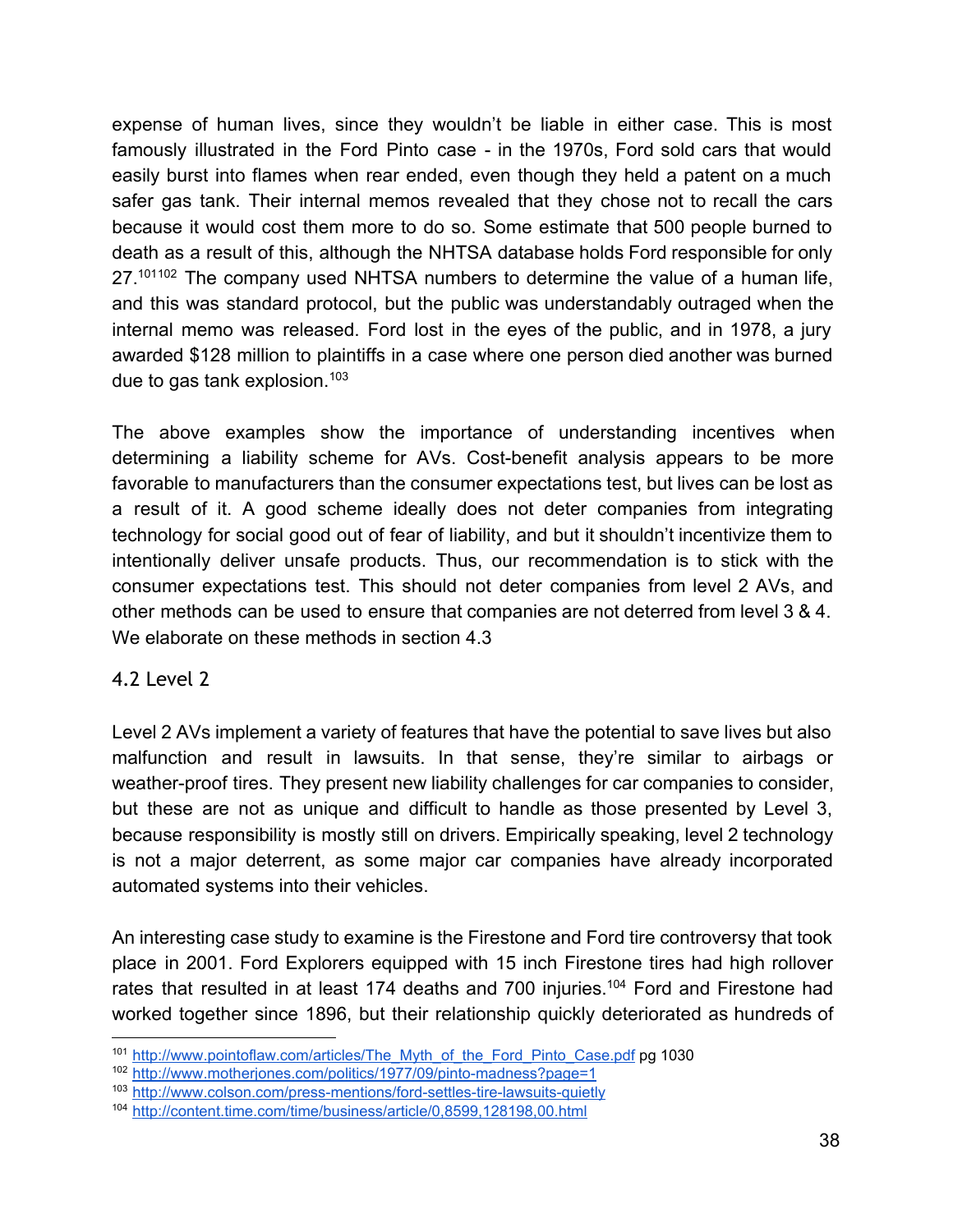lawsuits were filed. Ford would spend \$3 billion to recall and replace 13 million Firestone tires and decline to ever do business with Firestone again. Ford argued that between 1995 and 1997, 1,183 of the 2.9 million Firestone tires fitted on Explorers had issues with treads separating, compared to only 2 such failures on a similar number of Goodyear tires. 105

Firestone admitted that "those tires were no good" but maintained that everything else they produced was safe.<sup>106</sup> Firestone tires did not face lawsuits in other cases, so perhaps it was simply a matter of bad fit with the Ford Explorers, but they did admit that their tires were not up to standard. Ford was not off the hook, however. As Ford and Firestone publicly feuded, investigators were "cheered by the split" because it enabled them to "pit one company against the other in court."<sup>107</sup> Despite arguing that they were not to blame, Ford ultimately settled hundreds of cases out of court for \$3 to \$6 million per death because they didn't like their chances of winning in front of juries.<sup>108</sup>

While academics may attempt to assign blame by looking at negligence and divvying up fault, this case shows what really happens when a liability case receives publicity and gets taken to court. When one part of a car, manufactured by a third party, is determined to be flawed, blame is inevitably assigned to both the third party manufacturer and the car company. Kent Kresa expressed as much in a personal interview, stating that litigators would go after "whoever has the deepest pockets" since the amount of money awarded is often based on the amount a company can afford to give out rather than some fixed amount based on actual damages.<sup>109</sup> This sentiment is expressed by multiple other liability experts as well.<sup>110</sup> The lesson this shows is that car companies should be prepared to take on liability if AV software malfunctions, even if the malfunctioning part was entirely produced by a 3rd party.

#### 4.3 Levels 3 and 4

In a conventional car accident, blame is distributed between the driver(s) involved and the vehicle manufacturers. Partial autonomy can shift some blame from the driver to the vehicle, but with Level 3 and 4 technology, responsibility for avoiding accidents shifts completely to the vehicle and its accident avoidance systems. Programming errors or

<sup>105</sup> [http://www.economist.com/node/664146](http://www.google.com/url?q=http%3A%2F%2Fwww.economist.com%2Fnode%2F664146&sa=D&sntz=1&usg=AFQjCNGZhKtlAbcwq_l3nDVIo2EGKLFdMg)

<sup>106</sup> [http://content.time.com/time/business/article/0,8599,128198,00.html](http://www.google.com/url?q=http%3A%2F%2Fcontent.time.com%2Ftime%2Fbusiness%2Farticle%2F0%2C8599%2C128198%2C00.html&sa=D&sntz=1&usg=AFQjCNEIcPLvnJJJVGwWOs4BqB527uB6KA)

<sup>107</sup> [http://content.time.com/time/business/article/0,8599,128198,00.html](http://www.google.com/url?q=http%3A%2F%2Fcontent.time.com%2Ftime%2Fbusiness%2Farticle%2F0%2C8599%2C128198%2C00.html&sa=D&sntz=1&usg=AFQjCNEIcPLvnJJJVGwWOs4BqB527uB6KA)

<sup>108</sup> http://www.colson.com/press-mentions/ford-settles-tire-lawsuits-quietly

<sup>&</sup>lt;sup>109</sup> Interview with Kent Kresa

<sup>110</sup> [http://www.law.asu.edu/Portals/31/Marchant\\_autonomous\\_vehicles.pdf](http://www.google.com/url?q=http%3A%2F%2Fwww.law.asu.edu%2FPortals%2F31%2FMarchant_autonomous_vehicles.pdf&sa=D&sntz=1&usg=AFQjCNF_0B655hI5dGFxUuTxc-vaFfnLGg) pg 1329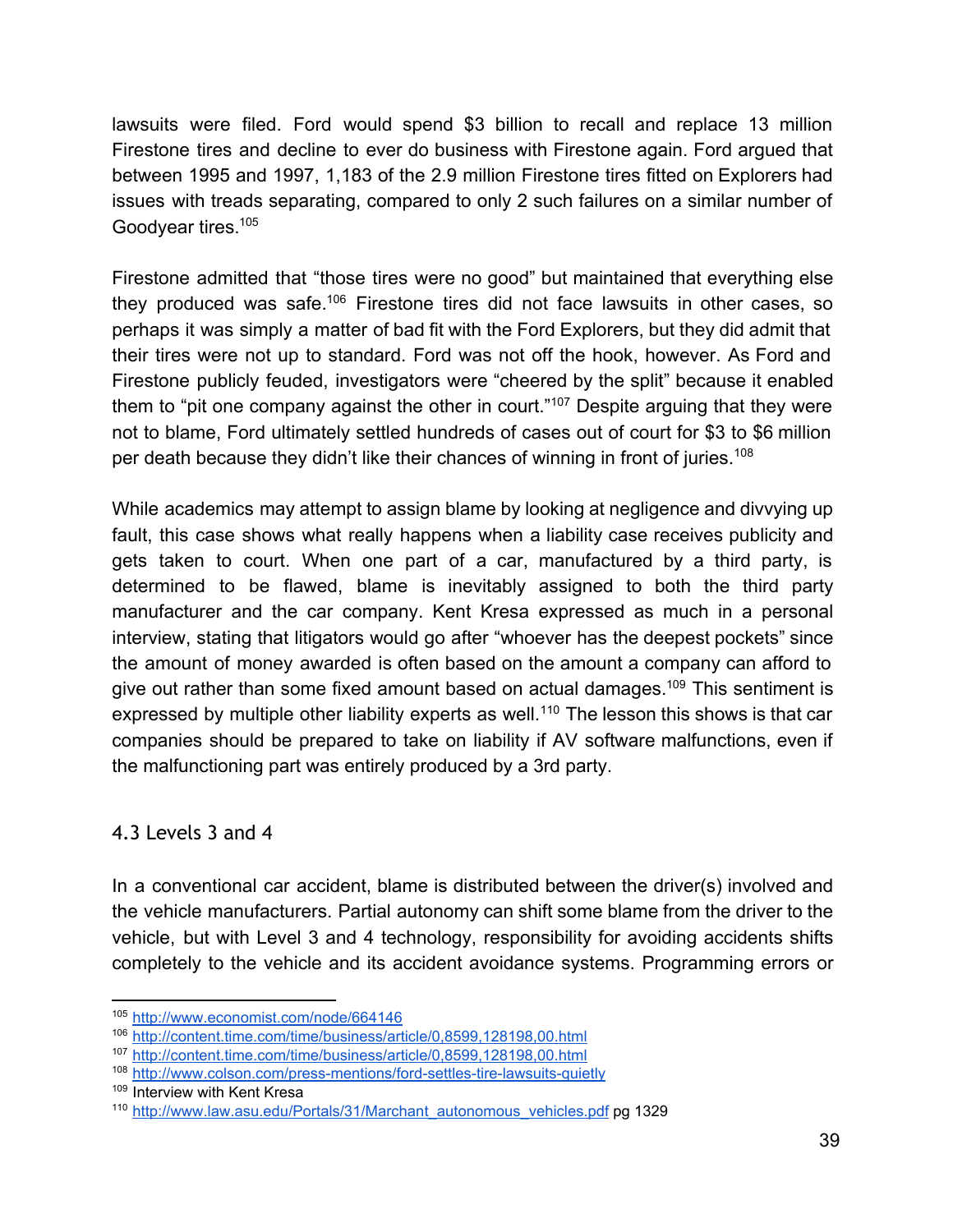system failures that result in AV crashes could implicate multiple liable parties, including the vehicle manufacturer, the manufacturer of a component of the autonomous system, the software engineer who programmed the code for the AV, or even a road designer if an intelligent road system is used to help guide  $AVs$ .<sup>111</sup> Companies and legislators alike are well aware of the new challenges that this creates. California's DMV has a steering committee and, with aid from Caltran and the Department of Insurance, they are dedicated to making recommendations to handle liability in the transition between levels 2 and  $3.112$  As a result of liability issues, most companies have shied away from full automation, with the most notable exception of Google.<sup>113</sup>

In the past, society has proven itself to be disproportionately averse to new technologies that reduce overall safety. Some psychologists have documented the phenomenon of "betrayal aversion," where people have stronger reactions to individual cases of safety innovations causing harm, even when the technology has a highly net positive effect overall.<sup>114</sup> Juries may also be more likely to punish high-tech manufacturers who may be perceived as reckless for deploying premature technologies.<sup>115</sup> Legislators can protect AV manufacturers through a few methods, including assumption of risk defense and legislative protections. Assumption of risks determines that a user knowingly accepts the risks of a hazardous product and assumes all or some of the responsibility for using it. These cases usually involve a contract where the user waives certain rights such as the ability to sue manufacturers.<sup>116</sup> Legislative actions could include putting caps on damages paid out by lawsuits, which has been done in the past for other new technologies like vaccines or nuclear plants.<sup>117</sup>

Having users assume the risks of AVs has some appeal. This would require manufacturers to fully disclose potential risks of a vehicle, but this seems reasonable for car companies. They would only be held liable if they didn't identify one of their own risks, which is a reasonable demand, and this still incentivizes companies to thoroughly examine the risks of their own products. In practice, however, assumption of risks poses some problems as well. For one, as mentioned in the cost-benefit analysis portion of the manufacturer liability section, this can incentivize car companies to roll out more dangerous products to save money, knowing that they won't be held liable. Car

<sup>111</sup> [http://www.law.asu.edu/Portals/31/Marchant\\_autonomous\\_vehicles.pdf](http://www.google.com/url?q=http%3A%2F%2Fwww.law.asu.edu%2FPortals%2F31%2FMarchant_autonomous_vehicles.pdf&sa=D&sntz=1&usg=AFQjCNF_0B655hI5dGFxUuTxc-vaFfnLGg) pg 1328

<sup>&</sup>lt;sup>112</sup> Interview with Greg Larson

<sup>&</sup>lt;sup>113</sup> Interview with Lee Gomes

<sup>114</sup>

[http://papers.ssrn.com/sol3/Delivery.cfm/SSRN\\_ID1755667\\_code51570.pdf?abstractid=1755667&mirid=1](http://www.google.com/url?q=http%3A%2F%2Fpapers.ssrn.com%2Fsol3%2FDelivery.cfm%2FSSRN_ID1755667_code51570.pdf%3Fabstractid%3D1755667%26mirid%3D1&sa=D&sntz=1&usg=AFQjCNF6LG1m2Pye0P49Ou8sc8KbMAhbUw) <sup>115</sup> [http://www.law.asu.edu/Portals/31/Marchant\\_autonomous\\_vehicles.pdf](http://www.google.com/url?q=http%3A%2F%2Fwww.law.asu.edu%2FPortals%2F31%2FMarchant_autonomous_vehicles.pdf&sa=D&sntz=1&usg=AFQjCNF_0B655hI5dGFxUuTxc-vaFfnLGg) pg 1335

<sup>116</sup> http://www.legalmatch.com/law-library/article/defenses-to-tort-liability-assumption-of-risk.html

<sup>117</sup> [http://www.law.asu.edu/Portals/31/Marchant\\_autonomous\\_vehicles.pdf](http://www.google.com/url?q=http%3A%2F%2Fwww.law.asu.edu%2FPortals%2F31%2FMarchant_autonomous_vehicles.pdf&sa=D&sntz=1&usg=AFQjCNF_0B655hI5dGFxUuTxc-vaFfnLGg) pg 1337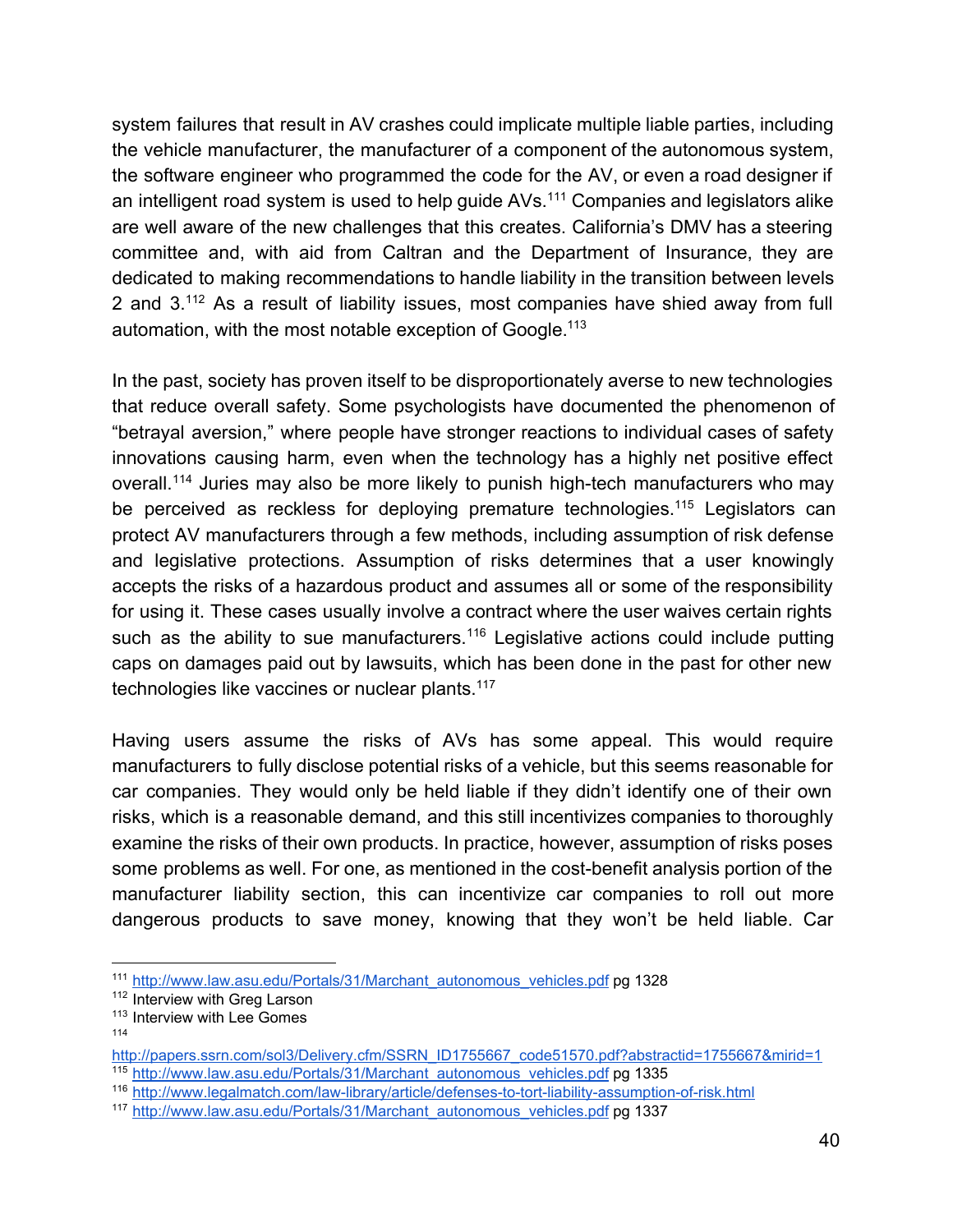companies will still be incentivized to maximize safety in order to establish a good reputation at the critical early stages of adopting technology, but sometimes companies can be short sighted and focus too hard on immediate monetary gains. Furthermore, full assumption of risk could deter users from using cars. A case where AV technology caused an accident and the car company was not held liable could be a PR nightmare for all companies. Finally, it's not entirely clear that assumption of risk would even work. Courts have refused to recognize assumption of risk defenses in the past. Kent Kresa expressed that a contract that has one party assume all responsibility may not hold up, regardless of how explicit it is, depending on legal structure, where the case is being tried, and how big the company is. $118$  Furthermore, full disclosure of potential risks can be difficult to prove, and juries will once again find a hard time not awarding damages to a single parent with young children regardless of what contract was signed by a deceased father or mother.<sup>119</sup>

Thus, we turn to legislative action. While it's not common, courts have in the past adopted legislation that have limited the amount of liability faced by new technologies. In 1957, the Price-Anderson Act was put into law. It provides a Nuclear Waste Fund so that members of the public who incur nuclear or radiological damage can be swiftly compensated, regardless of who is liable. Justification for the act included the reason that many companies would not have entered the nuclear space had liability limitation not been available.<sup>120</sup> Companies are required to contribute millions of dollars per reactor to the insurance pool. Through the Act, millions of dollars have been claimed by Americans, most famously following the Three Mile Island incident in 1978, and the Act is generally viewed as a success, having been renewed for another 20 year term in 2005. 121

Another famous example is the General Aviation Revitalization Act (GARA) of 1994. Following rapid decline of aircraft production in the 1980s and 1990s,  $122$  Congress identified liability as a major concern of aircraft manufacturers, including the rapid implementation of strict liability. With a couple exceptions, GARA protects aircraft and aircraft part manufacturers from lawsuits if the aircraft or part is more than 18 year old at the time of the crash.<sup>123</sup>

Legislative action has potential to mitigate liability concerns for manufacturers. A

<sup>&</sup>lt;sup>118</sup> Personal interview with Kent Kresa

<sup>119</sup> [http://www.law.asu.edu/Portals/31/Marchant\\_autonomous\\_vehicles.pdf](http://www.google.com/url?q=http%3A%2F%2Fwww.law.asu.edu%2FPortals%2F31%2FMarchant_autonomous_vehicles.pdf&sa=D&sntz=1&usg=AFQjCNF_0B655hI5dGFxUuTxc-vaFfnLGg) pg 13361337

<sup>&</sup>lt;sup>120</sup> http://www.nuclearconnect.org/wp-content/uploads/2014/07/54 PriceAnderson\_Background.pdf

<sup>121</sup> http://www.gpo.gov/fdsys/pkg/CRPT-109srpt99/pdf/CRPT-109srpt99.pdf

<sup>122</sup> [http://www.bls.gov/mfp/mprkh93.pdf](http://www.google.com/url?q=http%3A%2F%2Fwww.bls.gov%2Fmfp%2Fmprkh93.pdf&sa=D&sntz=1&usg=AFQjCNHm4dBuRhLLdKKWaxfM4HEF3FfN4Q) pg 1

<sup>123</sup> http://www.bvatriallaw.com/2011/10/25/general-aviation-revitalization-act-of-1994/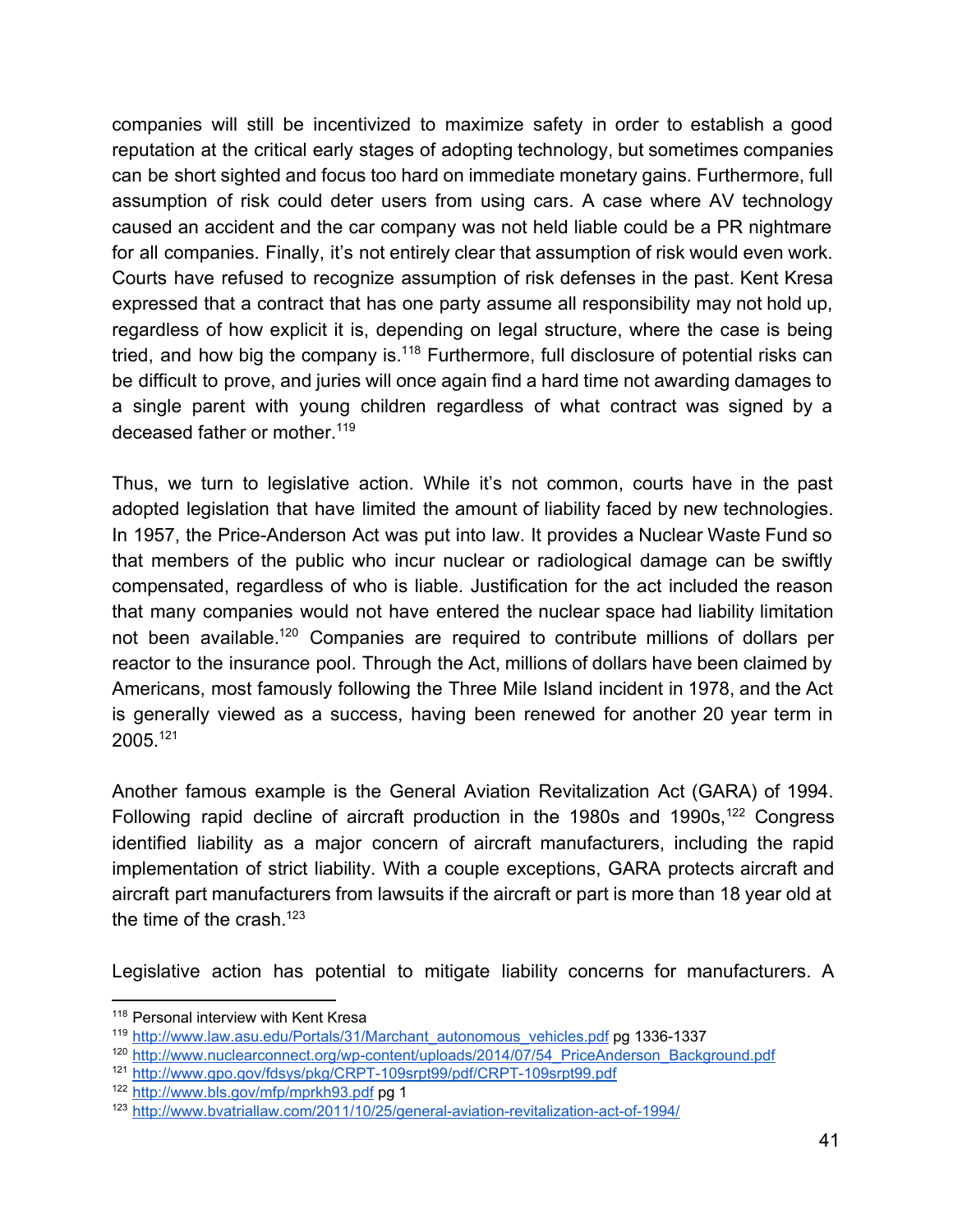common insurance pool scheme is unlikely, as car companies are highly competitive and tech companies, especially Google, seek to stay ahead of the pack and have full control over their own policies.<sup>124</sup> Limitations on damage awarded to those involved in accidents could, however, have promise. As noted by Kent Kresa, one of the biggest concerns faced by companies is the tendency of lawyers to go after car companies with deep pockets and juries awarding varied and disproportional awards to claims victims.  $125$  If the problem proves to be serious, it would be best to avoid risk assumption, not hold companies to strict liability, and implement policies that limit damages faced by car companies to reasonable amounts. Reasonability can be determined by examining their payouts in nonAV cases so that Level 3 and 4 liability risks look similar to Level 2 risks. Companies will still be incentivized to implement AV technology that minimizes accidents, and a clause that provides exceptions for explicit negligence on the part of the car manufacturer (and not software bugs) can also help keep car manufacturers honest.

Of course, liability is best prevented by the implementation of safe products. There's no need for complicated liability schemes if AVs are well tested before hitting the roads. Accidents may inevitably occur, however, and car companies are afraid of being punished for AV software malfunctions. Limiting the damages they face for having deep pockets could be a huge step towards motivating them to develop and implement autonomous technology.

# 5 Conclusion

Through most of the past century, automated vehicles could only be found science fiction novels, but new technologies are making this possibility a foreseeable, even imminent, future. Yet before we can reap the huge potential benefits of AVs, we must ensure that we have policies in place to guide its safety regulations and liability regimes.

Drawing upon case studies on the development of airbags and automation in aerial vehicles, we recommend the following safety regulations and standards at each respective level:

Level 2

• The introduction of a written/computerized test outlining the functions of the AV technologies for those purchasing the vehicle.

<sup>&</sup>lt;sup>124</sup> Personal interview with Lee Gomes

<sup>&</sup>lt;sup>125</sup> Personal interview with Kent Kresa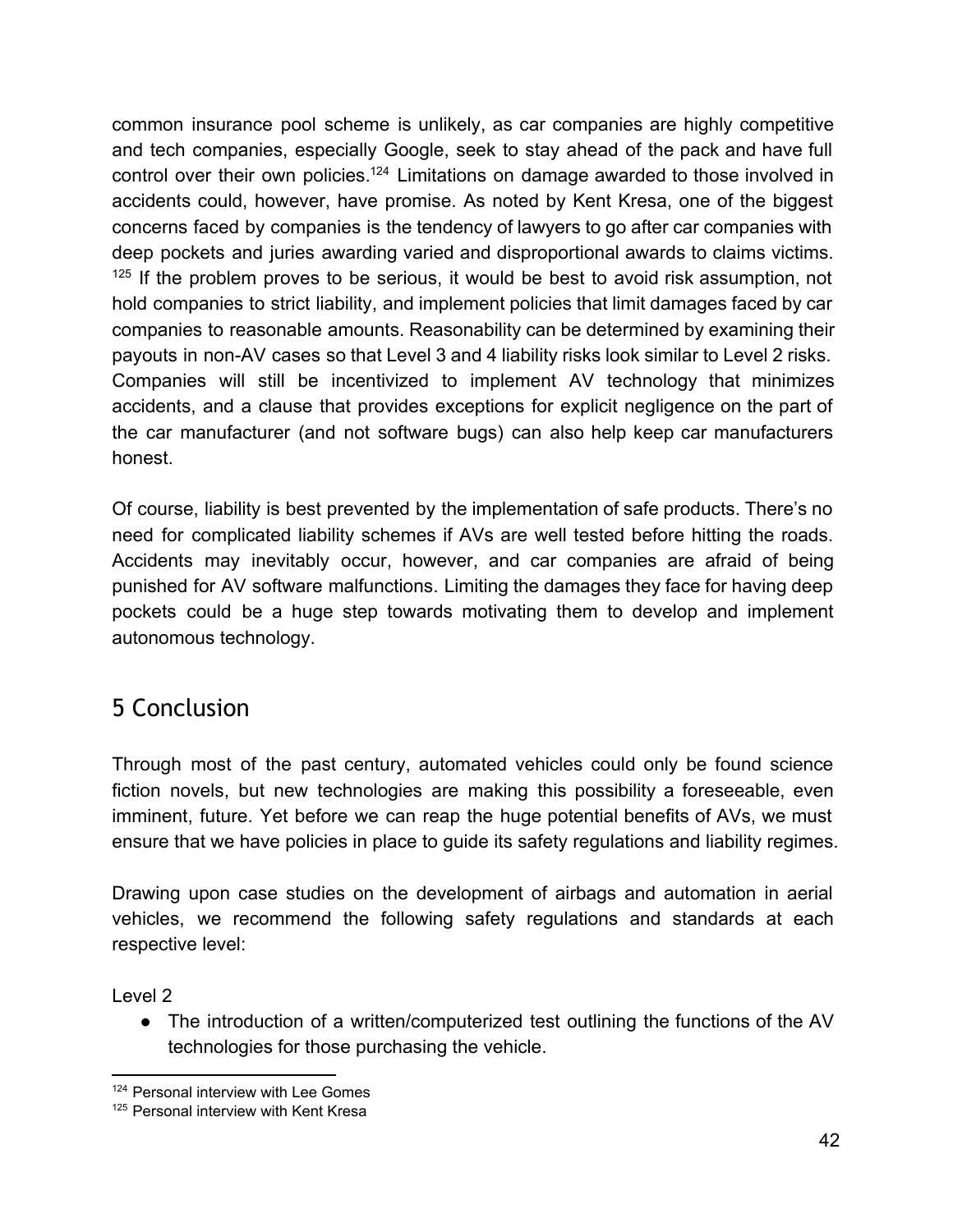• Level 2 AVs be capable of monitoring how alert the driver is at all times, and provide audible or tactile negative feedback for the driver when the driver's alertness is below a certain threshold.

Level 3

- Level 3 AVs be capable of monitoring the alertness of the driver, and change the time allocated to allow the driver to regain control based on his/her alertness.
- The test statistic the number of miles driven before an AV gives back control versus the average number of miles before a crash, to determine the that AVs are significantly safer than human drivers.

Level 4

- The NHTSA develop a test suite for all possible environments and outline the expected behaviour of the AV in each environment.
- The test statistic the number of miles driven before an AV crashes versus the average number of miles driven before a crash *not attributable to human error*, to determine that level 4 AVs are significantly safer.
- The development of an ethical questionnaire for the driver that provides ethical choices that the AV can mimic in the case of an inevitable crash.

Drawing upon examples of how liability has been handled in previous cases of new technology involving Ford and GM, we make the following recommendations for handling liability as technology progresses from level 2 to level 3::

Tort Liability

- Use no-fault liability policies to handle accidents. If some states decide not to use no-fault policies, at the very least it's important that they do not use strict liability.
- Reach out and work with insurance companies to determine new insurance schemes to handle accidents.

Manufacturer Liability

- Use the consumer expectations test rather than cost-benefit analysis to determine whether a manufacturer should be liable for design defects in order to eliminate the possibility of incentivizing companies to deploy less safe vehicles.
- Do not allow users to assume all risk so an errant car company does not create an unsafe vehicle that gets into an accident and receives negative publicity
- Create reasonable legal limits for damages that car companies can be held liable for in the event of accidents so they are not deterred from developing level 3 AVs.

While California's DMV may find these recommendations useful in crafting their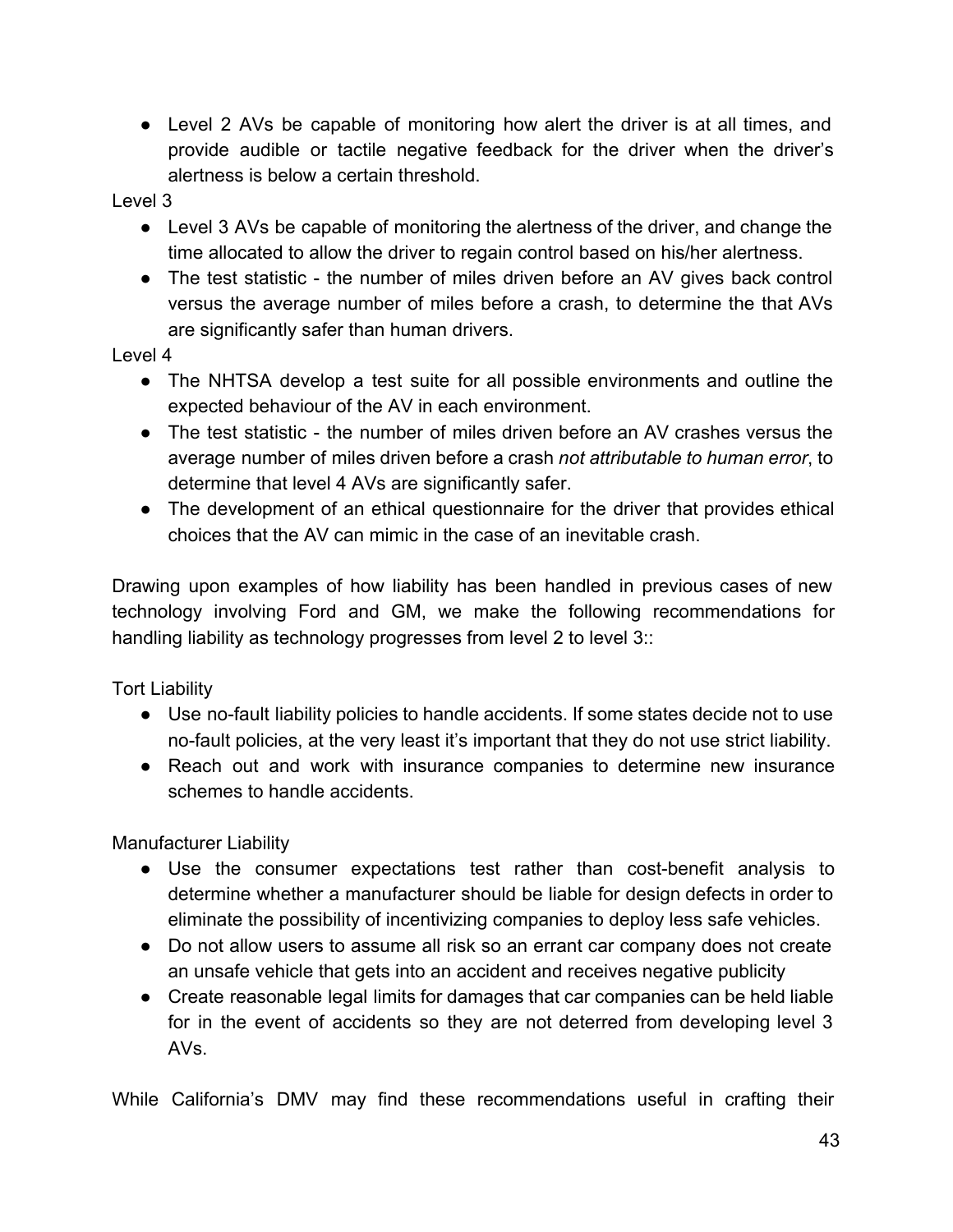proposals by Jan 1 2015, the U.S. DOT and NHTSA should bear these recommendations in mind when developing the framework for the safety and liability of AVs.

# 6 Bibliography

- (n.d.) How Google Got States to Legalize Driverless Cars. Retrieved December 08, 2014, from http://www.usnews.com/news/business/articles/2014/05/30/how-google-got-states -to-legalize-driverless-cars?page=2
- (n.d.) History of Airbags. Retrieved December 08, 2014, from [http://web.bryant.edu/~ehu/h364proj/sprg\\_97/dirksen/airbags.html](http://www.google.com/url?q=http%3A%2F%2Fweb.bryant.edu%2F~ehu%2Fh364proj%2Fsprg_97%2Fdirksen%2Fairbags.html&sa=D&sntz=1&usg=AFQjCNHIK5SfJxNYa4ohFQ31aZtJ7sIqXw)
- 13 real technologies Woody Allen (of all people) predicted in the '70s. (n.d.). Retrieved December 08, 2014, from [http://www.dvice.com/archives/2012/10/12\\_surprisingly.php](http://www.google.com/url?q=http%3A%2F%2Fwww.dvice.com%2Farchives%2F2012%2F10%2F12_surprisingly.php&sa=D&sntz=1&usg=AFQjCNG7V6MjZIcKVagb-OrZ-uxAOuRrig)
- 2015 Mercedes C-Class gets semi-autonomous braking, distancing, and parking. (n.d.). Retrieved December 08, 2014, from http://www.techhive.com/article/2087440/2015-mercedes-c-class-gets-semi-auton omous-braking-distancing-and-parking.html
- 49 U.S. Code § 30101 Purpose and policy. (n.d.). Retrieved December 08, 2014, from [http://www.law.cornell.edu/uscode/text/49/30101](http://www.google.com/url?q=http%3A%2F%2Fwww.law.cornell.edu%2Fuscode%2Ftext%2F49%2F30101&sa=D&sntz=1&usg=AFQjCNEzLDgunAU6mLEsZhgSh-wtWwPRIw)
- ALI Restatement of the Law Third, Torts: Products Liability. (n.d.). Retrieved December 08, 2014, from http://www.ali.org/ali\_old/promo6081.htm
- Archives. (n.d.). Retrieved December 08, 2014, from [http://www.darpa.mil/About/History/Archives.aspx](http://www.google.com/url?q=http%3A%2F%2Fwww.darpa.mil%2FAbout%2FHistory%2FArchives.aspx&sa=D&sntz=1&usg=AFQjCNEXEOsWvHsiiyd4JmG1-d81Fely3w)
- Automation Could Reduce the Fatality Rate Automotive Digest. (n.d.). Retrieved December 08, 2014, from http://automotivedigest.com/2012/06/automation-could-reduce-the-fatality-rate/
- Autonomy vs. Beneficence. (n.d.). Retrieved December 08, 2014, from http://missinglink.ucsf.edu/lm/ethics/Content Pages/fast\_fact\_auton\_bene.htm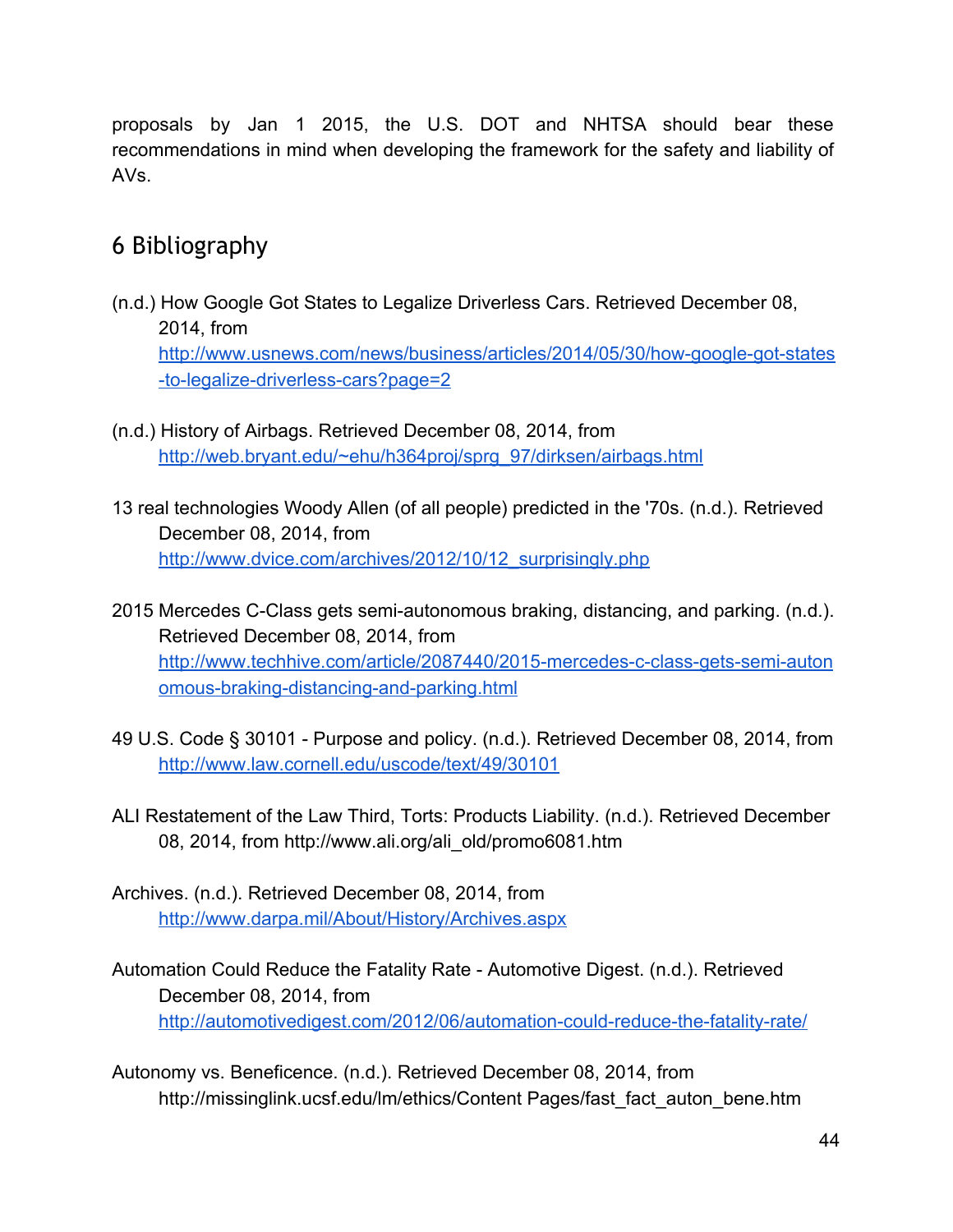Brad Ideas. (n.d.). Retrieved December 08, 2014, from http://ideas.4brad.com/enough-trolley-problem-already

Braver, E. R. (1997, 12). Reductions in deaths in frontal crashes among right front passengers in vehicles equipped with passenger air bags. *JAMA: The Journal of the American Medical Association, 278*(17), 14371439. doi: 10.1001/jama.278.17.1437

Celadon to pay \$18.5M settlement over fatal crash. (n.d.). Retrieved December 08, 2014, from http://www.ibj.com/articles/42809-celadon-to-pay-18-5m-settlement-over-fatal-cras [h](http://www.google.com/url?q=http%3A%2F%2Fwww.ibj.com%2Farticles%2F42809-celadon-to-pay-18-5m-settlement-over-fatal-crash&sa=D&sntz=1&usg=AFQjCNHsyYeULFX9OfPbLnDdK1Cyo4YX7g)

Coming to a street near you. (2014, September 18). Retrieved December 08, 2014, from http://www.economist.com/news/business-and-finance/21618531-making-autono

mous-vehicles-reality-coming-street-near-you

Consumer expectations test. (n.d.). Retrieved December 08, 2014, from [http://www.law.cornell.edu/wex/consumer\\_expectations\\_test](http://www.google.com/url?q=http%3A%2F%2Fwww.law.cornell.edu%2Fwex%2Fconsumer_expectations_test&sa=D&sntz=1&usg=AFQjCNFqxxIXcp6h3mwa0mXglCVLJ41piQ)

Creepy New Seat Monitors Your Heart, Knows When You're Falling Asleep. (n.d.). Retrieved December 08, 2014, from http://www.motorauthority.com/news/1093267\_creepy-new-seat-monitors-your-he art-knows-when-youre-falling-asleep

Cruise [Un]Control. (n.d.). Retrieved December 08, 2014, from [http://www.snopes.com/autos/techno/cruise.asp](http://www.google.com/url?q=http%3A%2F%2Fwww.snopes.com%2Fautos%2Ftechno%2Fcruise.asp&sa=D&sntz=1&usg=AFQjCNGG_RTsi5iwSdNyeFYeA5qWNLlRnQ)

DGCA suspends 2 Jet pilots for sleeping, being inattentive while plane dropped 5,000 feet. (n.d.). Retrieved December 08, 2014, from http://ibnlive.in.com/news/dgca-suspends-2-jet-pilots-for-sleeping-being-inattentive -while-plane-dropped-5000-feet/492107-3.html

Defenses to Tort Liability: Assumption of Risk. (n.d.). Retrieved December 08, 2014, from

http://www.legalmatch.com/law-library/article/defenses-to-tort-liability-assumptionof-risk.html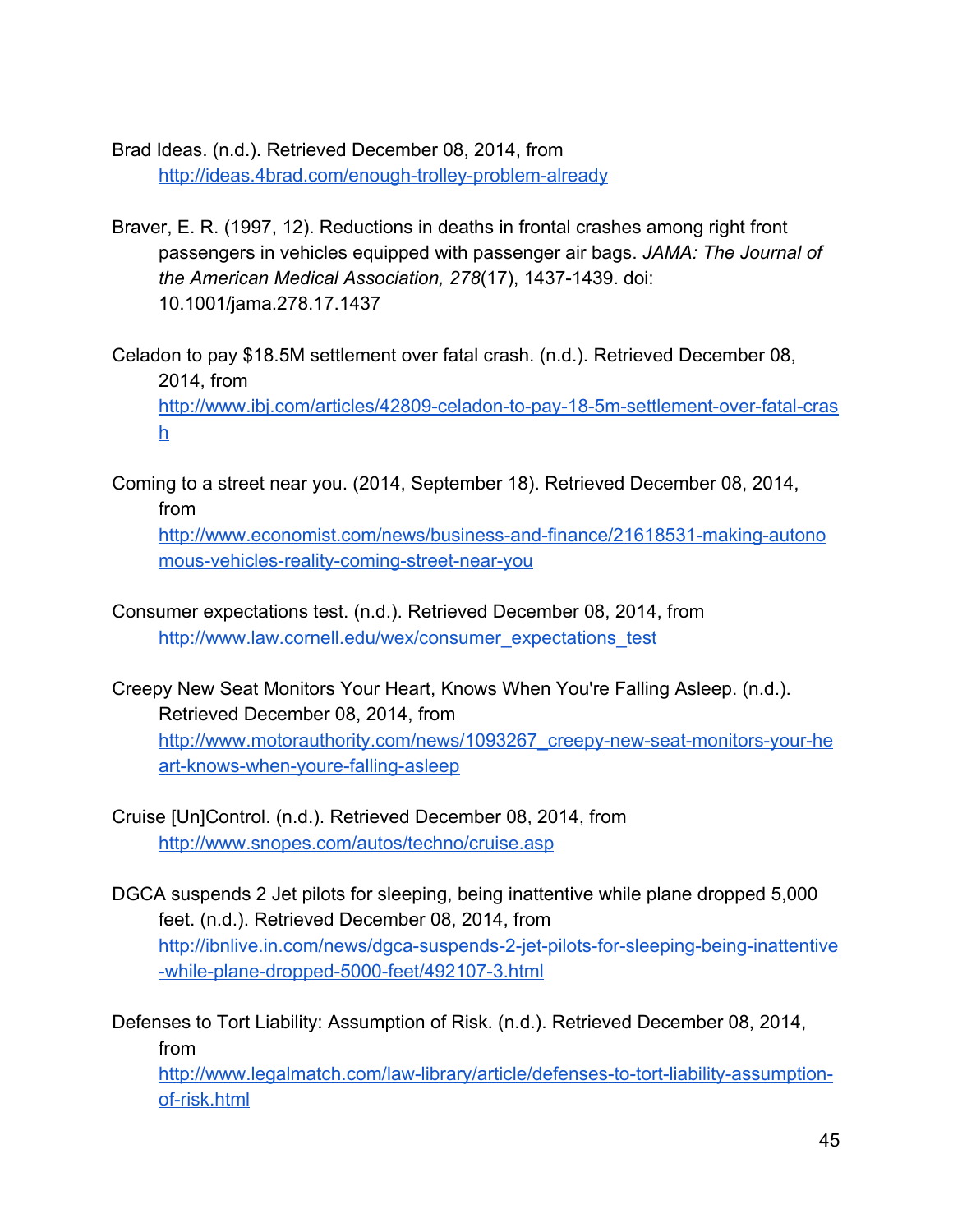Did You Know? (n.d.). Retrieved December 08, 2014, from [http://wwwfars.nhtsa.dot.gov/Main/index.aspx](http://www.google.com/url?q=http%3A%2F%2Fwww-fars.nhtsa.dot.gov%2FMain%2Findex.aspx&sa=D&sntz=1&usg=AFQjCNGS_Hy23uiHTmwdkr-XowXRuDfj4Q)

- Download PDFs. Behavioural Changes in Drivers Experiencing Highly-Automated Vehicle Control in Varying Traffic Conditions(n.d.). Retrieved December 08, 2014, from [http://www.sciencedirect.com/science/article/pii/S0968090X13000387](http://www.google.com/url?q=http%3A%2F%2Fwww.sciencedirect.com%2Fscience%2Farticle%2Fpii%2FS0968090X13000387&sa=D&sntz=1&usg=AFQjCNF08e9cjyGpxAtMWjC5sdGP6EfNfQ)
- Driving at Perfection. (n.d.). Retrieved December 08, 2014, from http://cyberlaw.stanford.edu/blog/2012/03/driving-perfection
- EAA | Home Page » What are the differences between Standards and Regulations? (n.d.). Retrieved December 08, 2014, from http://www.alueurope.eu/what-are-the-differences-between-standards-and-regulati [ons/](http://www.google.com/url?q=http%3A%2F%2Fwww.alueurope.eu%2Fwhat-are-the-differences-between-standards-and-regulations%2F&sa=D&sntz=1&usg=AFQjCNFXtqpR_L3zS_AlpPdEdqB8A2C3hg)
- EAA | Home Page » What are the differences between Standards and Regulations? (n.d.). Retrieved December 08, 2014, from http://www.alueurope.eu/what-are-the-differences-between-standards-and-regulati [ons/](http://www.google.com/url?q=http%3A%2F%2Fwww.alueurope.eu%2Fwhat-are-the-differences-between-standards-and-regulations%2F&sa=D&sntz=1&usg=AFQjCNFXtqpR_L3zS_AlpPdEdqB8A2C3hg)
- Eno Center for Transportation. (n.d.). Retrieved December 08, 2014, from https://www.enotrans.org/eno-brief/eno-releases-policy-paper-on-autonomous-veh [icles](https://www.google.com/url?q=https%3A%2F%2Fwww.enotrans.org%2Feno-brief%2Feno-releases-policy-paper-on-autonomous-vehicles&sa=D&sntz=1&usg=AFQjCNFAswVBSHnD8uoKgCiYMOE2ItFGzQ)
- Ethics. (n.d.). Retrieved December 08, 2014, from [http://googlesautonomousvehicle.weebly.com/ethics.html](http://www.google.com/url?q=http%3A%2F%2Fgooglesautonomousvehicle.weebly.com%2Fethics.html&sa=D&sntz=1&usg=AFQjCNFa6S0YahCzHSYBXfk5o-WPPZZESQ)
- Fatality Analysis Reporting System (FARS). (n.d.). Retrieved December 07, 2014, from [http://www.nhtsa.gov/FARS](http://www.google.com/url?q=http%3A%2F%2Fwww.nhtsa.gov%2FFARS&sa=D&sntz=1&usg=AFQjCNGWf7joQDPTmvMj1XL_4OCq1ozz7A)
- Federal Motor Vehicle Safety Standards and Regulations. (n.d.). Retrieved December 08, 2014, from [http://www.nhtsa.gov/cars/rules/import/fmvss/](http://www.google.com/url?q=http%3A%2F%2Fwww.nhtsa.gov%2Fcars%2Frules%2Fimport%2Ffmvss%2F&sa=D&sntz=1&usg=AFQjCNFVFhMFRM0adBcghJLe35HcMurHiQ)
- Ford Faces Class-Action Lawsuit Over Unintended Acceleration. (n.d.). Retrieved December 08, 2014, from http://blogs.cars.com/kickingtires/2013/04/ford-lawsuit.html

Ford and Firestone's bitter legacy. (2001, June 20). Retrieved December 08, 2014, from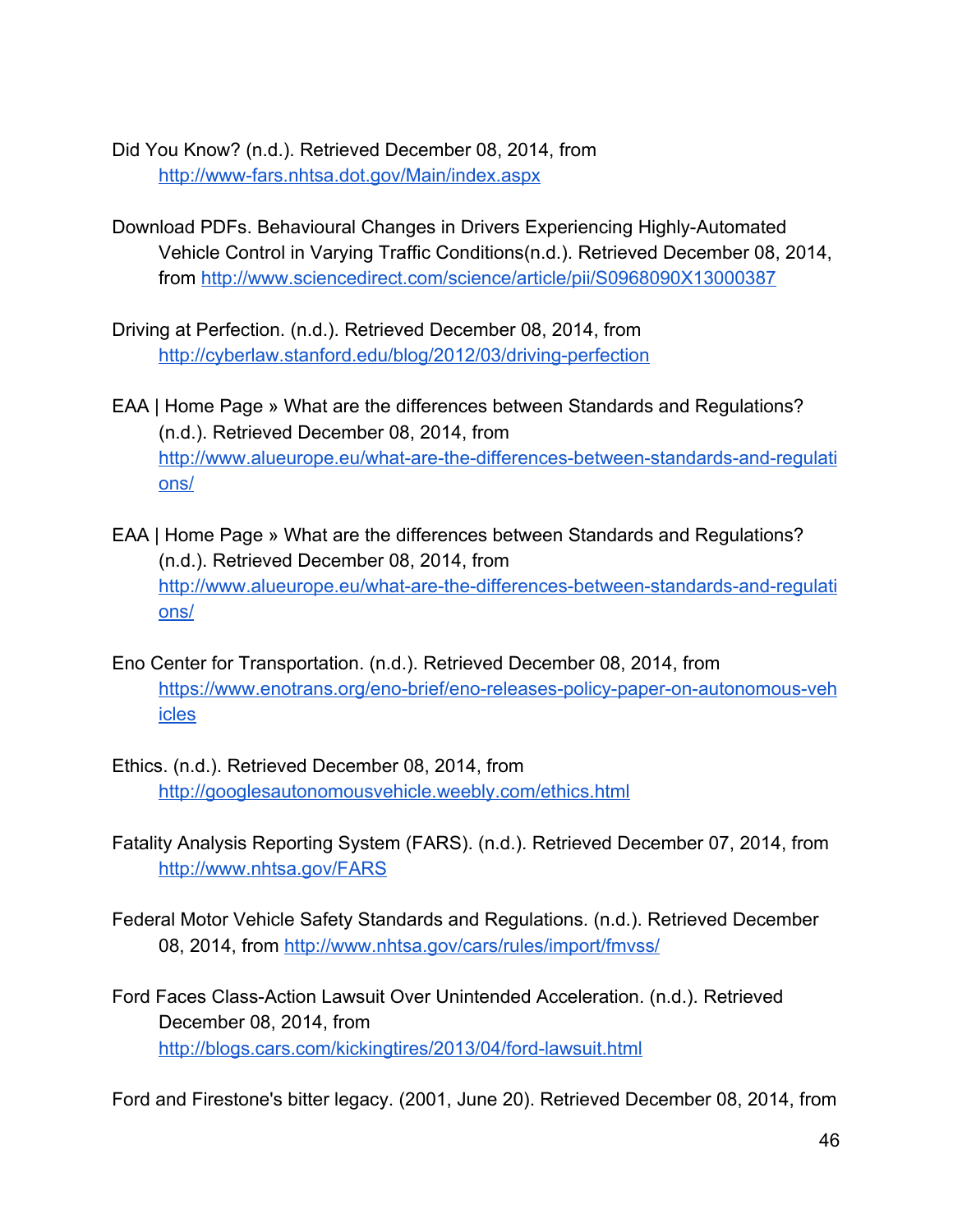[http://www.economist.com/node/664146](http://www.google.com/url?q=http%3A%2F%2Fwww.economist.com%2Fnode%2F664146&sa=D&sntz=1&usg=AFQjCNGZhKtlAbcwq_l3nDVIo2EGKLFdMg)

- Ford settles tire lawsuits quietly|Automaker spends millions to protect Explorer's image. (n.d.). Retrieved December 08, 2014, from http://www.colson.com/press-mentions/ford-settles-tire-lawsuits-quietly
- Ford settles tire lawsuits quietly|Automaker spends millions to protect Explorer's image. (n.d.). Retrieved December 08, 2014, from http://www.colson.com/press-mentions/ford-settles-tire-lawsuits-quietly
- French Study Investigates Danger Of Speed Limit Fixation. (n.d.). Retrieved December 08, 2014, from [http://www.thenewspaper.com/news/42/4212.asp](http://www.google.com/url?q=http%3A%2F%2Fwww.thenewspaper.com%2Fnews%2F42%2F4212.asp&sa=D&sntz=1&usg=AFQjCNEmDglUkwZ-piQYRO1euJojLlzz8Q)
- Google's autonomous car gets a 'B' in driving test: Not great, but better than most of us | ExtremeTech. (n.d.). Retrieved December 07, 2014, from http://www.extremetech.com/extreme/187438-googles-autonomous-car-gets-a-b-i n-driving-test-not-great-but-better-than-most-of-us
- Greenwald, J. (2001, May 29). Inside the Ford/Firestone Fight. Retrieved December 08, 2014, from http://content.time.com/time/business/article/0,8599,128198,00.html
- Hirsch, J., & Pfeifer, S. (2010, February 12). Toyota faces massive legal liability. Retrieved December 08, 2014, from http://articles.latimes.com/2010/feb/12/business/la-fi-toyota-liability12-2010feb12

The History of the Driverless Car: From Dreams to Reality. (n.d.). Retrieved December 08, 2014, from http://www.vcars.co.uk/news/industry-news/the-history-of-the-driverless-car-from-d reams-to-reality-10749.html

- How semi-autonomous vehicles may soon be reality on American roads The Economic Times. (n.d.). Retrieved December 08, 2014, from http://economictimes.indiatimes.com/magazines/panache/how-semi-autonomousvehicles-may-soon-be-reality-on-american-roads/articleshow/44495781.cms
- Human error as a cause of vehicle crashes. (n.d.). Retrieved December 08, 2014, from http://cyberlaw.stanford.edu/blog/2013/12/human-error-cause-vehicle-crashes

Human error as a cause of vehicle crashes. (n.d.). Retrieved December 08, 2014, from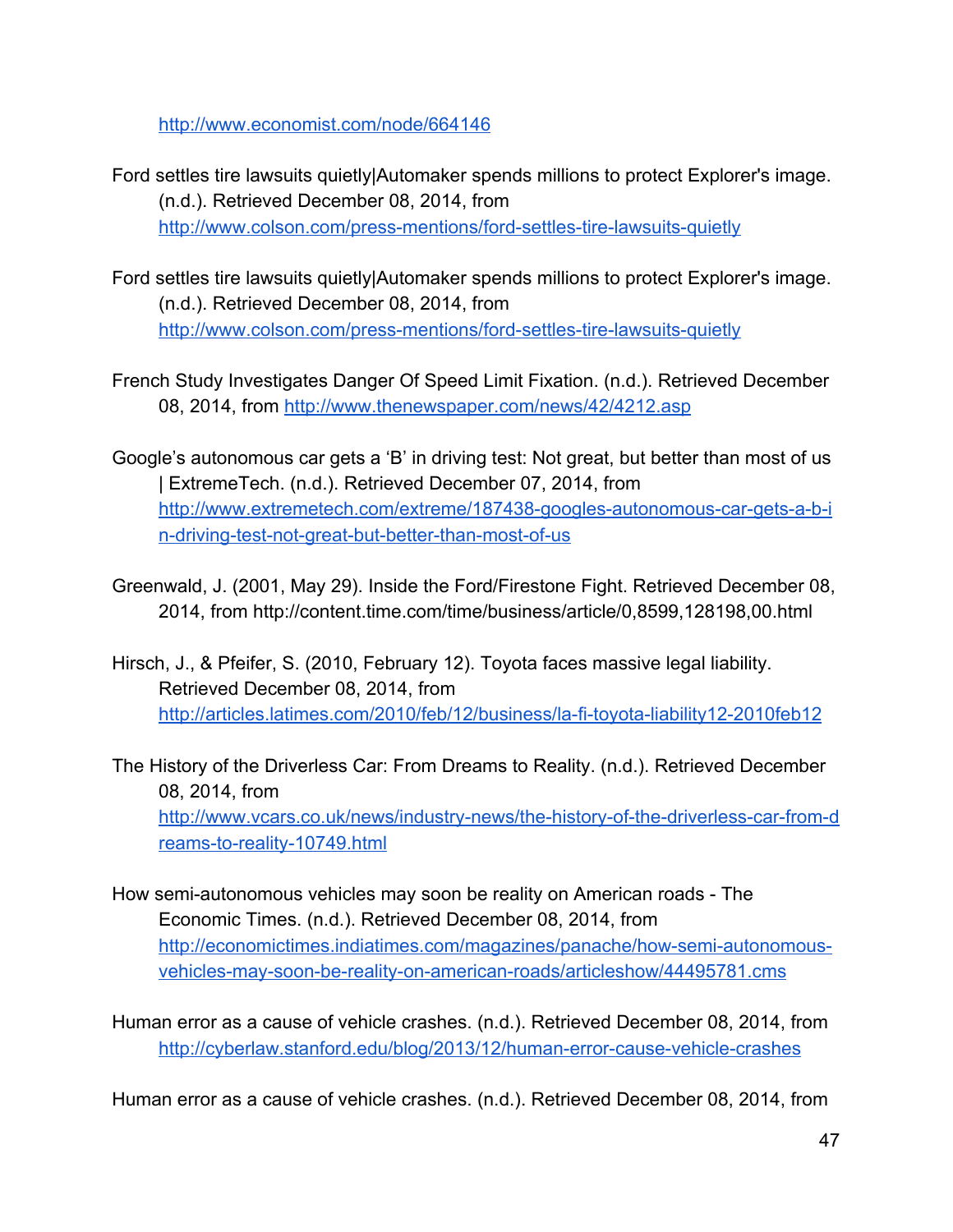http://cyberlaw.stanford.edu/blog/2013/12/human-error-cause-vehicle-crashes

- Jaguar joins the race to driverless cars. (n.d.). Retrieved December 08, 2014, from http://www.drive.com.au/motor-news/jaguar-joins-the-race-to-driverless-cars-2014 1003-10ply7.html
- Kaufman, A. C. (2014, October 10). Why Tesla Didn't Release A Fully Driverless Car. Retrieved December 08, 2014, from http://www.huffingtonpost.com/2014/10/10/tesla-driverless-car\_n\_5966870.html
- Motor Vehicle Safety Defects and Recalls Campaigns . (n.d.). Retrieved December 08, 2014, from http://www.nhtsa.gov/Vehicle Safety/Recalls & Defects/Motor Vehicle Safety Defects and Recalls Campaigns
- NASS National Motor Vehicle Crash Causation Study . (n.d.). Retrieved December 08, 2014, from http://www.nhtsa.gov/Data/Special Crash Investigations (SCI)/NASS National Motor Vehicle Crash Causation Study
- NHTSA WebAPIs. (n.d.). Retrieved December 08, 2014, from [http://www.nhtsa.gov/webapi/Default.aspx?SafetyRatings/API/5](http://www.google.com/url?q=http%3A%2F%2Fwww.nhtsa.gov%2Fwebapi%2FDefault.aspx%3FSafetyRatings%2FAPI%2F5&sa=D&sntz=1&usg=AFQjCNH_1sJsbwUOhdLgW_adhRhhTMyMjg)
- Pilot Inattention a Repeat Theme in Southwest Landing. (n.d.). Retrieved December 08, 2014, from http://www.bloomberg.com/news/2014-01-14/pilot-inattention-a-repeat-theme-in-s outhwest-landing.html
- Pinto Madness. (n.d.). Retrieved December 08, 2014, from http://www.motherjones.com/politics/1977/09/pinto-madness?page=1
- Ray Massey for the Daily Mail. (2014, May 29). No steering wheel or pedals, but it has got a smiley face: Meet Google's selfdriving car. Retrieved December 08, 2014, from

http://www.dailymail.co.uk/sciencetech/article-2641300/Google-launches-25-mphdriverless-car-fitted-ONLY-stop-button.html

Self-Driving Car Test: Steve Mahan. (n.d.). Retrieved December 08, 2014, from <http://www.youtube.com/watch?v=cdgQpa1pUUE>

Site-wide navigation. (n.d.). Retrieved December 08, 2014, from